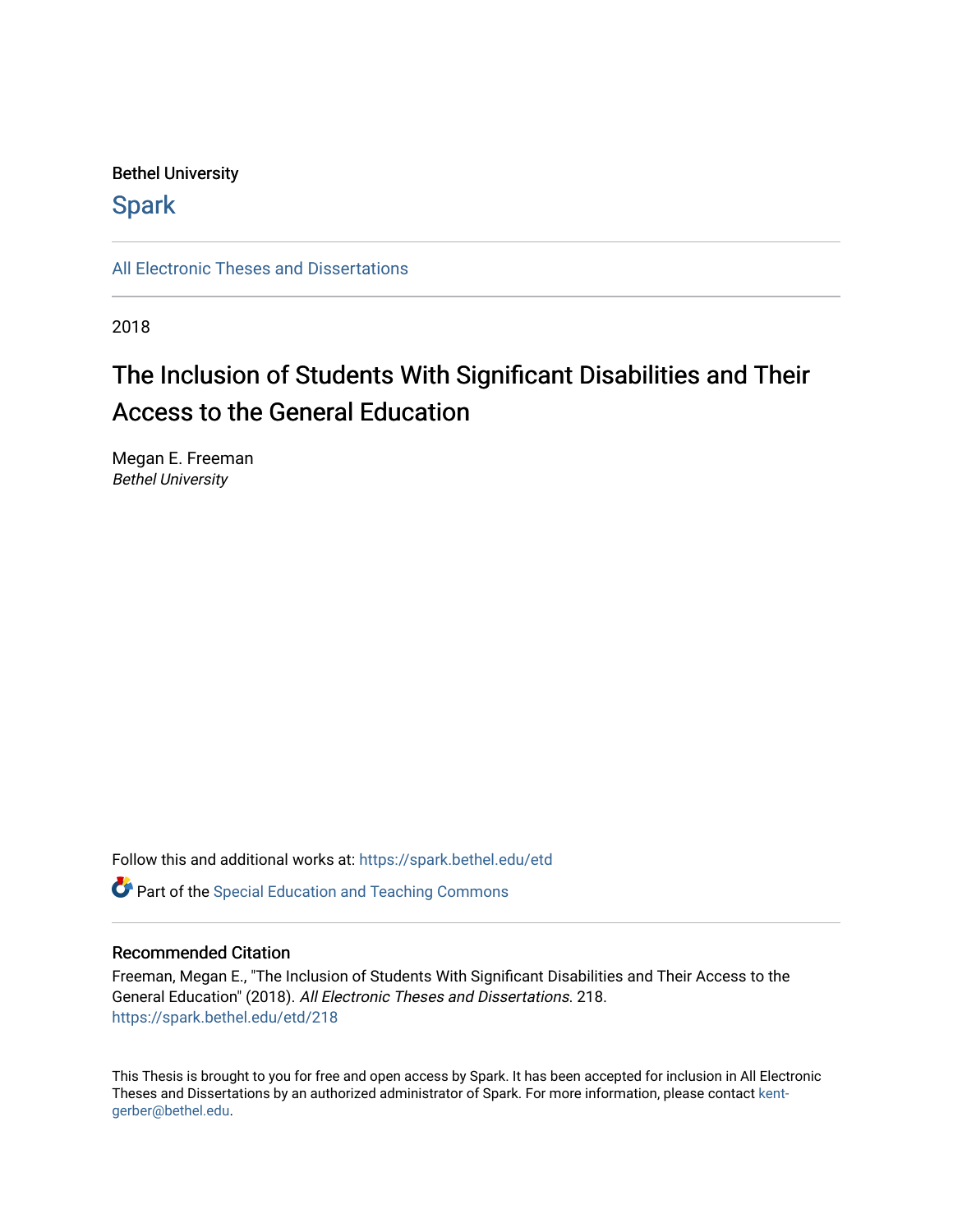## THE INCLUSION OF STUDENTS WITH SIGNIFICANT DISABILITIES AND THEIR ACCESS TO

## THE GENERAL EDUCATION CURRICULUM

A MASTER'S THESIS

## SUBMITTED TO THE FACULTY

OF BETHEL UNIVERSITY

BY

MEGAN FREEMAN

IN PARTIAL FULFILLMENT OF THE REQUIREMENTS

FOR THE DEGREE OF

MASTER OF ARTS IN EDUCATION

AUGUST 2018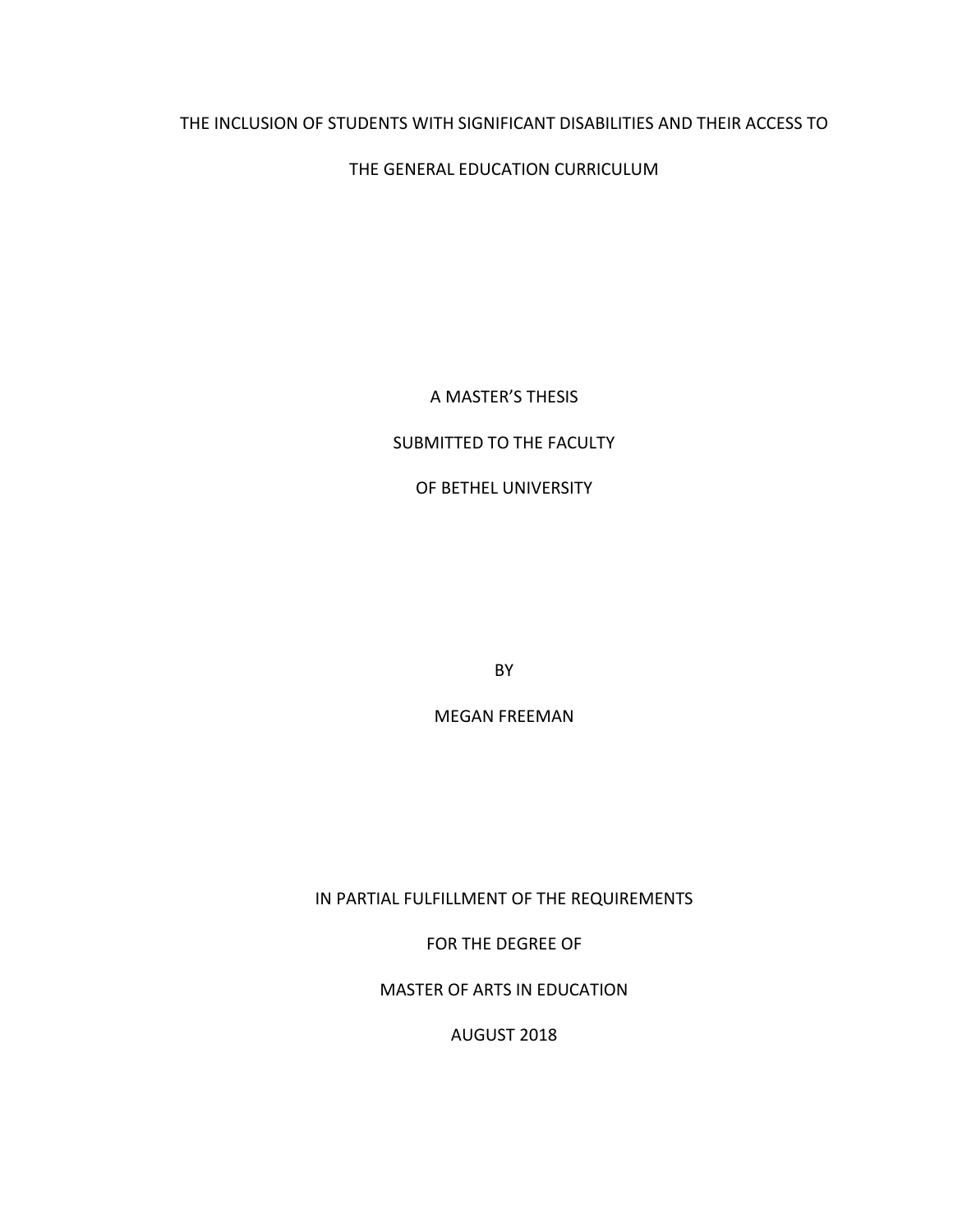## BETHEL UNIVERSITY

## THE INCLUSION OF STUDENTS WITH SIGNIFICANT DISABILITIES AND THEIR ACCESS TO

## THE GENERAL EDUCATION CURRICULUM

Megan Freeman

August 2018

APPROVED

Thesis Advisor: Lisa Silmser, Ed. D.

Program Director: Katie Bonawitz, Ed. D.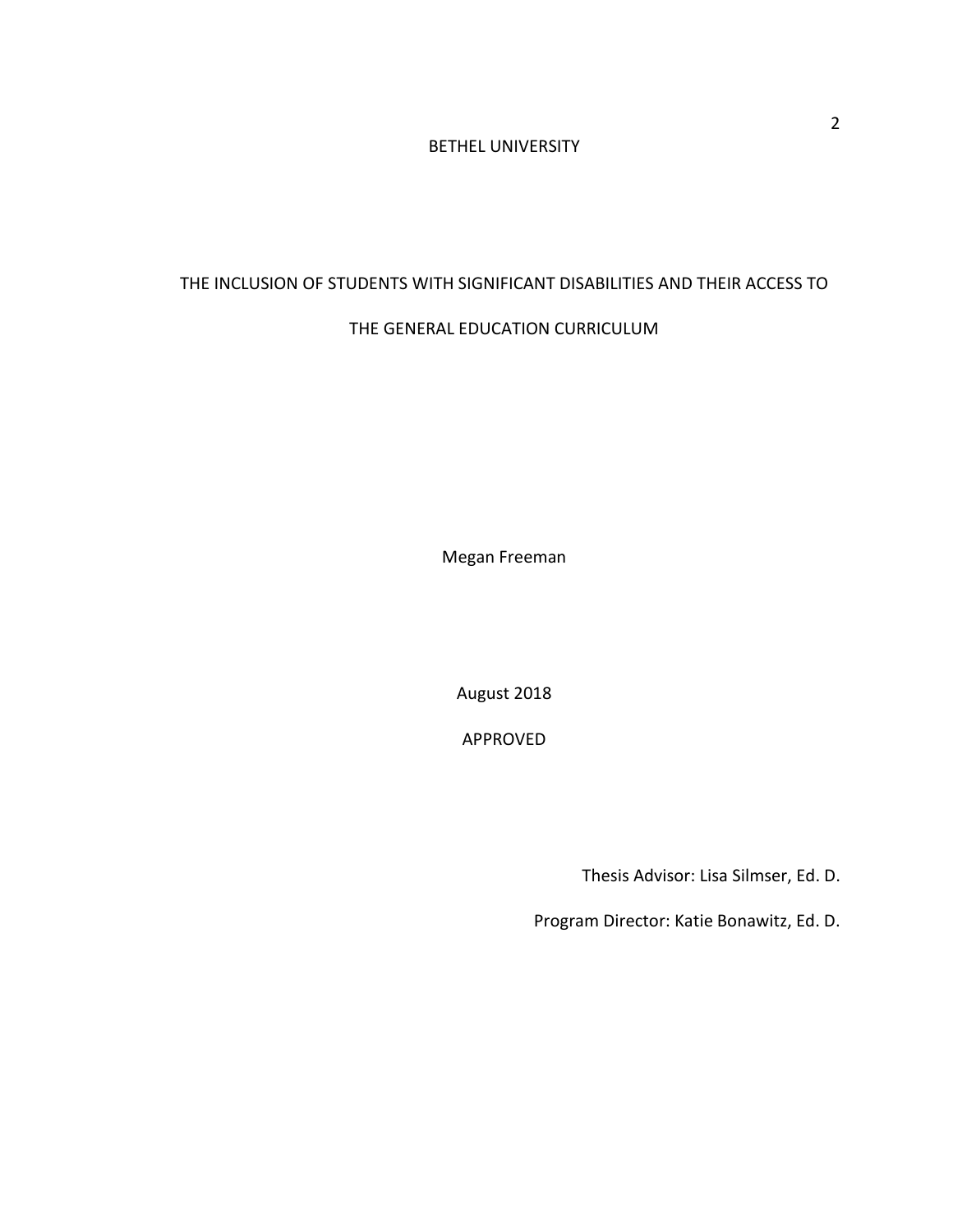#### Acknowledgements

I would first like to thank my thesis advisor Lisa Silmser of Bethel University. She was always accessible to answering any questions I had whenever I ran into a problem or had a question about my research or writing. She consistently encouraged me to do the best I could and keep the work my own.

I would also like to acknowledge Nathan Elliott of Bethel University as the second reader of this thesis, and I am thankful for his valuable comments on this thesis and quick turnaround.

Finally, I would like to thank my parents for giving me the opportunity to follow my passion of education at a young age. I'd like to thank my husband Tony for providing me with consistent support and continuous encouragement through the many years of graduate school and researching and writing. This would not have been possible without them.

Thank you.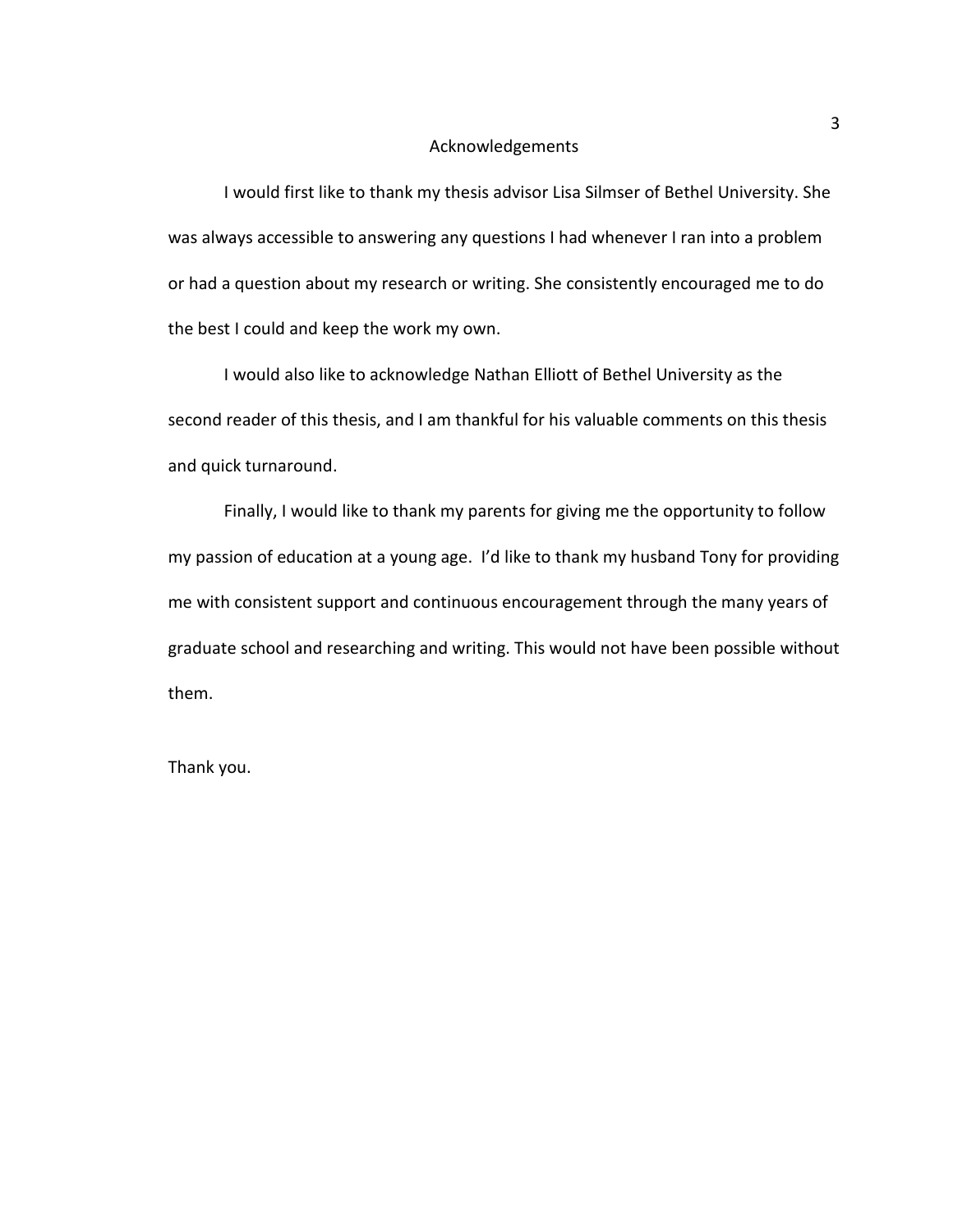#### Abstract

Students with significant disabilities are continually placed in restrictive settings with a focus on functional and life skills becoming more excluded from their peers in the general education setting. This limits their access to the general education curriculum, requirements of No Child Left Behind (NCLD, 2002), Individuals with Disabilities Education Act (IDEA, 2004), and Every Student Succeeds Act (ESSA, 2015). These mandates expect all students with disabilities to make progress on the grade-level content standards. They fail to explain to education professionals how they are to be implemented for students with significant disabilities. By defining the type of students who are classified as having a significant disability and understanding the general education curriculum setting, we can clarify what is expected and perceived by educators to apply these mandates. Teachers remark all students, including those with significant disabilities, should be taught in the general education classroom to receive access to the general education curriculum standards. These educators also share concerns of how access comes into daily practice and instruction. There are strategies, such as pre-teacher programs, Universal Design for Learning, collaboration, and modifications to the curriculum. The *Beyond Access Model, The Self-Determination Model,* and *Dynamic Learning Maps* as specific programs to provide structured models to assist educators in helping students work toward their grade level standards. All of these systems help general and special education teachers to work together to see access come to life for students with significant disabilities in their classrooms.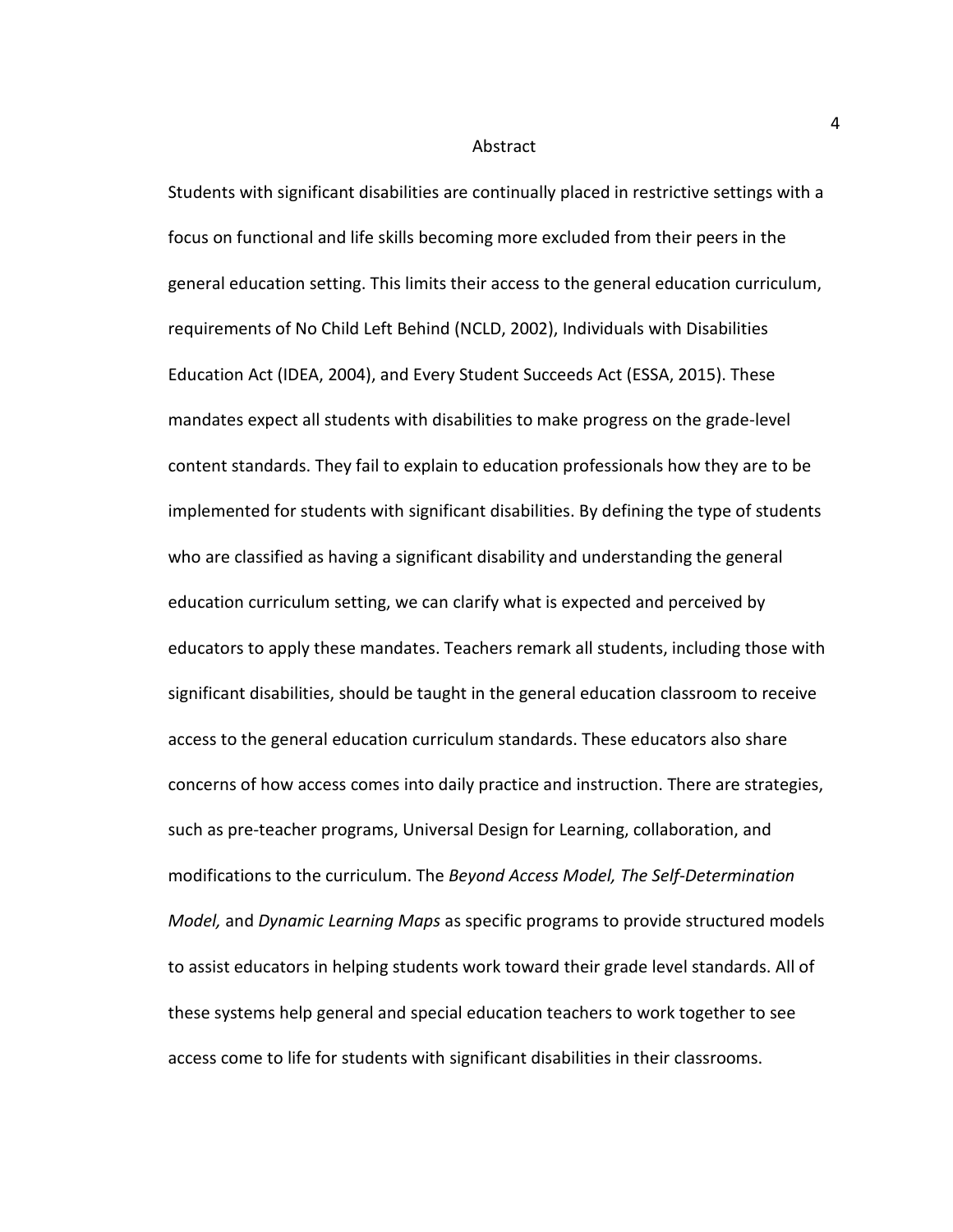|  | <b>Table of Contents</b> |
|--|--------------------------|
|--|--------------------------|

| Defining Students with Significant Disabilities and Access to Curriculum  10   |
|--------------------------------------------------------------------------------|
|                                                                                |
|                                                                                |
|                                                                                |
|                                                                                |
|                                                                                |
|                                                                                |
| Academic Standards, Alternative Assessment, and Curriculum 28                  |
| Perspectives of Pre-Services Teachers, Administrators, and General and Special |
|                                                                                |
|                                                                                |
|                                                                                |
| Processes, Methods, and Programs for Special Educations Students to Access the |
|                                                                                |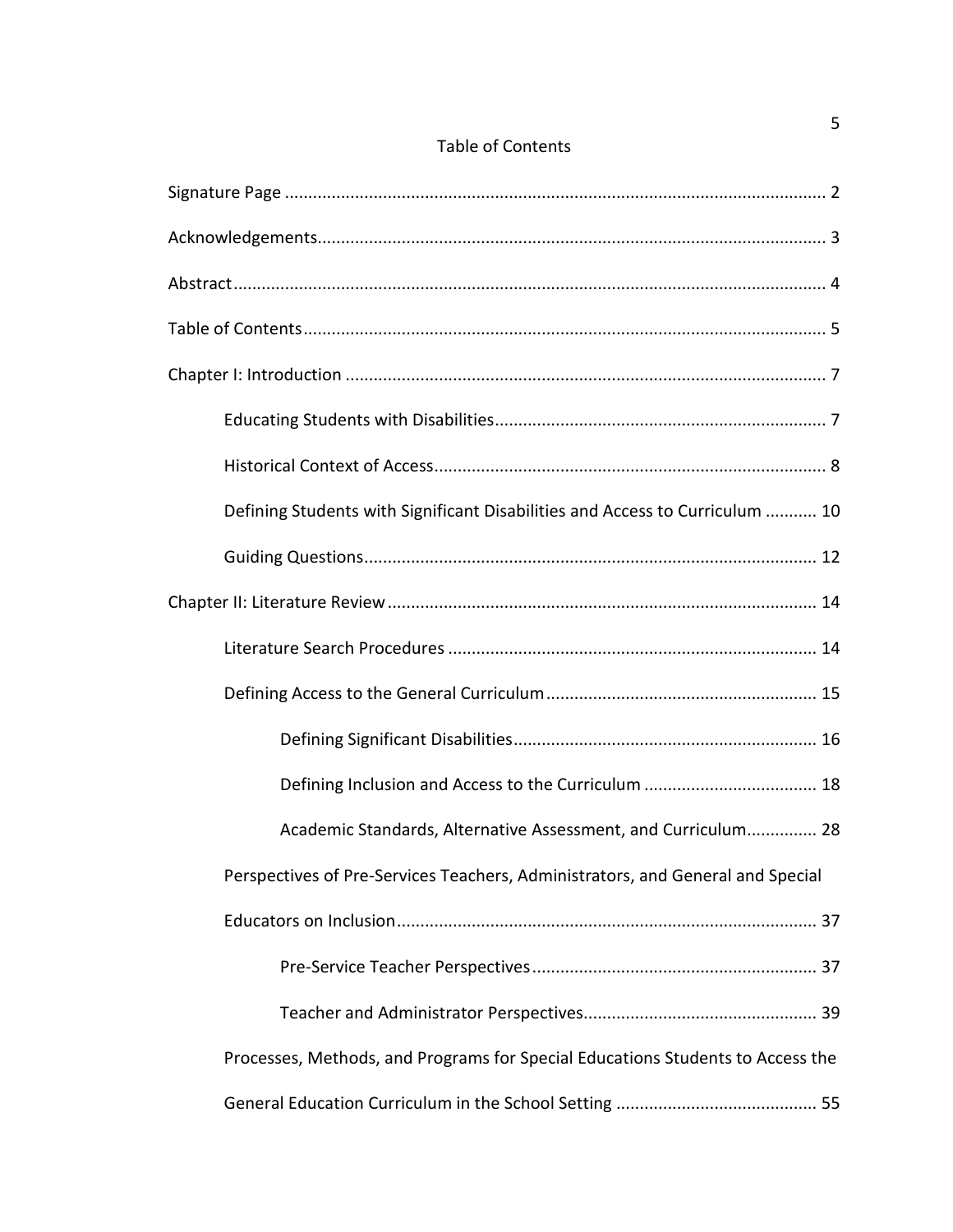|                                                                        | 6 |
|------------------------------------------------------------------------|---|
|                                                                        |   |
|                                                                        |   |
| Strategies for Access that Individual Teams and Teachers Can Apply  72 |   |
|                                                                        |   |
|                                                                        |   |
|                                                                        |   |
|                                                                        |   |
|                                                                        |   |
|                                                                        |   |
|                                                                        |   |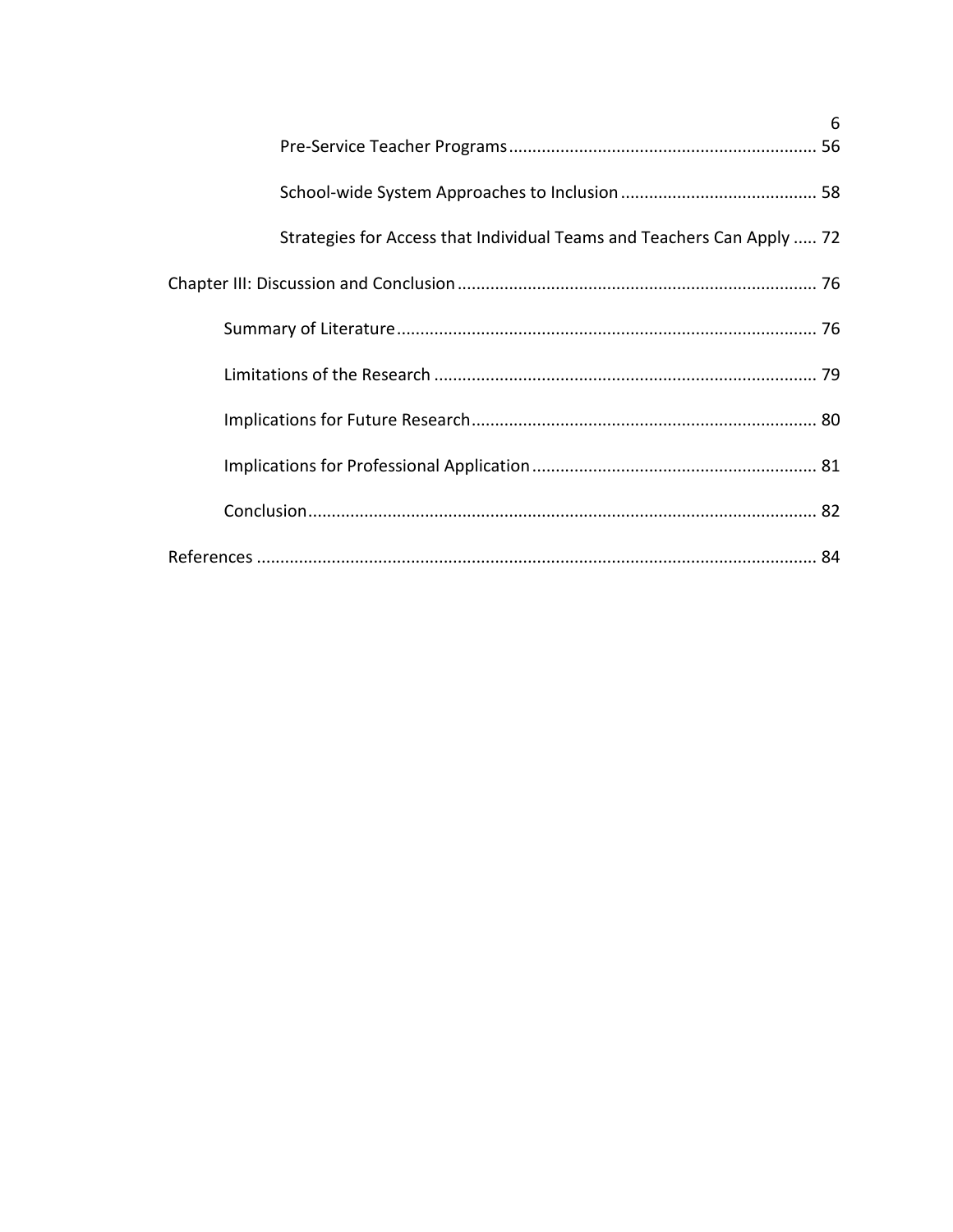#### **CHAPTER I: INTRODUCTION**

#### **Educating Students with Disabilities**

The directive that drives education for students in the general education classroom is derived from the state standards set-forth by state departments of education. These standards provide a scope and sequence on what students at a specific grade level are expected to be able to complete before entering the next grade. These standards are taught by general education teachers who have specific training in their pre-service programs to teach the specific content areas. Students with disabilities, typically, are not achieving at the level of their peers in the general education class. Students may struggle in one or more areas with math, reading, or writing skills, or they may need assistance to complete specific tasks, such as needing extended time or location to take a test. Students with more significant disabilities tend to have deficits in all areas of their lives, including the academic skills and lacking the pace required by their grade-level general education classroom. "Significant disabilities" is recognized by professionals as an umbrella term for students under many different disability categories such as autism, developmental disabilities, downs syndrome, and cerebral palsy. This population of students often have dual special education labels and have needs in communication, gross motor, and fine motor skills. These students need additional support for their basic activities of daily living. As they get further behind their peers completing the standards, students with significant disabilities are often placed in a special education classrooms for a majority of their school day and focus on other content areas outside of core academics. These classes may include vocational,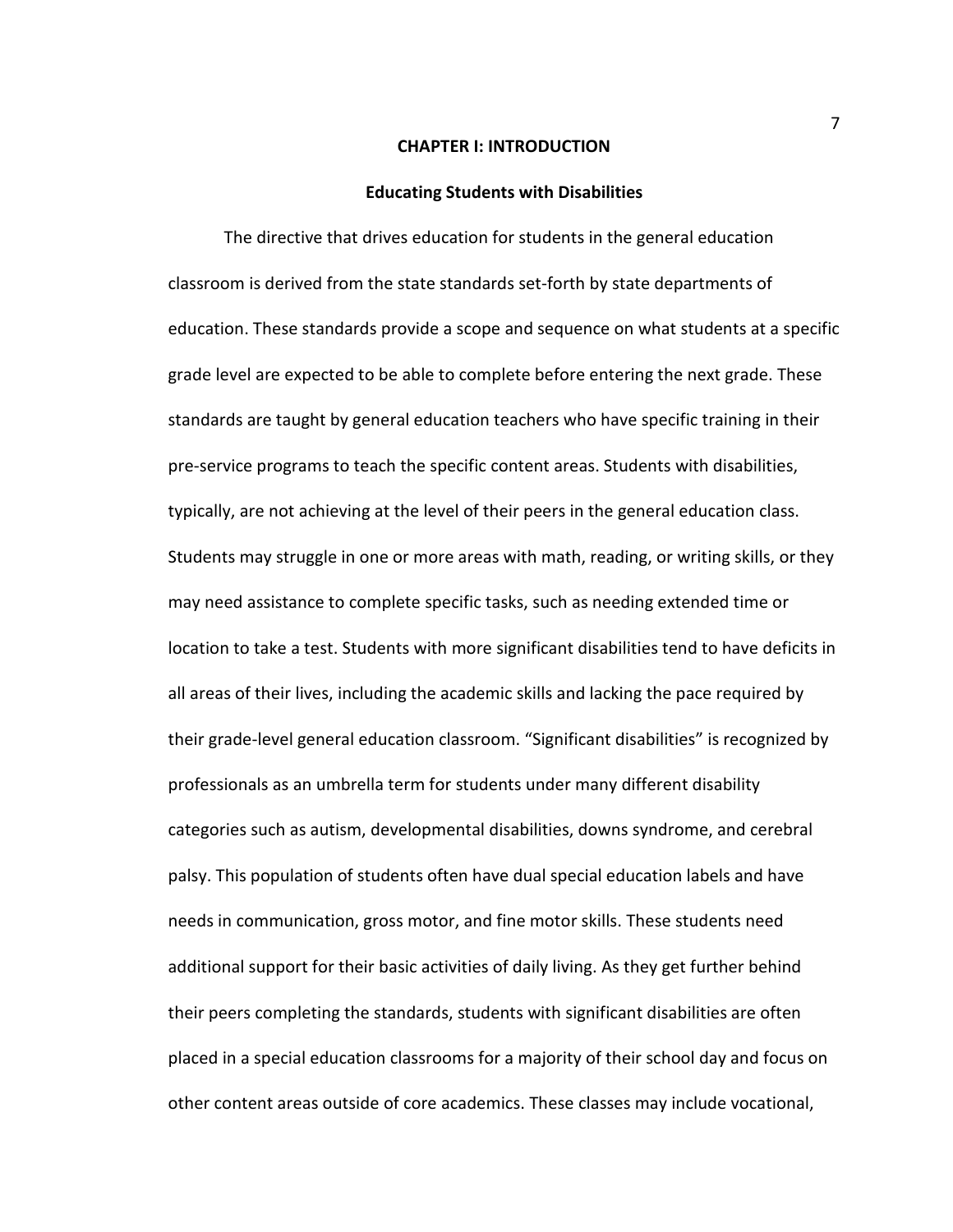social, communication, community, and domestic skills. The academic skills these students work on, at any grade level, may include working towards learning the vocabulary to safety signs, writing their name and address, or doing math with money. These are important skills for students to learn, understand, and to generalize, but the student's school day starts to look less like their peers, moving them away from the social development and access to the general education curriculum content their sameaged peers complete.

#### **Historical Context of Access**

There have been consistent mandates from the United States Congress, specifically since 2002, to have all students making progress on the standards set-forth by their state. The No Child Left Behind Act (NCLB, 2002) required educators to consider how a student with a disability would access and participate in general education curriculum and statewide accountability systems. IDEA (2004) defines the general curriculum as the same curriculum for students with and without disabilities. Every Student Succeeds Act (ESSA, 2015) requires schools to ensure students with disabilities have access to and make progress in the general education curriculum. School Districts do their best to complete these mandates, though the intent is clear, the defining details leave much to the interpretation of the readers. What does access mean? Where does the general education curriculum need to be taught? Who can teach it? These questions all have been inferred by school districts and educators and applied in different ways. Most participants in a study specified the general education classroom was not the only location in a school where students access the general curriculum,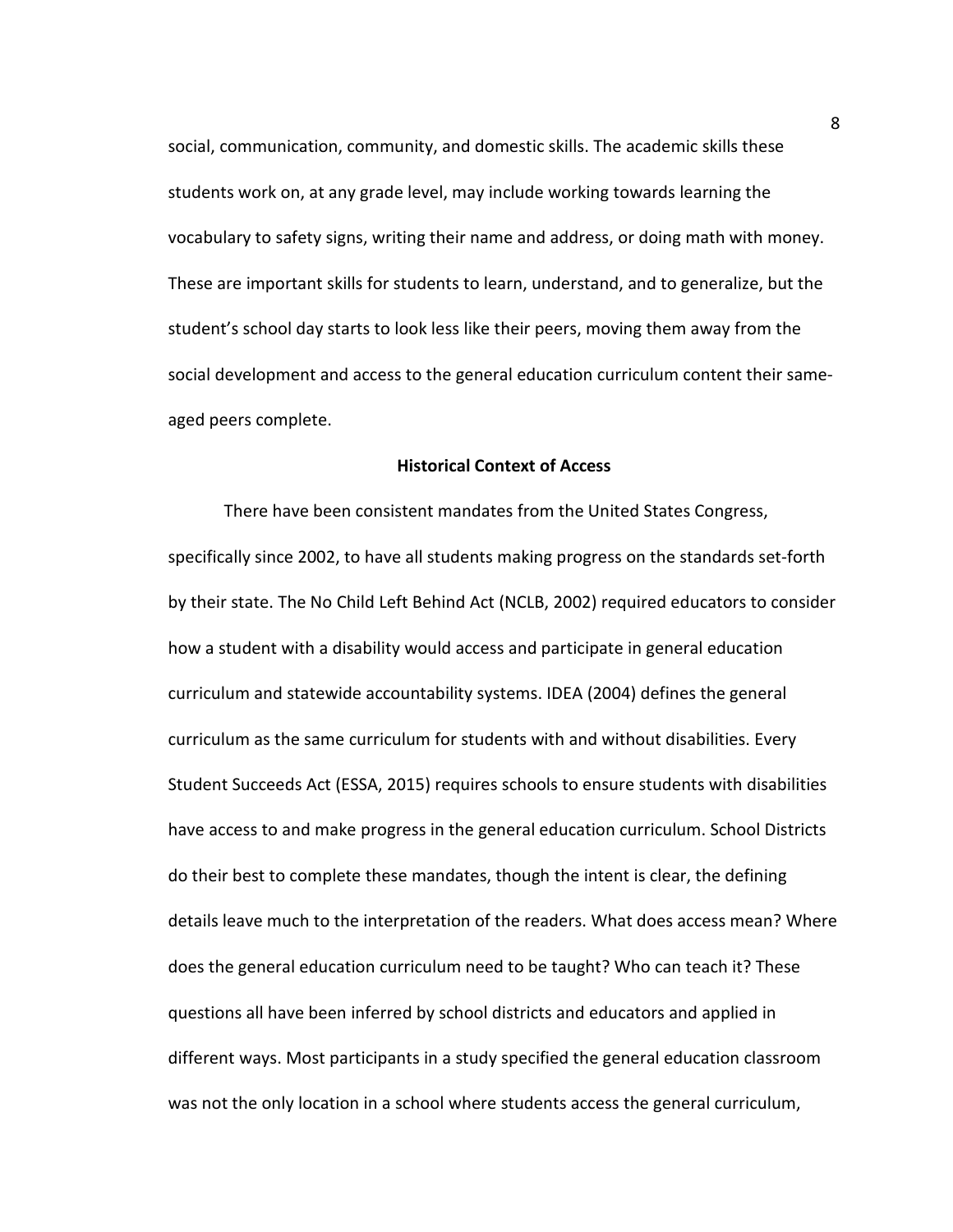even if they felt it was the best and most rational location for the majority of students (Dymond, Renzaglia, Gilson, & Slagot, 2007). Educators use the terms inclusion, mainstreaming and integration as an interchangeable way to describe access (Litcak, Ritche, & Shore, 2011) and Idol (2006) defines an inclusive school as one where all students are educated in general education programs. IDEA (2004) considers that when thinking about a student's least restrictive environment, that student is to be removed from general education classroom settings only when the severity of their disability is such that even with modifications, their needs cannot be met in a regular education classroom (Kleinert et al., 2015). Every professional will have a different perspective on what constitutes student needs, even with modifications, are too much for a general education classroom. In a high school setting, a student who was unable to sit still for an extended amount of time, even with a paraprofessional prompting, would result in daily emails about behavior from some general education teachers. For other teachers, the behavior modifications worked for their classroom and didn't interrupt instruction. When I asked the later educators about his "behavior" the modifications that were proposed worked for them and didn't bother them during instruction. When thinking about access and inclusion Obiakor, Harris, Mutua, Rotatori, and Agozzine (2012) noted that it is important to make all students feel a part of the classroom. "Inclusive education means all students within a school regardless of their strengths or weaknesses, or disabilities in any area become part of the school community" (p. 477). Students come to school with all types of needs, and the big picture before any learning for a student with significant disabilities is able to take place, need to ensure that first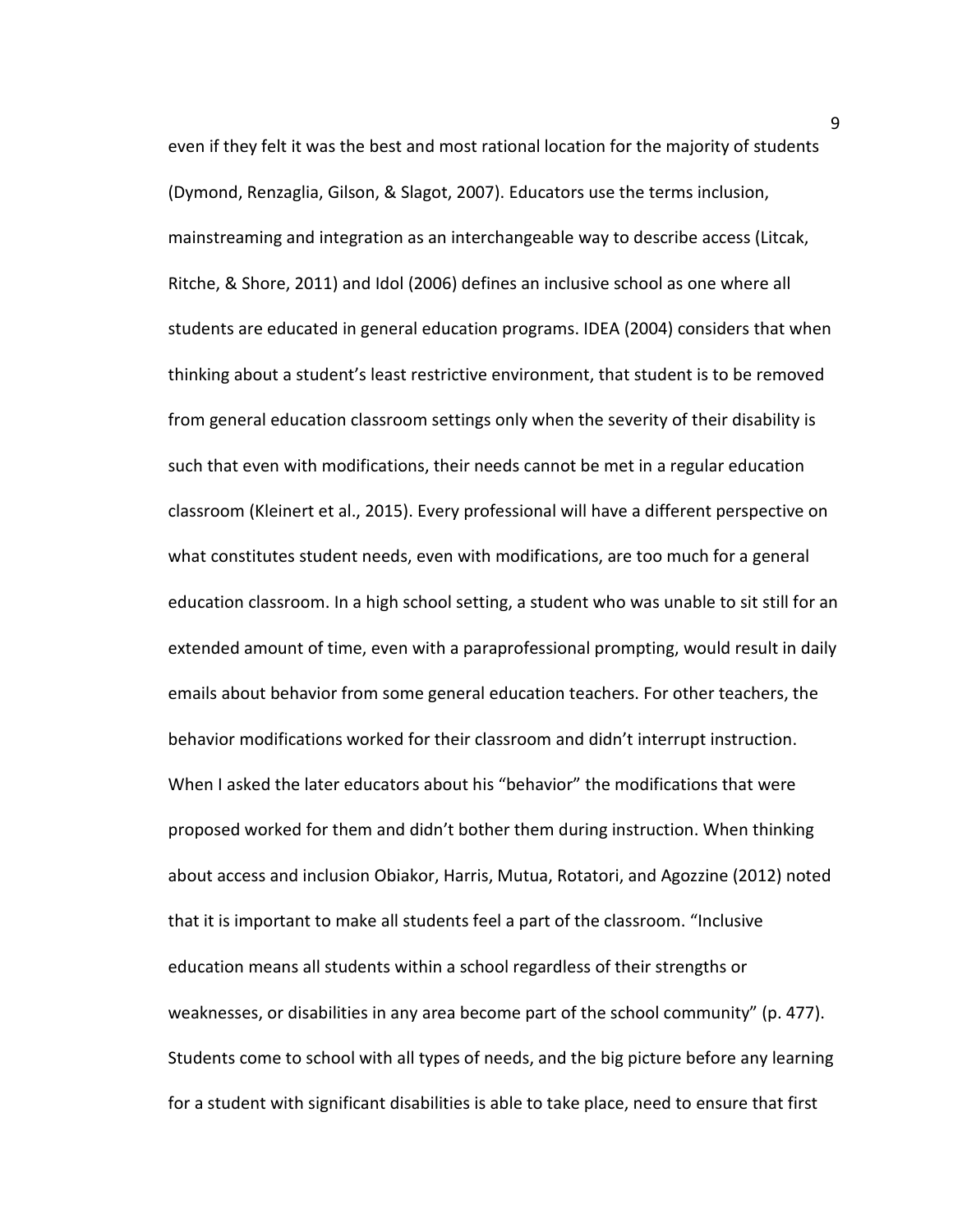the students feel a part of the school community. To include students with significant disabilities in the general education classroom, modifications to content, materials, instruction will need to take place. When creating these mandates the United States Congress took into mind not all students with significant disabilities would be at the expected level for assessment tests each year. Congress allowed states to create an alternative assessment that 1% of the district's students are able to take, typically the students with significant disabilities. These tests assess the content within the appropriate grade-level standard but are presented in a visual, lower skill, and/or simpler context. Peterson (2016) found some teachers believed students participating in the alternate assessment for the state counted as their access to the general education curriculum. Teachers' perspectives can influence how a student will work into their classroom. Having a positive or negative viewpoint impacts the ability of the general and special education staff to collaborate, assist in modifying, and applying strategies successfully to have students with significant disabilities in their classroom.

#### **Defining Students with Significant Disabilities and Access to Curriculum**

Students with significant disabilities are characterized as students with moderate to severe intellectual or developmental disability and may have diagnoses such as downs syndrome, autism, or cerebral palsy. There is a need for a large level of support for academic skills as well as other daily living tasks. Students with significant disabilities will also have needs in fine and gross motor skills, and communication needs. Significant disabilities is a way to label a group of students who fall into the low-incidence area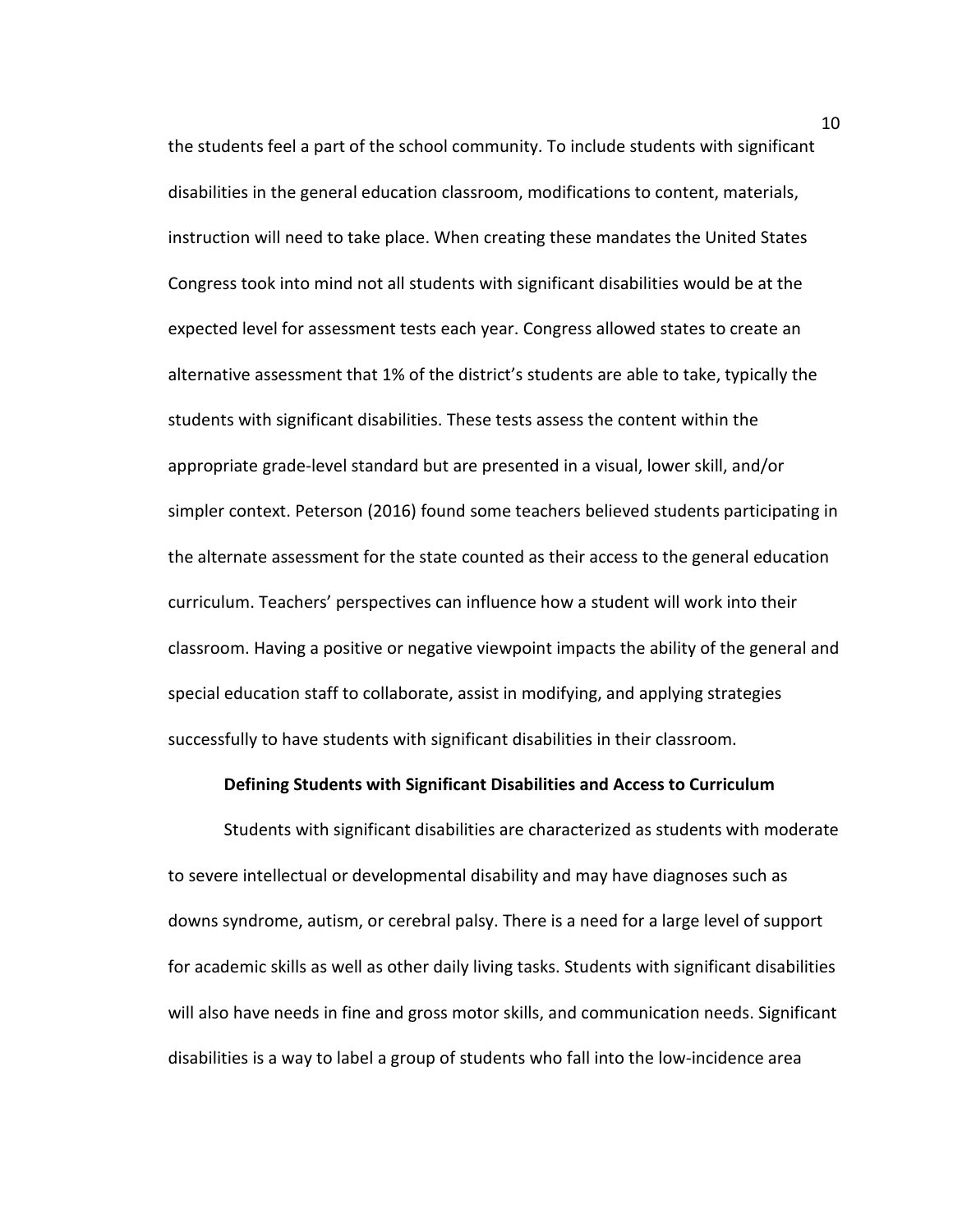affecting less than 2% of all students with disabilities (Kleinert et al., 2015, Kurth, et al., Block et al., 2007).

Schools are made up of two educational systems including general education and special education. General education is a location and placement of typical performing students of a similar age. There is a general education teacher with expertise on the scope, sequence, and instruction needs to meet the general education curriculum requirements for general education students. The special education path can be made up of a variety of methods to apply services to meet the needs of students who have an identified disability. The location of these services can vary in a school depending upon the needs of the student. Students can be placed in small group sessions, pulled out for one-to-one instruction, attend a special education version of a general education class, participate in an alternative functional curriculum, or placement in an alternative school for students who have needs that cannot be met in a general public school (Obiakor et al., 2012). The special education teacher typically has training to teach strategies, alternative curriculum, and apply accommodations and modifications to help students be successful in school.

Access is an interchangeable word that educators use. In the variety of studies, access was also referred to as mainstreamed, inclusion, and integration. These terms all mean the participation of students from special education in the general education classroom setting. Access, when defined by educators, has meant access to information, materials, and the classroom where instruction is delivered, access to learning, access to curriculum aligned to state standards (core curriculum, academics), access to all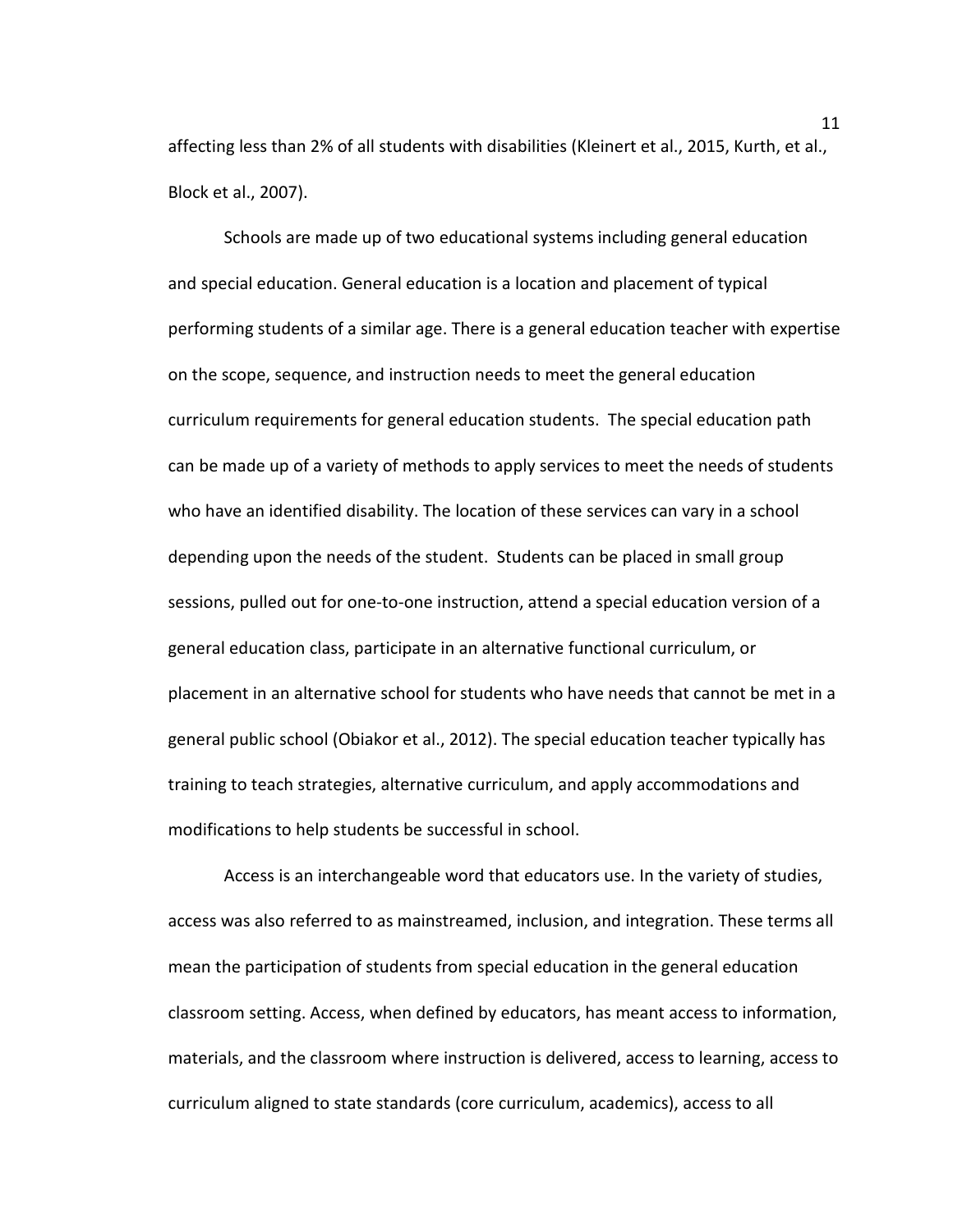experiences in the general education, or access to academics that include life skills (Dymond, Renzaglia, Gilson, & Slagot, 2007).

The curriculum is a set of state developed standards, with many states participating in the Common Core curriculum, that give the expectation on what students are to know in a specific course at the specific grade level. Curriculum access is generally understood as engagement and progress in the general education curriculum (Peterson, 2016).

#### **Guiding Questions**

When looking at students with significant disabilities and their access to the general education curriculum there are three areas this review will address. How do educators and researchers define the terms that show up in the federal mandates such as significant disabilities, access to the general curriculum, and alternate assessment? What are the perspectives of school administrators, general educators, and special educators in response to students with disabilities and their access to the general education curriculum? What are systems, strategies, and programs that can be used to assist teachers for including students with significant disabilities in the general education classroom?

There is also pressure for educators to agree with these federal mandates but some educators state they do not want to have the added stress and pressure to have these students with significant disabilities in their general education classroom. Through researching teacher perspectives, it is not always seen as the best for these student to participate 100% of their day in the general education classroom. Many teachers do, in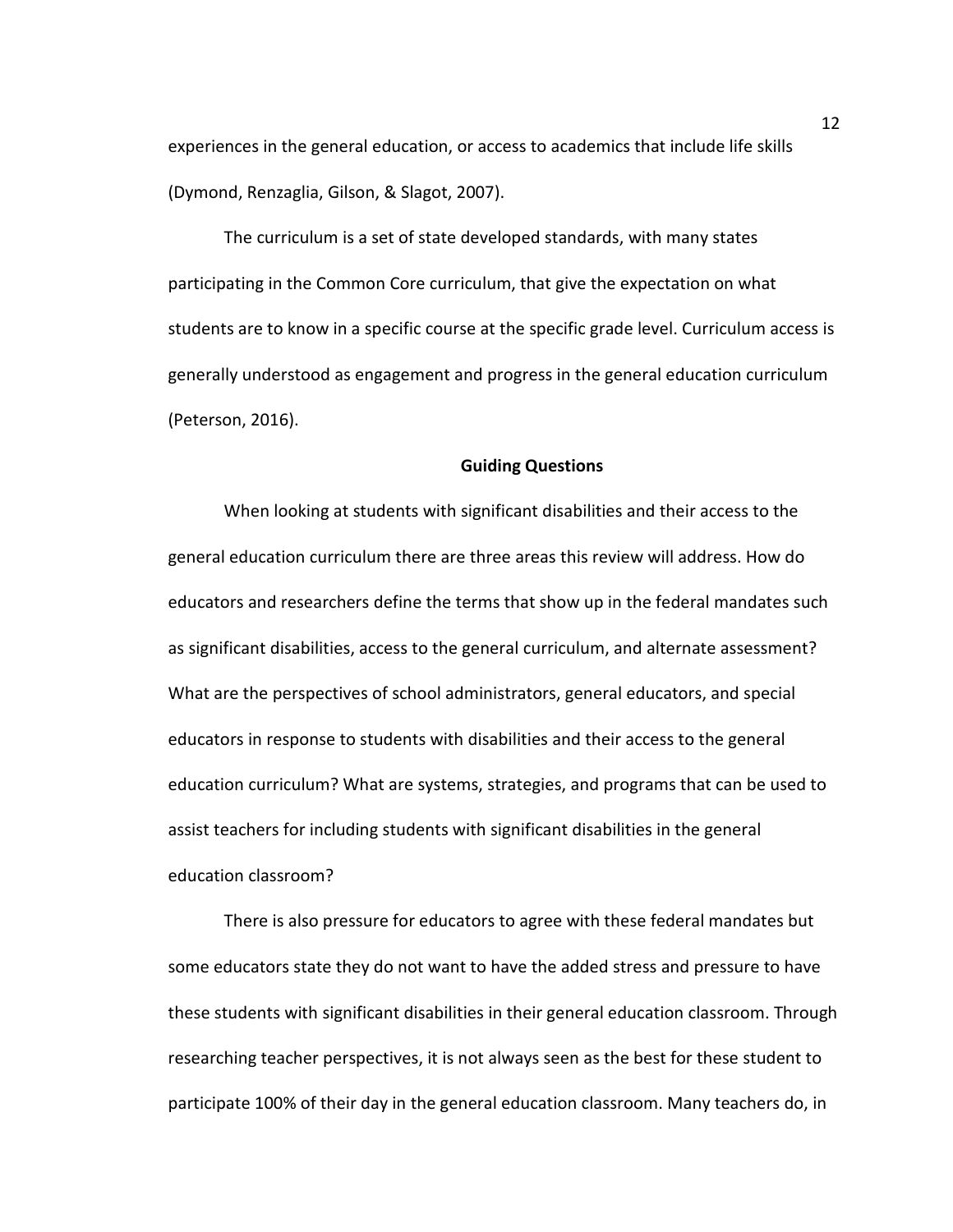theory, believe the best way for a student to make progress in the general education curriculum is to attend the general education classroom. Through the research there are strategies that a single teacher or a school system could implement to promote the inclusion of all students with significant disabilities in their classrooms. Many of these strategies are simple, like collaborating as a team for a student and modifying expectations of the curriculum and classroom activities. A consistently noted problem is the time needed for educators to do this properly. By exploring recent literature related to accessing the curriculum, significant disabilities, perspectives of special and general education teachers, and the strategies, models and programs for assisting educators with implementing access to the general education for students with significant disabilities, this literature review can hopefully provide a guide of practices for educators to utilize to meet the federal requirements expected for all students to make progress in the general education curriculum.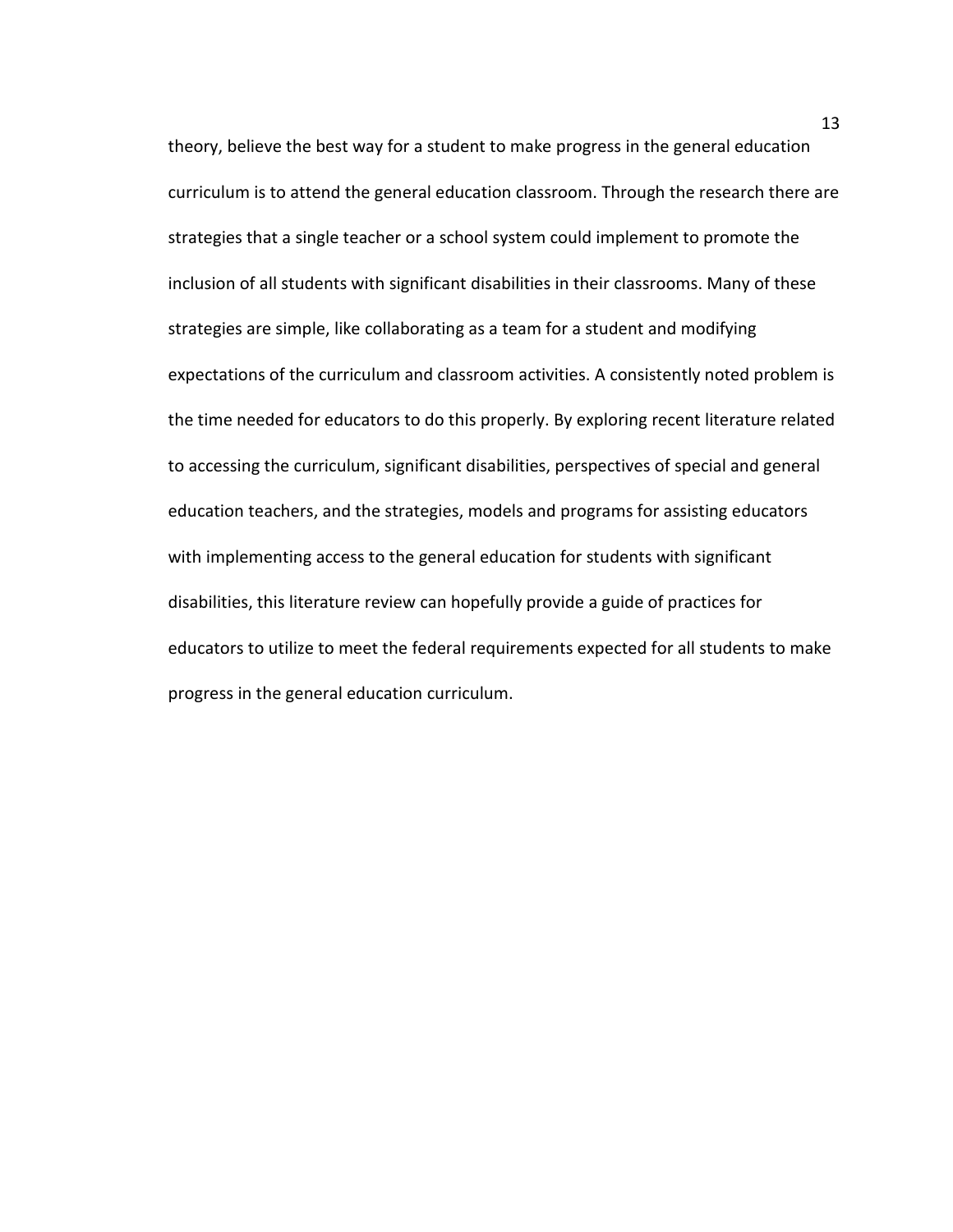#### **CHAPTER II: LITERATURE REVIEW**

#### **Literature Search Procedures**

To locate the literature for this thesis, searches of Educator's Reference Complete, Expanded Academic ASAP, Education Journals, ERIC, Academic Search Premier, and EBSCO MegaFILE were conducted for publications from 2006 to 2018. This list was narrowed by only reviewing published empirical studies from peer-reviewed journals focused on defining access to the general education curriculum, significant disabilities, and teacher perspectives on working with students who have significant disabilities in journals that addressed the guiding questions. The key words that were used in these searches included "access to the general education curriculum," "significant disabilities," "alternative placement," "process to inclusion," and "inclusion of students with significant disabilities." During research, significant disabilities was replaced with "intellectual disabilities", "cognitive disabilities", and "developmental disabilities". The structure of this chapter is to review the literature on the inclusion and access to the general education curriculum for students with significant disabilities in three sections in this order: Defining Significant Disabilities and Access to the Curriculum; Teacher Pre-preparation Programs and General Education Training, Responsibilities, and Perspectives of the General and Special Education Staff and Student Benefits due to Inclusion; and Processes, Methods, and Programs for Special Education Students to Access the General Education Curriculum in the School Setting.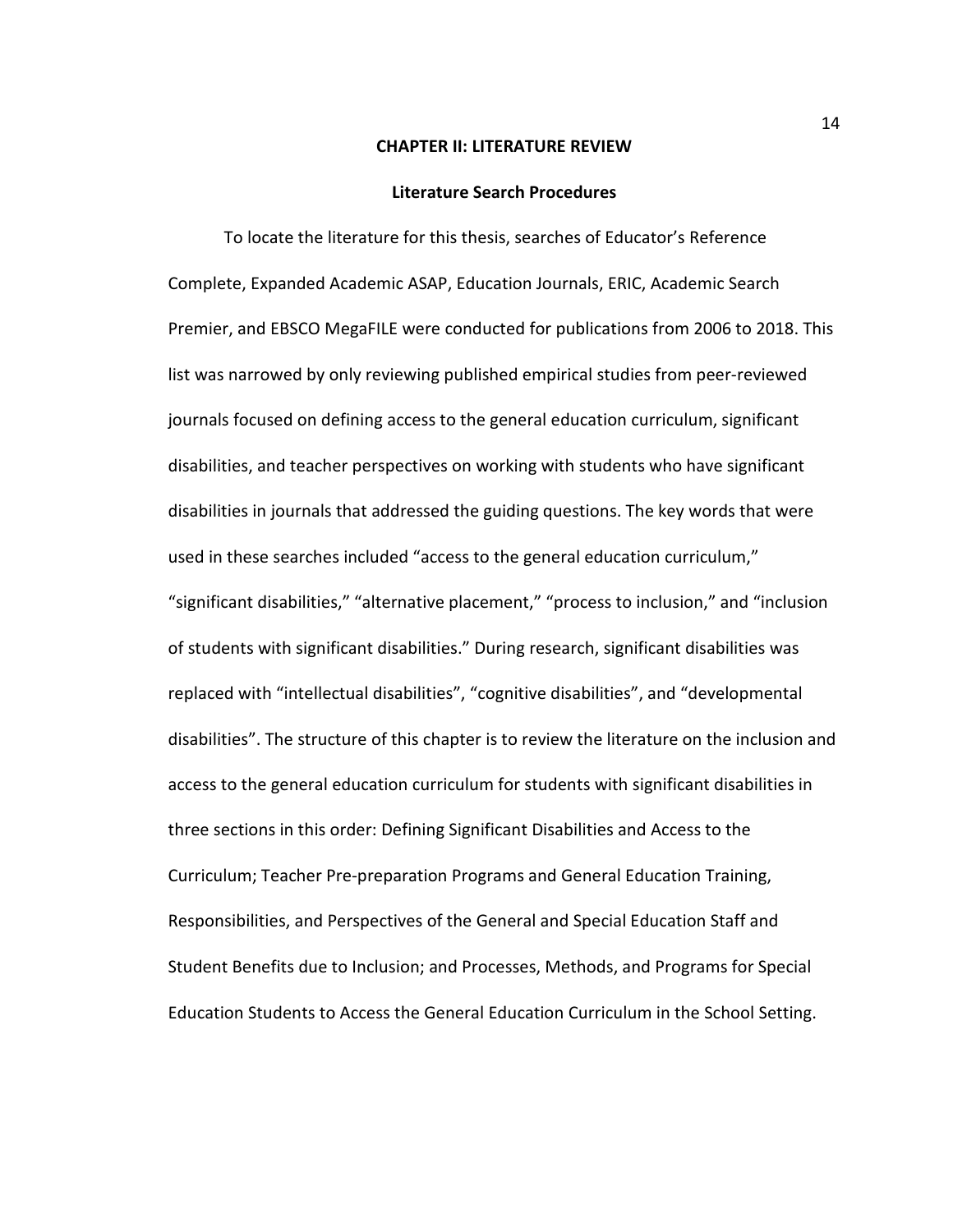#### **Defining Significant Disabilities and Access to the Curriculum**

The No Child Left Behind Act (NCLB; 2002) required educators to consider how a student with a disability would access and participate in general education curriculum and statewide accountability systems (Peterson, 2007, p. 19). IDEA (2004) defines the general curriculum as the same curriculum for students with and without disabilities. IDEA does not define access according to a physical location or type of teacher (Dymond, et al., 2007). IDEA further raised expectations with an emphasis on student outcomes, particularly for students with significant cognitive disabilities. Dymond, Renzaglia, Gilson, & Slagot (2007) mention, "these variables are often mentioned when discussion of access arise. The law stops short of identifying these parameters, thus leaving the decision up to each IEP team" (p. 12). IDEA required schools to institute policies and practices to promote involvement with and progress in the general education curriculum, including aids and services and special education services to students with disabilities to promote such outcomes (Lee, Wehmeyer, Soukup, & Palmer, 2010). Timberlake (2014) states in her article that terms from IDEA such as "opportunity," "high expectations," and "access," for example, were not defined by policymakers, an therefore could be difficult to define and agree on during implementation. With the lack of definition to key terms impacting student access Doyle and Ginareco (2013) stated it best, when people use the same terms while assigning different meanings to them, it can create barriers to effective communication and teamwork.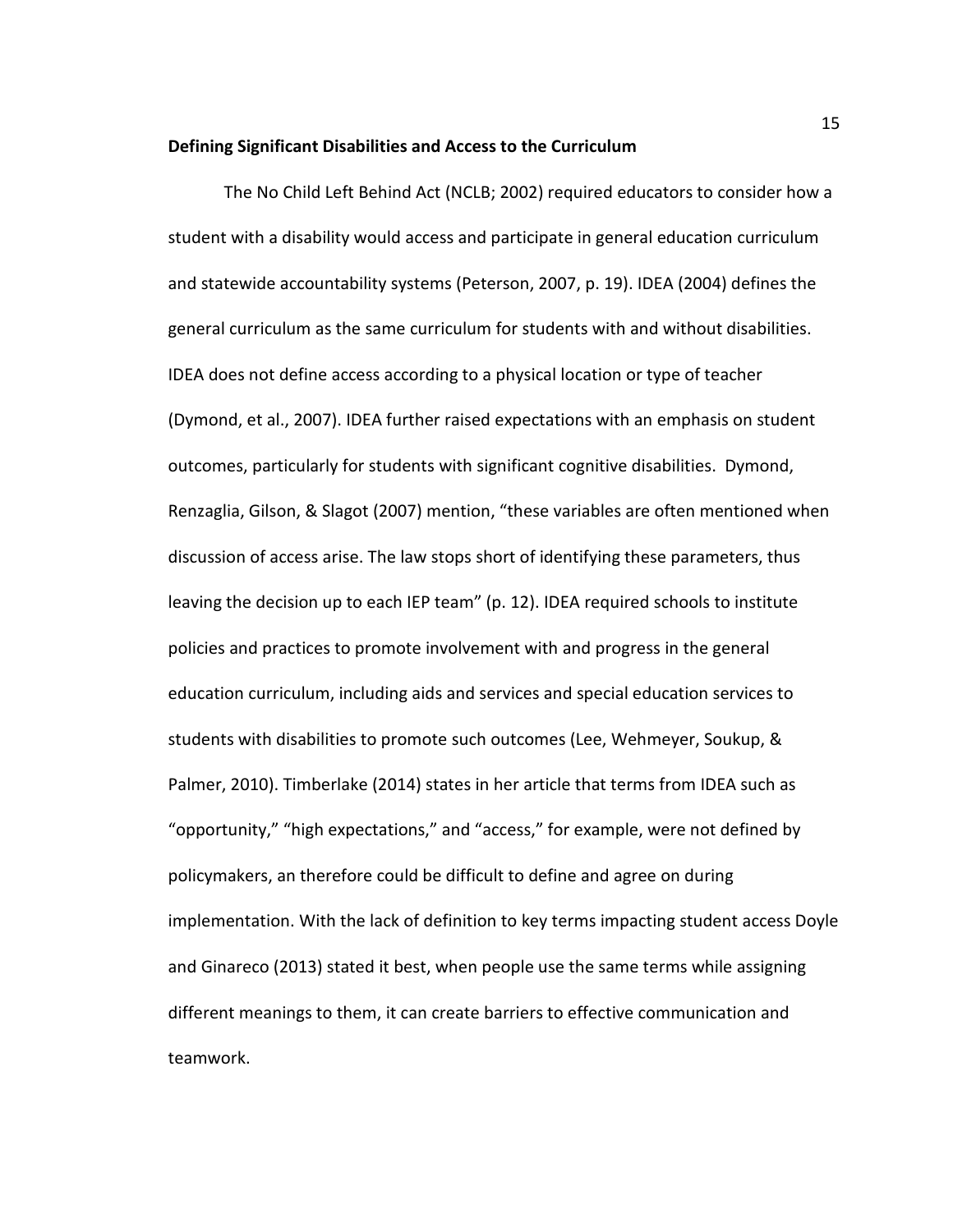#### **Defining Significant Disabilities**

Kleinert et al. (2015) acknowledges significant disabilities under IDEA does not represent one single disability category. "Rather, students with the most significant cognitive disabilities typically include students with moderate and severe intellectual disability as well as many students receiving special education services under the IDEA categories of autism, multiple disabilities, and deaf-blindness" (p. 314). Litvack, Ritchie, and Shore add "students with more severe disabilities included downs syndrome, fragile X, and severe developmental disorders (e.g., autism)" (p. 476). Kurth, Gross, Lovinger, and Catalango (2012) described the definition of significant disabilities as low-incidence disabilities such as autism, cerebral palsy, and severe intellectual disabilities. Lowincidence disabilities occur in less than 2% of a school population, and these students requiring significant supports to meet their educational needs. Block, Klavina, and Flint (2007) add that students with severe multiple disabilities have a combination of two or more impairments such a movement difficulties, intellectual disabilities, sensory losses, and/or behavioral difficulties. These impairments are of a severe nature requiring systematic, long-term curricular, instructional, and environmental accommodations and support (p. 30).

Students with significant disabilities typically have complex needs. Erickson and Geist (2016) looked at profiles of students with significant cognitive disabilities who had complex communication needs. "Significant Cognitive disabilities is a term coined by the US Department of Education to describe a group of students who receive special education services under a variety of eligibility categories and who have cognitive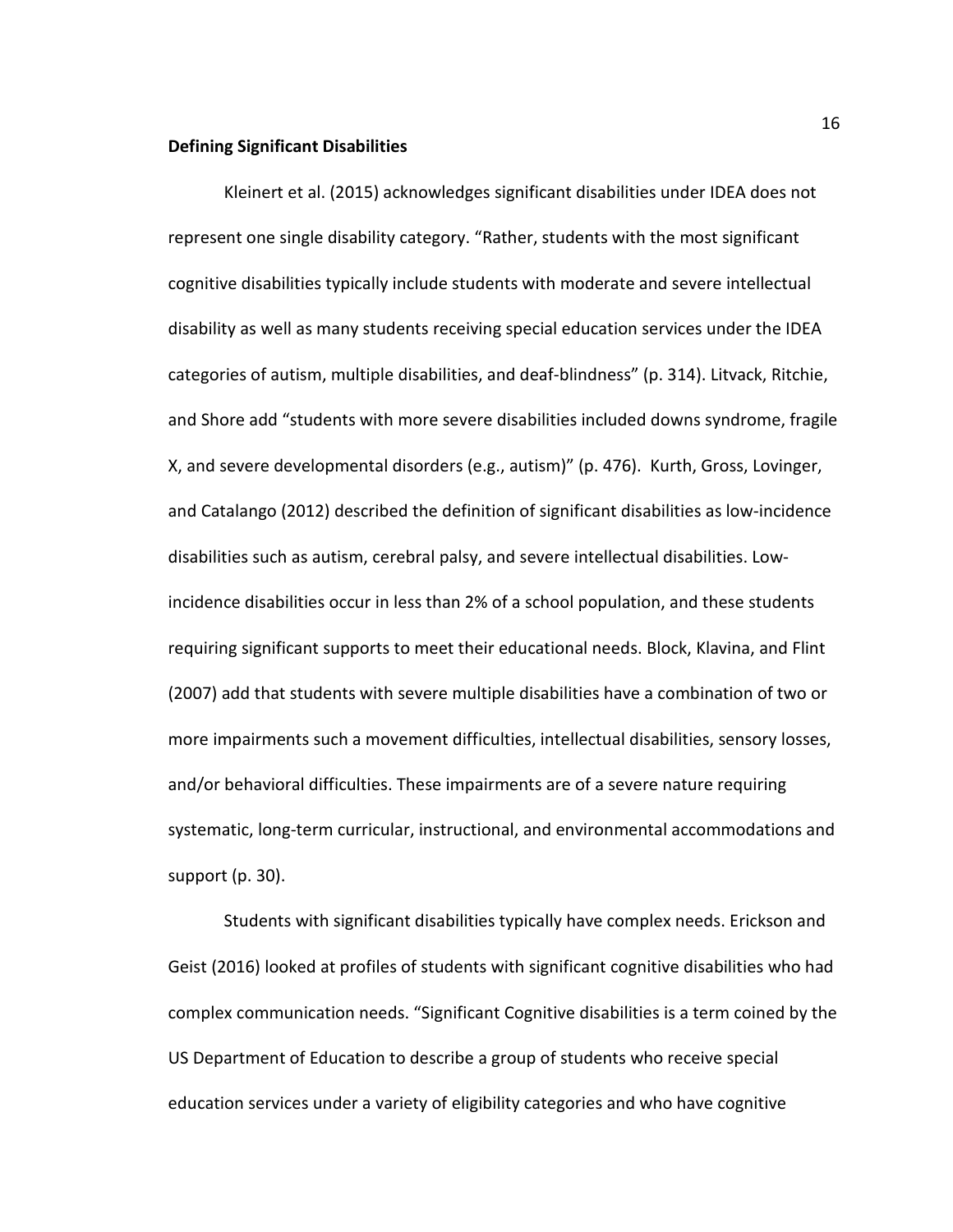disabilities that prevent them from achieving grade-level standards, even with the very best instruction and appropriate accommodations" (p. 187). "Students with significant cognitive disabilities are a diverse group that generally requires extensive repeated individualized instruction and support, substantially adapted and modified materials and individualized methods of accessing information to acquire maintain, generalize, demonstrate and transfer skills across setting" (p. 187). Many students with significant cognitive disabilities have co-occurring motor and sensory impairments that impact their ability to learn. Educators must understand that students who use symbolic communication methods need to be able to develop supports and services needed to help students successfully develop the language and literacy skills needed to access the general curriculum and is a feature of many students who have a significant disability. The students in these studies consisted of 35.4% female and 64.6% male with 68.9% of these students spending less than 40% of the day with their peers without disabilities. The analyzed data can be used to understand the differences of the development of resources and designing supports to assist these student when utilizing assistive or augmentative communication and/or sign to communication in the general education classroom. Educators needs to take into consideration the motor, language, sensory needs, and the students literacy abilities. The study also added the absence of speech or using an assistive or augmentative communication system significantly increased the probability the student would be retained in a more restrictive setting to students who used speech to communicate. Among students who used speech with our without assistive or augmentative communication, 36% read with comprehension and 62% read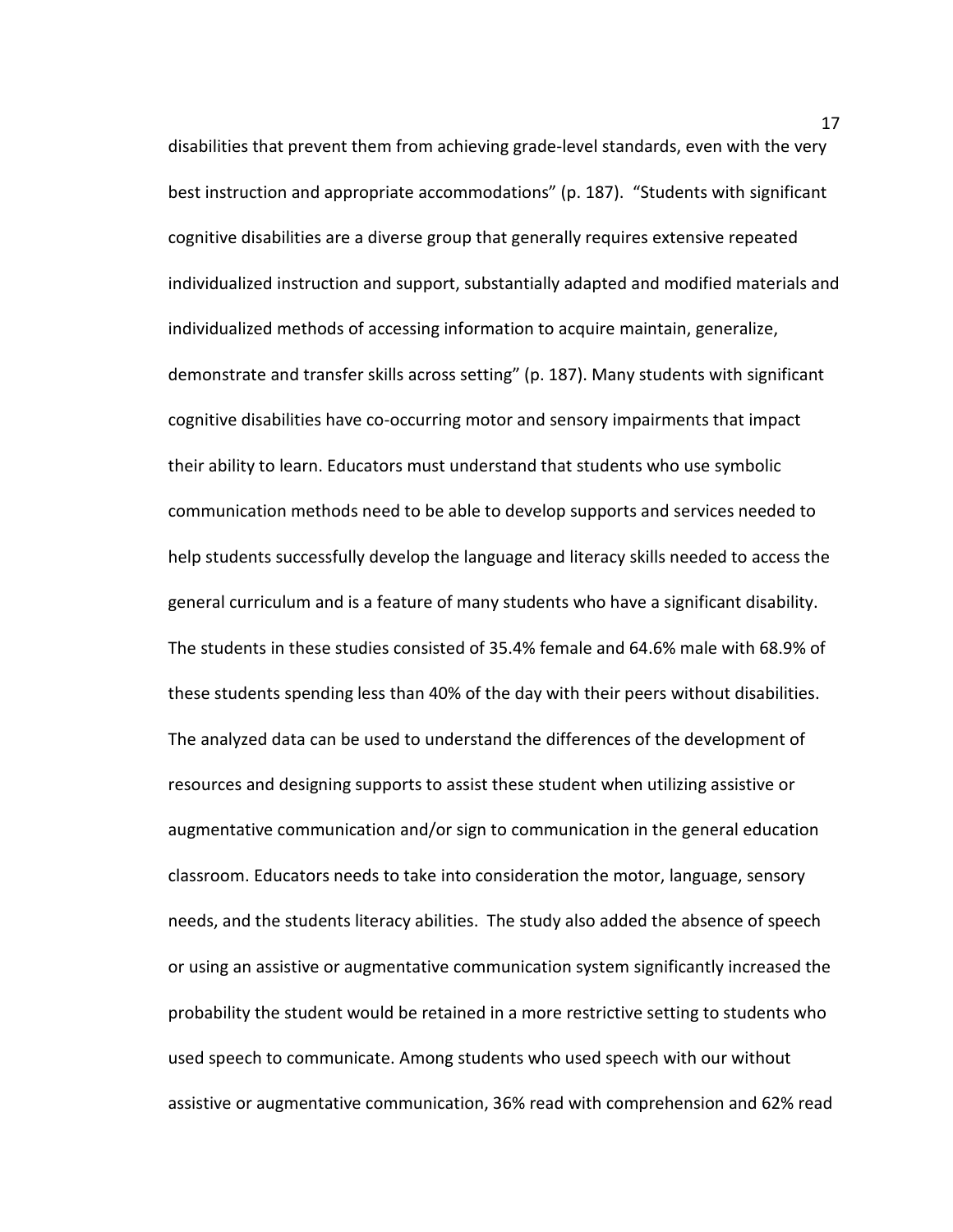individual words. Among students who used assistive or augmentative communication as an alternative to speech, 3% read with comprehension and 12% read individual words. Only 30% of the entire sample was reported to read text with comprehension. "If students with significant cognitive disabilities are going to experience more academic success, we will need more effective approaches to literacy instruction" (p. 195).

#### **Defining Inclusion and Access to the Curriculum**

Many authors have different perspectives on defining inclusion. Golmic and Hansen (2012) note inclusion is often used to describe specially designed instruction for students in special education accessed in the general education classroom, but continue in their article to define effective practices of inclusion as all learners having equal access to general education programs, where the individual strengths, challenges, and diversity are accepted, appreciated and accommodated, and the practice of differentiated instruction engage all students, and community and collaboration are linked to provide quality programs and services for all students.

Kilanowaki-Press, Foote, and Rinaldo (2010) state, "inclusion isn't so much a delivery model as it is a frame of mind for a learning community" (p. 45). Adherence to federal mandates in the United States calling for the education of students with disabilities in the *least restrictive environment* has resulted in the decades-long drive towards the development of educational programs allowing for the inclusion of students with disabilities in the general education classroom to the maximum possible degree. Inclusion is needing to bring services and support to the student in the general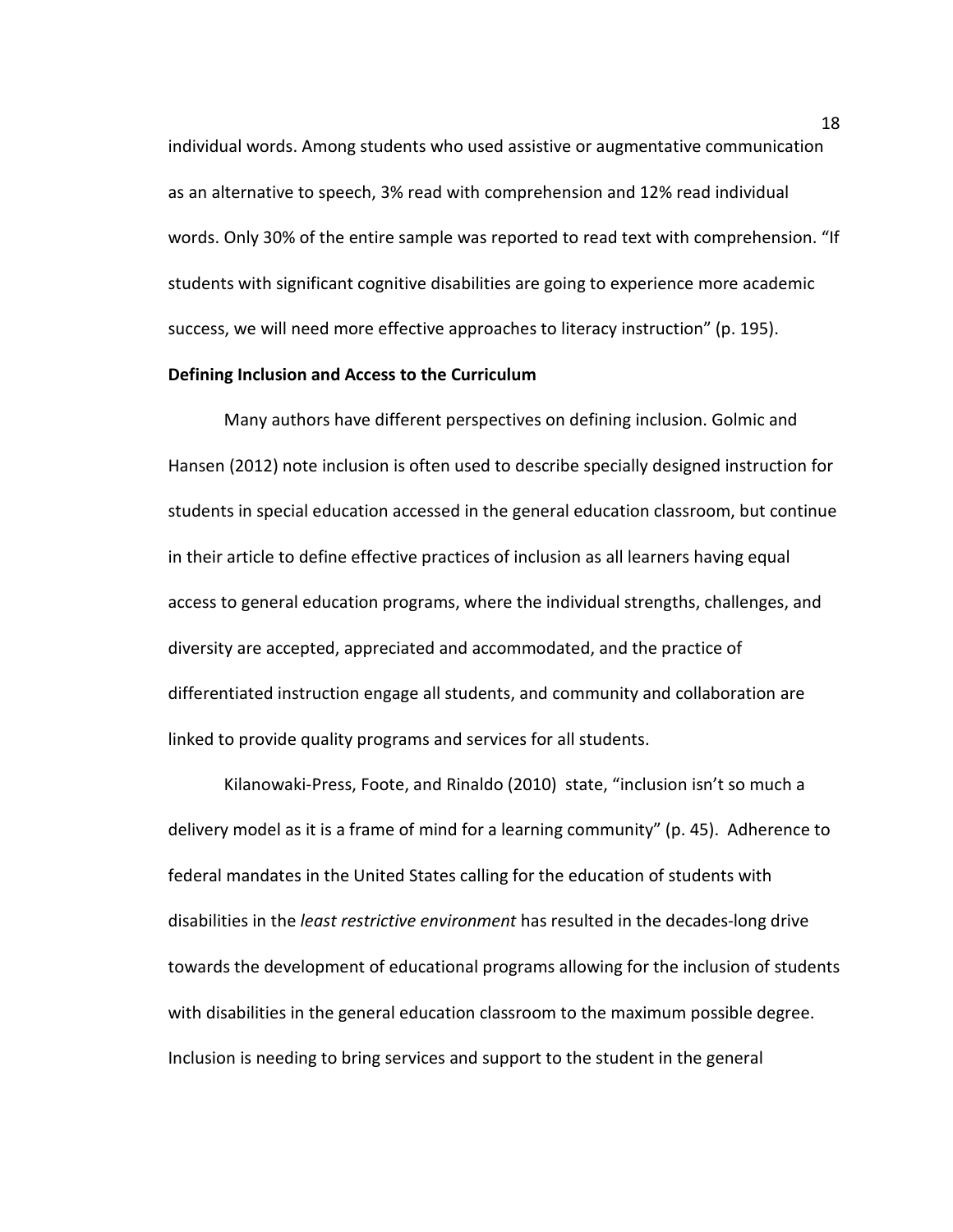education classroom, as opposed to removing students from learning experiences with their same aged peers (p. 43).

Idol (2006) defines an inclusive setting to be a school where all students are educated in the general education classroom. Inclusion is when students for a part of their school day are educated with their same grade-level peers even for a student with special learning or behavioral needs. These classes are meant to be age-appropriate and not associated with the perceived appropriate learning level. The Litcak, Ritche, and Shore (2011) study noted mainstreaming, integration and inclusion were used interchangeably by administrators, teachers, and paraprofessionals.

Recent research by Kleinert et al. (2015) looked at a 15-state database of almost 40,000 students participating in their particular state's alternative assessment based on alternative achievement standards and look to answer to what extent students across all of these states have access to the general education setting, how that correlates with communication, literacy, and math skills, as well as identifying characteristics predict student educational placement. "Students with the most significant cognitive disabilities- those students for whose regular educational assessments, even with appropriate accommodations, are inappropriate measures of school achievement account for an estimated 1% or less of all students" (National Center and State Collaborative, 2012, p. 1). The No Child Left Behind Act of 2001 requires for a yearly assessment in Grades 3 through 8 and once in high school for assessing student performance on content linked to grade level standards, IDEA (2004) mandates all students with disabilities participate in the general curriculum for all students with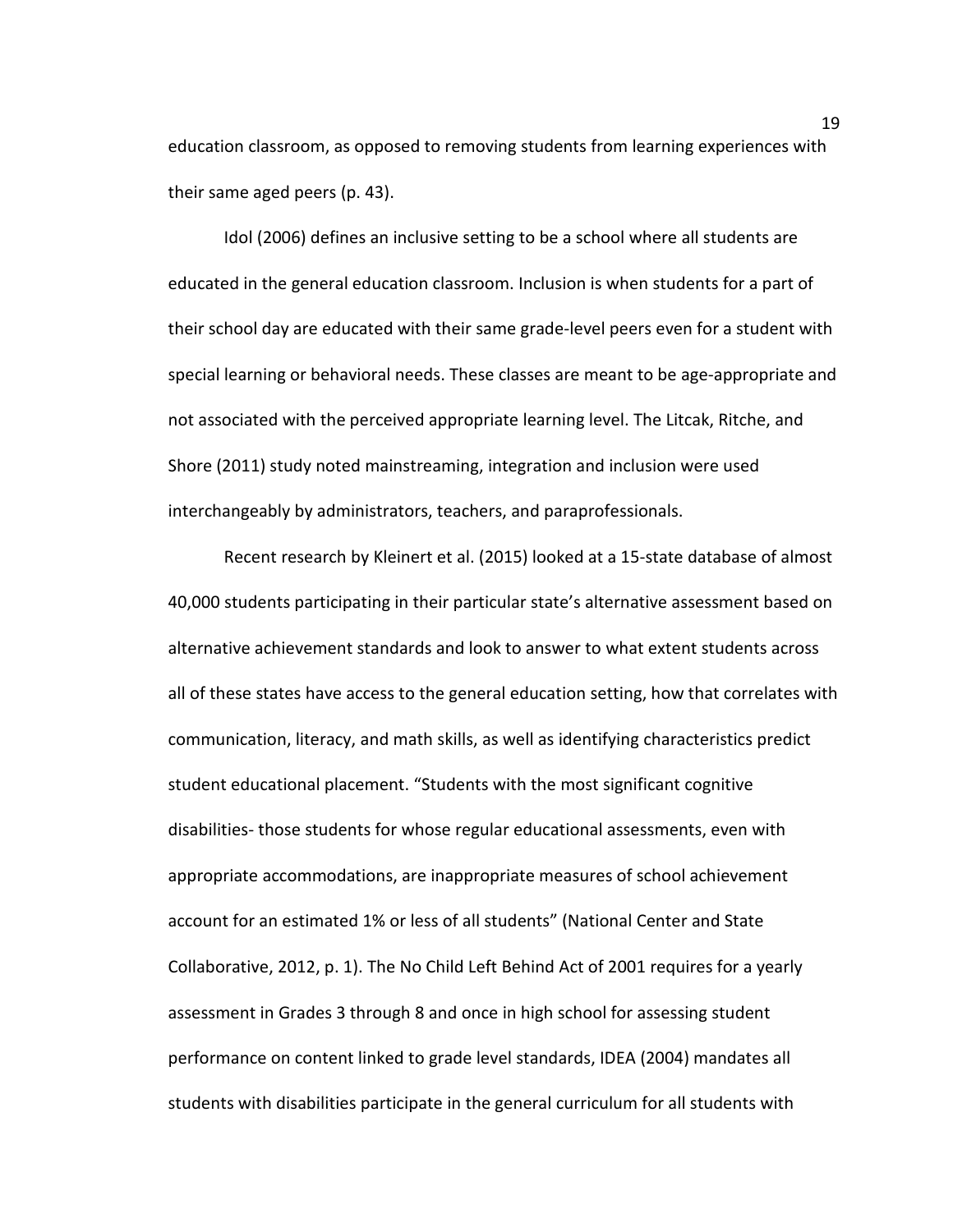disabilities. There are two main explanations when considering the times students with disabilities are included in their general education classroom. The first reason is IDEA's least restrictive environment mandate is to ensure students are to be removed from the general education only when their disability, even with modifications, is so severe that the needs they have cannot be met in the general education setting. Second, the general education curriculum provides gains in skills not obtainable in the special education setting. This includes the use of learning materials and tools used in the core subject area, a teacher with expertise in the academic core subject, and opportunities for learning with their peers as natural supports. Results from the study show that in relation to finding what extent do students across all of the states have access to the general education setting, teachers reported that most frequently the primary classroom setting for students who participated in the alternate achievement test for their state as learning in a self-contained special education classrooms with some special inclusion activities. Across all states, less than 3% of special education students with intellectual disabilities have their primary placement the general education classroom. When looking at the correlations between communication, math, and reading skills on educational placement the study found all states but two had produced a statistically significant positive correlation between a student's expressive communication and participating in an increasingly inclusive classroom setting. The study also noted as expressive communication, reading skills, and math skills increased, it in turn increased the odds of being in a higher level classroom placement. The magnitude in which students with significant cognitive disabilities in a large multistate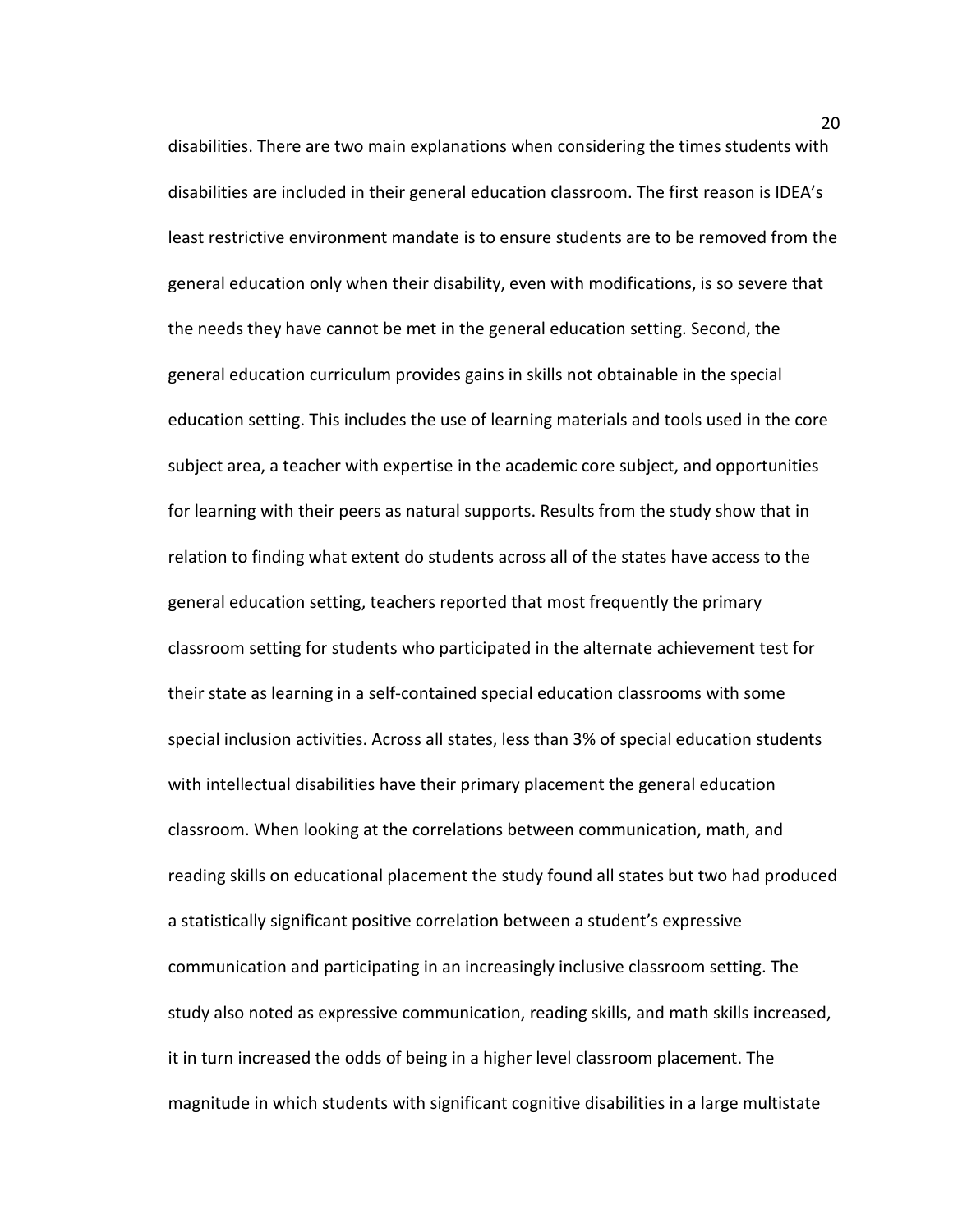sample for the study are excluded from regular education and placed in a more restrictive setting is unknown. Students with the most significant disabilities are placed at a considerably higher rate in separate classrooms or separate schools.

Obiakor, Harris, Mutua, Rotatori, and Agozzine (2012) concluded "Inclusive education means all students within a school regardless of their strengths or weaknesses, or disabilities in any area become part of the school community" (p. 477). The system for providing services to students with special education needs begins by considering all educational placement options. It is important educators consider how the decision of placement will impact the lives of their students, including the students' access to the general education curriculum that is used to teach academics and provide social interactions with peers. The consideration of removing a student from the general education setting should only be considered if the student cannot be adequately educated with the use of supports and services in the general education setting. "There are a variety of special education placement possibilities for students with disabilities including *inclusion*, where students participate fully in the general education curriculum and receive special education services as needed with their peers without disabilities; *resource* where students are pulled out and provided service outside of the general education environment, usually in the special education classroom; *self-contained* where students remain in and receive services in a special education classroom for the majority of their school day; and *alternative* where students receive services outside of the general public school" (p. 479). Though the goal is always to strive for inclusion and access to the general education class, there are times when placement in the general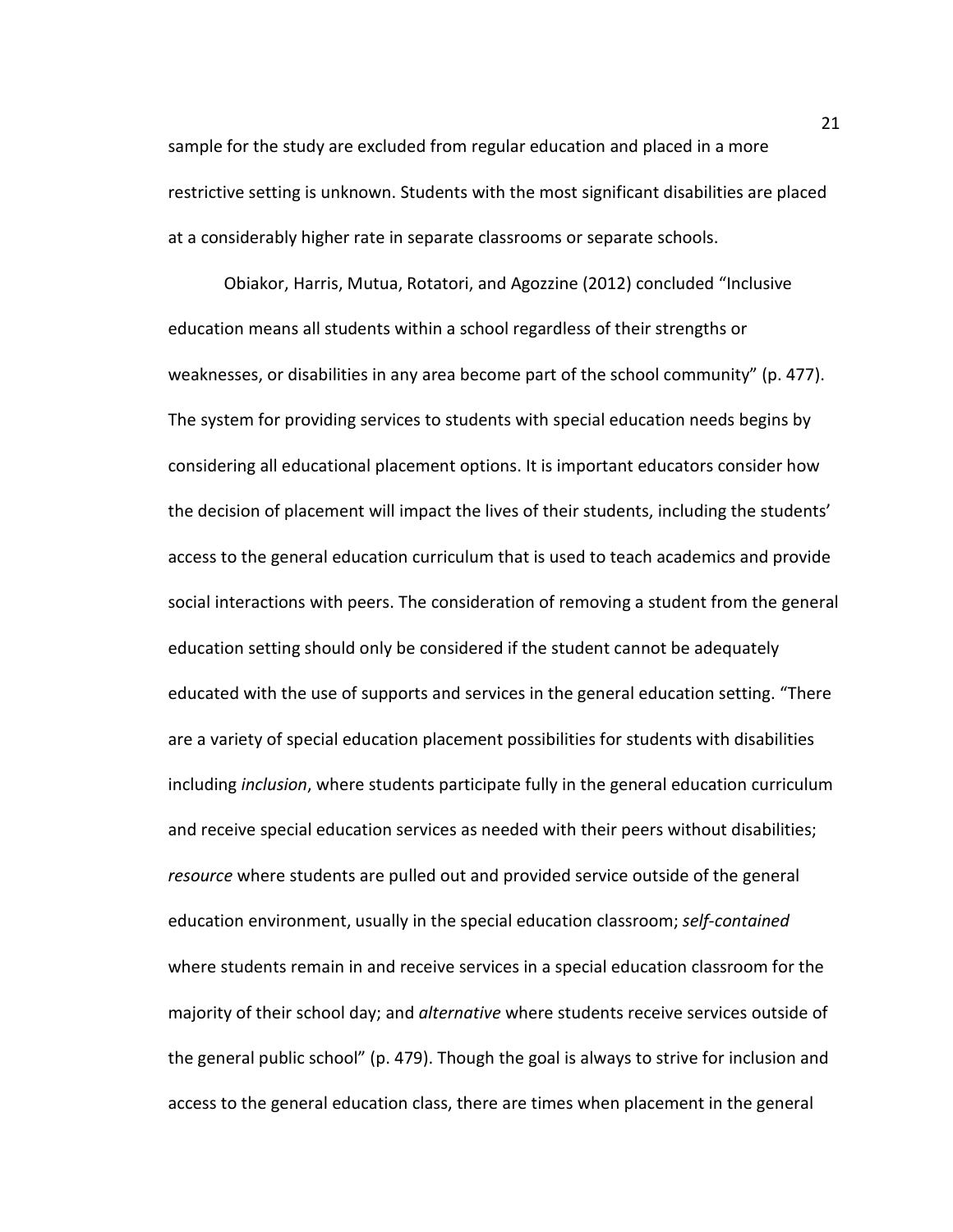education classroom or being in the special education classroom does not result in the expected improved academics or social outcomes for students with disabilities.

Doyle and Ginareco (2013) pointed out currently inclusive opportunities, especially for high school students with intellectual disabilities, are the exception rather than the rule in schools and inclusive education is more than merely being physically present in a general education classroom (p. 60). Data from the study suggested the proportion of students who are included in the general education classroom with a disability for 80% of more of the school day significantly varied based on the disability category and where the student lives. This same data shows that for students who are labeled with an intellectual disability only 17% of them are included in the general education setting 80% of the time.

Brock and Schafer (2015) looked at the educational placement of students with developmental disabilities based on their geographic location. There is disappointment among educational advocates regarding the small proportion of students with a developmental disability who are included in the general education setting. They see the rate these proportions are increasing as slow. The educational placement at the state level show that there is progress headed towards a more inclusive education for all, but this is varied across the United States. States who have larger urban areas tend to be among the states having the most restrictive placements for students with developmental disabilities. Educational placement may be explained by urbanicity. The study gives proof that school districts in larger urban settings may tend to be more restrictive in their placement of students with developmental disabilities. Brock &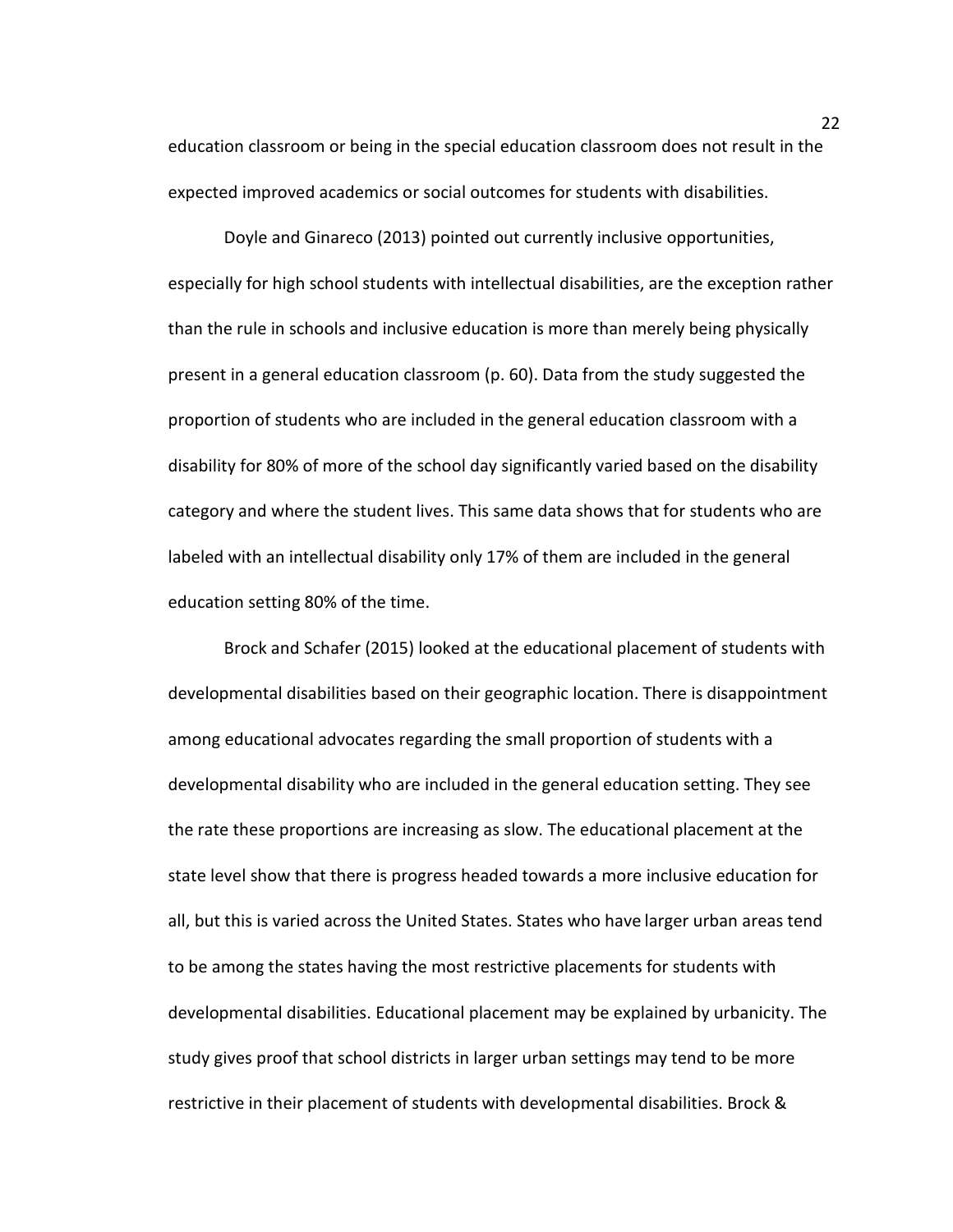Schaefer's (2015) study used the state of Ohio due to its high level of urban cities and population as well as areas of suburban and rural areas. The goal of the study was to better understand patterns of geographic areas and the placement in school settings for students with developmental disabilities. The finding can assist in how groups develop targeted advocacy to promote inclusive education for all students. The observed placements do not reflect from schools a commitment of full participation in the general education classroom for students with disabilities or reflect a common understanding of the least restrictive environment based on students with disabilities characteristics. The analysis showed a rather insufficient number of students with developmental disabilities spend a majority of the school day in the general education classroom. The relationship between these reasons is unclear. The two possible explanations found were the population density with a higher concentration of students with developmental disabilities in urban school districts and urban poverty and diversity. The population density possibly creates financial incentives to concentrate the special education services and have students be placed in separate classrooms. Given that typically there is a higher number of students with developmental disabilities in urban school districts as compared to rural school districts where there are fewer students with developmental disabilities who are spread across a less populated area, there would be a higher number of students with developmental disabilities to place in the general education of an urban school setting as the rural school district would need to place students with developmental disabilities in the general education out of necessity. Urban school districts tend to be more diverse and have a higher poverty level. There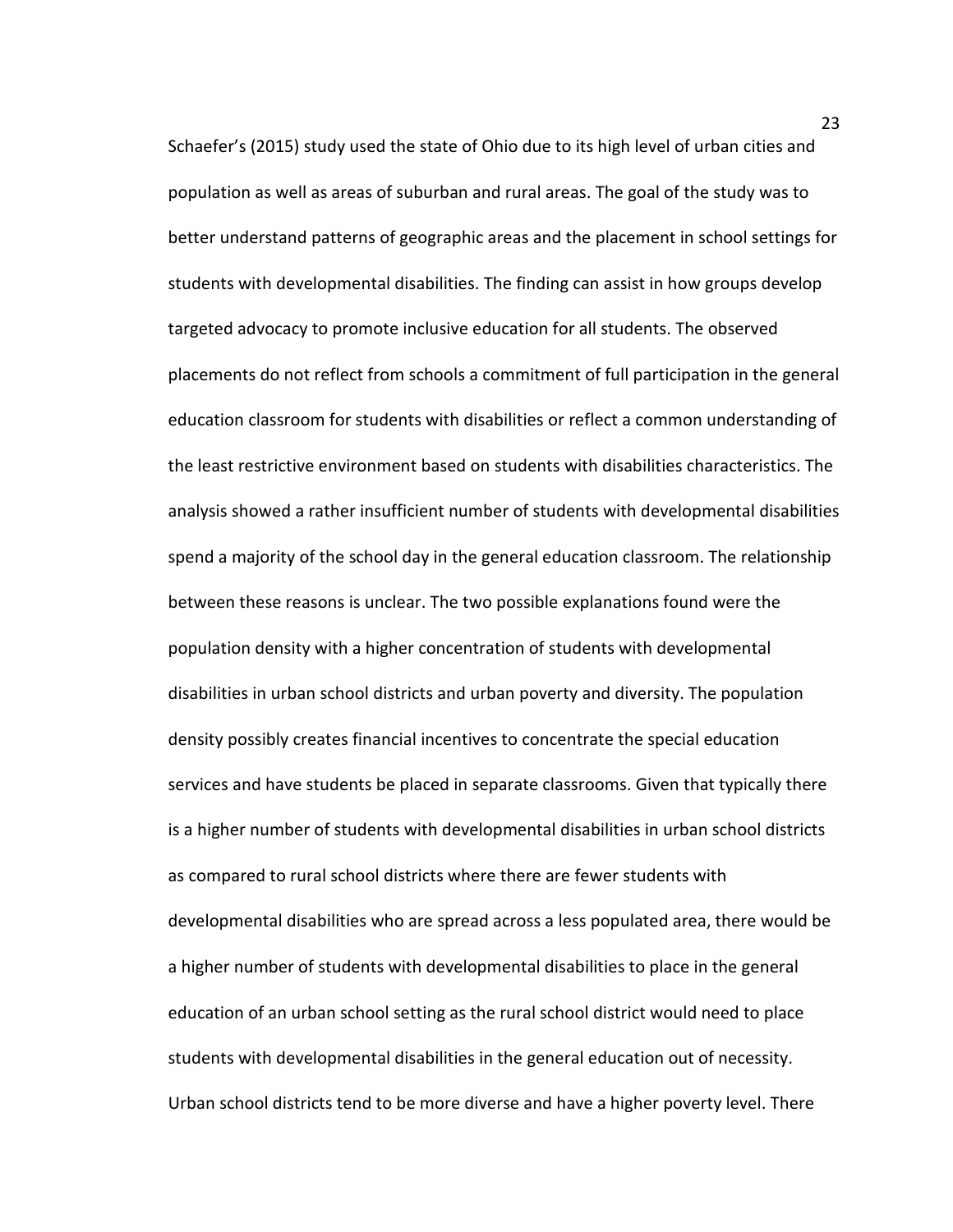are six districts in Ohio with the highest enrollment overall and serve 15.6% of all students with a primary educational diagnosis of developmental disability, autism, or multiple disabilities in the entire state. These districts tended to have the lowest percentage of students attending general education classrooms.

Dymond, Renzaglia, Gilson, and Slagot (2007) identify there are many ways to define access to the general education curriculum through teacher interviews. Some definitions are access to information, materials, and the classroom where instruction is delivered, access to learning, access to curriculum aligned with the state learning standards, access to academics, access to the core curriculum, access to all experiences included in general education, and access to a curriculum that extends beyond academics to include functional life skills. Of the teachers surveyed, 75% felt that guaranteeing access would help increase educational expectations for students with severe disabilities. They focused on answering the question of how high school educators defined access to the general education curriculum for students with significant cognitive disabilities and how special educators and general educators had differences in how access was described. "Most participants (80%) specified that the general education classroom was not the only location where students could access the general curriculum, although they felt it was the best and most logical location for the majority of students" (p. 9). Concern was expressed by several educators that decisions about the locations of where a student with disabilities receives their instruction should be decided based on their disability label. A teacher from the study shared,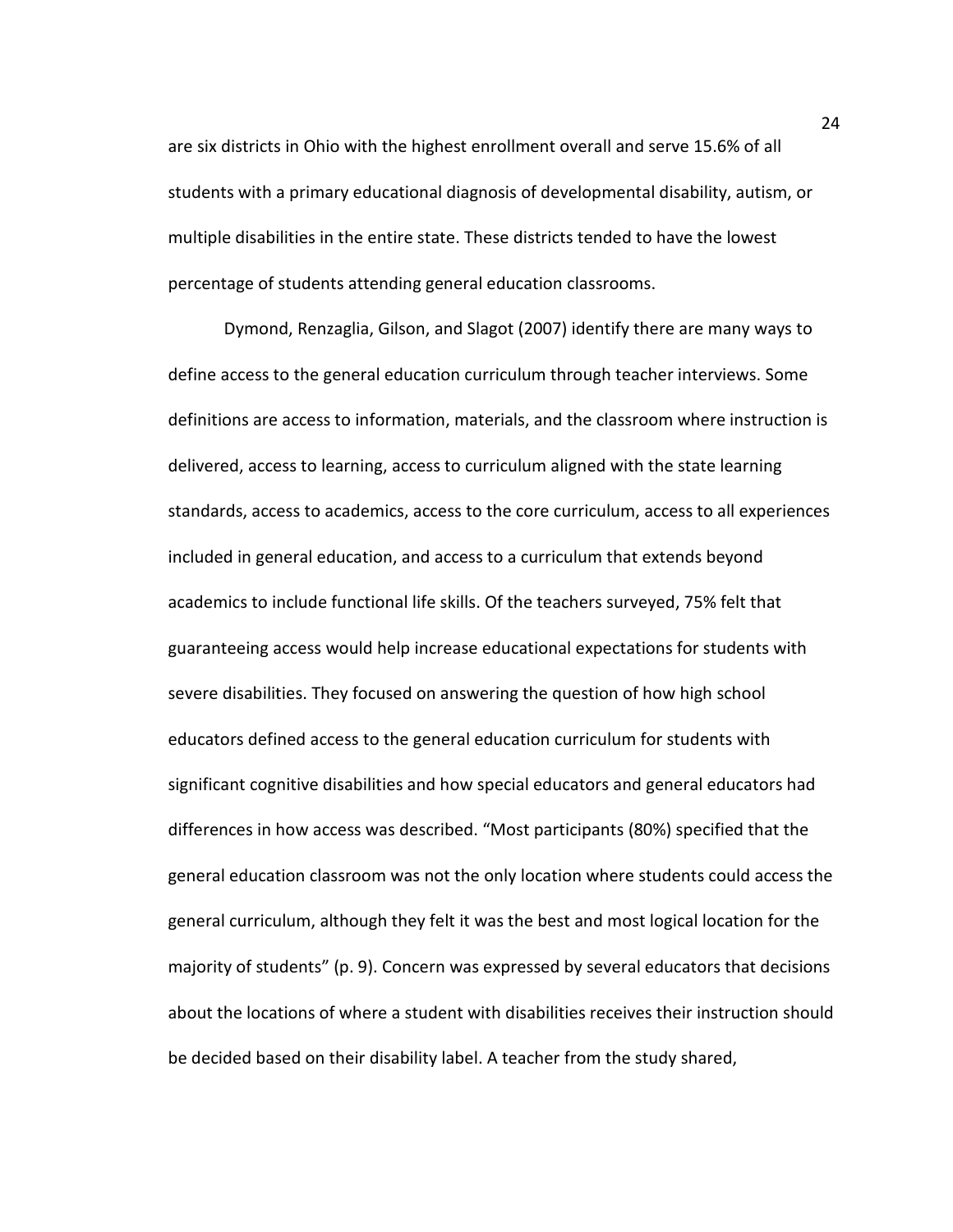I think if you just automatically say all students with [moderate disabilities] belong in a very segregated self-contained setting that you're doing them a real disservice. We need to identify student by student what their needs are. There is not a set of needs for the students [with moderate disabilities]. There is not a different set of needs for the [students with mild disabilities] There's a set for Johnny and a different set for Fred. And, that's how it has to be done [special educator] (p. 9).

When the educators were creating their definition of access to the general education curriculum, 8% of the educators discussed location and 36% identified the types of instructors as key points in the definition. Collaboration was indicated by special and general education teachers as a key to being able to deliver the general curriculum to students with significant disabilities though their definitions differed. Some viewed collaboration as discussing and doing parts individually or putting it on one educator, while others saw it as working together and having the shared responsibility for teaching the curriculum and the progress of the student.

 "Discovering what educators believe, value, and understand about the general education curriculum is essential to understanding how the "access to the general education curriculum" provisions are implemented and what students with significant disabilities receive in the name of access" (Timberlake, 2014, p. 84). In Timberlake (2014) there were three themes that arose regarding the perceptions of the participants in regards to curriculum access and the struggle to access it. These included students' skills and abilities, professional beliefs and values, and the general education dilemma.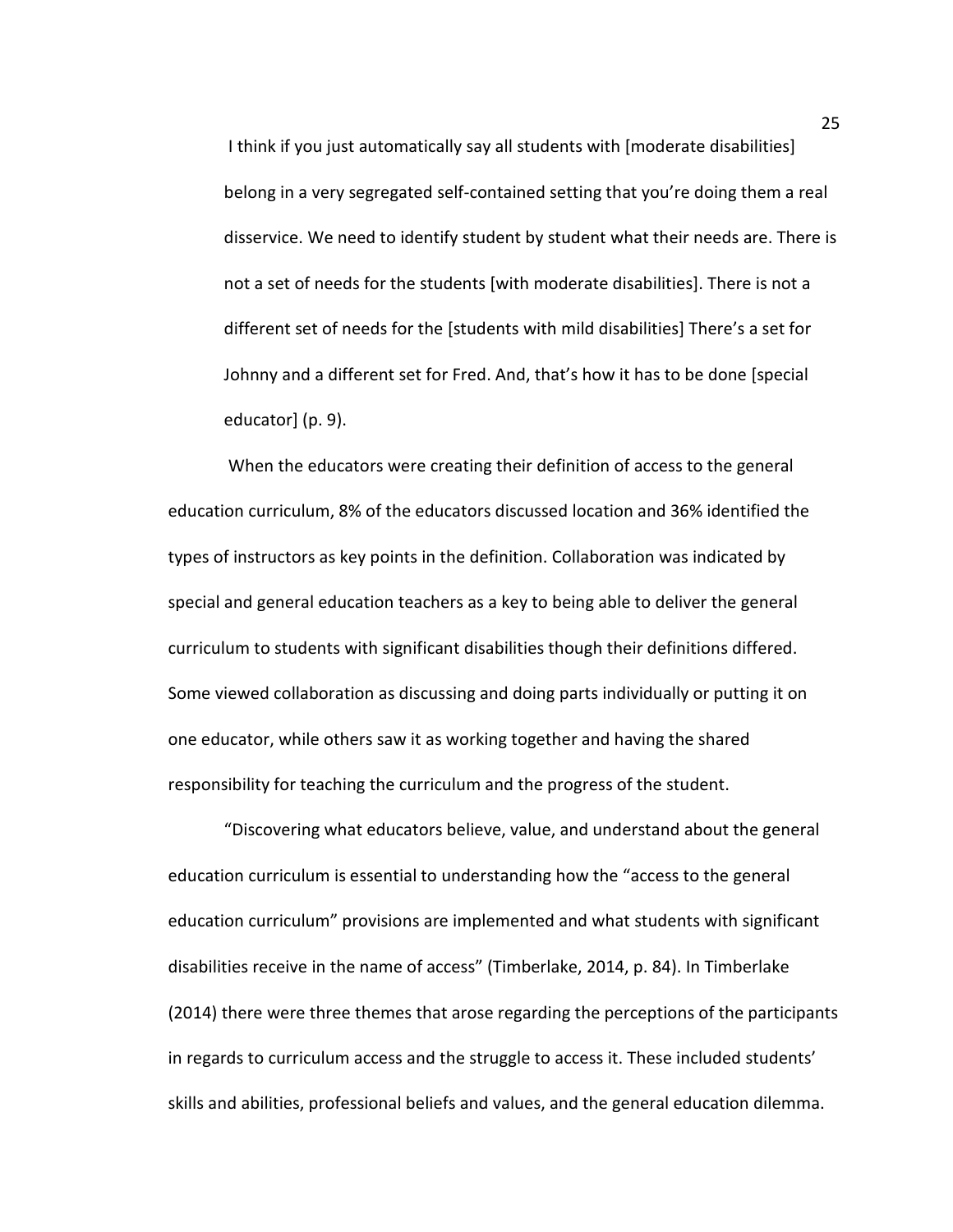Special educators saw their role and responsibility in creating access to the general education curriculum for their students with severe disabilities as an ongoing process of "cost-benefit" decisions. The highest "cost" was defined as "wasting time", or using limited instructional time in unimportant ways. In terms of "benefits," participants – especially middle and high school teachers – used words like "payoff" and "trade-off" and "dividends to be gained" (p. 89). Benefit was defined as the amount of benefit in an activity and how that activity has long-term practical value "5 years from now." Of the elementary and middle school teachers surveyed more than half thought that access to the general education curriculum to mean a placement in the general education classroom where the academic instruction took place. Teachers commented that the location of the general education classroom would be appropriate only if students could grasp the content, follow along, or have the ability to keep up with the class pace and expectations. Special education teachers discussed wanting to have high expectations for their students while also being "realistic" of students' abilities. Special educators also stated they felt it was their job to modify content and prioritize the content in the general education classroom. Special education teachers also commented general education access to instruction was unreachable for their students because of the scripted nature of the instruction and the fast pace. Struggle was a word used by eight of the special educators when trying to explain their role in regards to accessing the general education. Teachers shared financial problems were another reason curriculum access to academics in general education classrooms was not always possible. The educators did not have enough staff to go with the students with disabilities to provide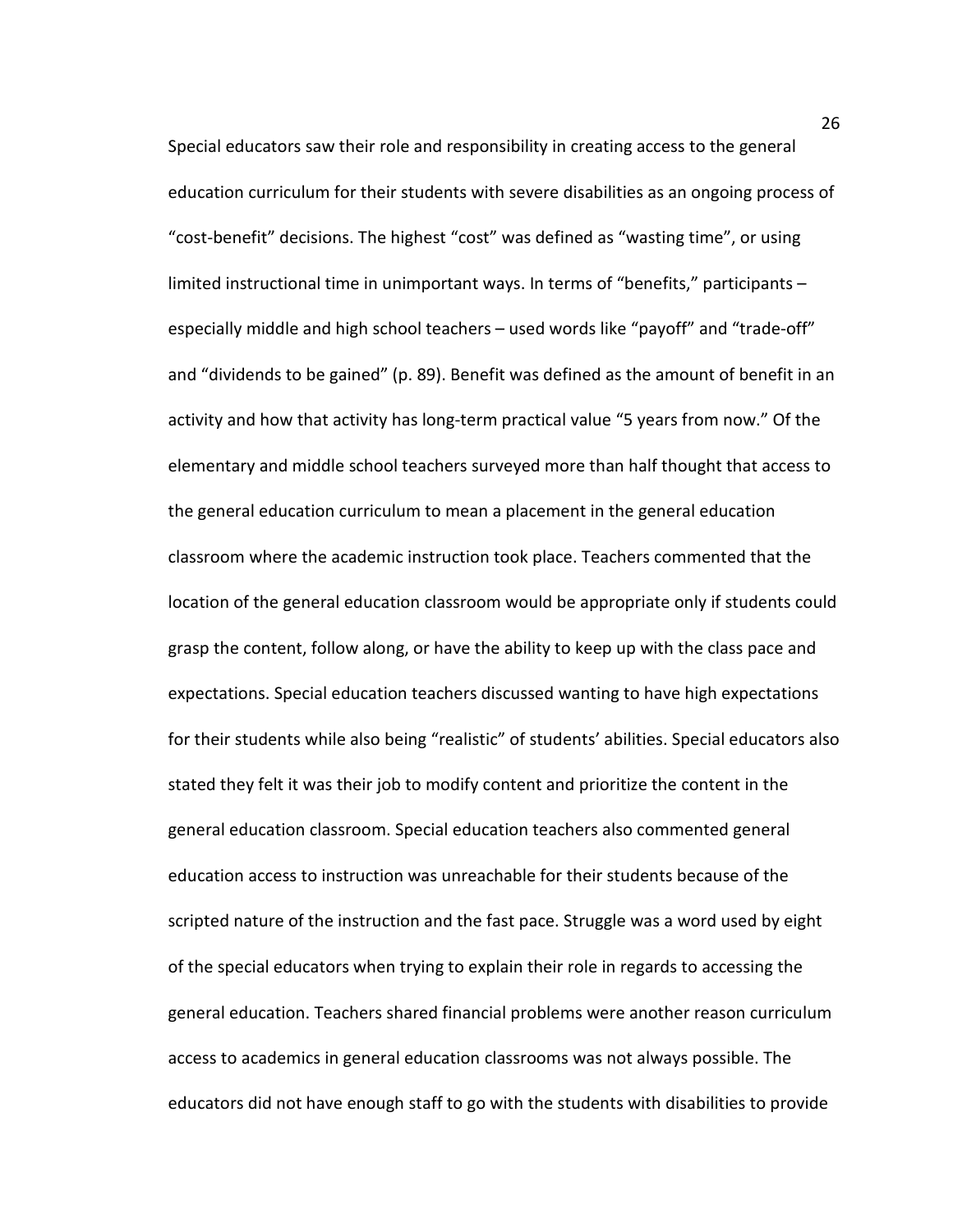the needed supports in the general education classroom. The interpretation of access to the general education curriculum by special education teachers may be theorized as a constant weighting and assigning value on curriculum options, time and resources for their students. This was a decision making process that was ongoing for these students. Academic access in separate settings was not attributed to the lack of skills and strategies of the teacher's abilities, but to limitations by budgets and special education teachers having a commitment to functional specialized skill instruction. These findings suggest a gap between the standards associated with academic access in the literature and the norms 'on the ground'.

Theoharis and Causton (2014) looked at the overall reform of a school and system-wide approach for students with disabilities. They identified that the instrumental figures in creating and carrying out a vision for inclusive schools are the school leaders and the evolvement of inclusion overtime. The period of accountability and standards has become a key aspect in deciding about the access to the general education curriculum increasing for students with disabilities. Students with disabilities are given access to classroom content that is rich in academic instruction in the general education setting, allowed to have continued connections to their peers, and have full membership in their schools and communities.

Peterson (2016) looked at the perspectives of special education teachers on the general education classroom. Teachers have continued confusion about how curriculum access and progress is enacted and defined. Teacher's responses shared further confusion about this concept and the engagement of students with disabilities are in the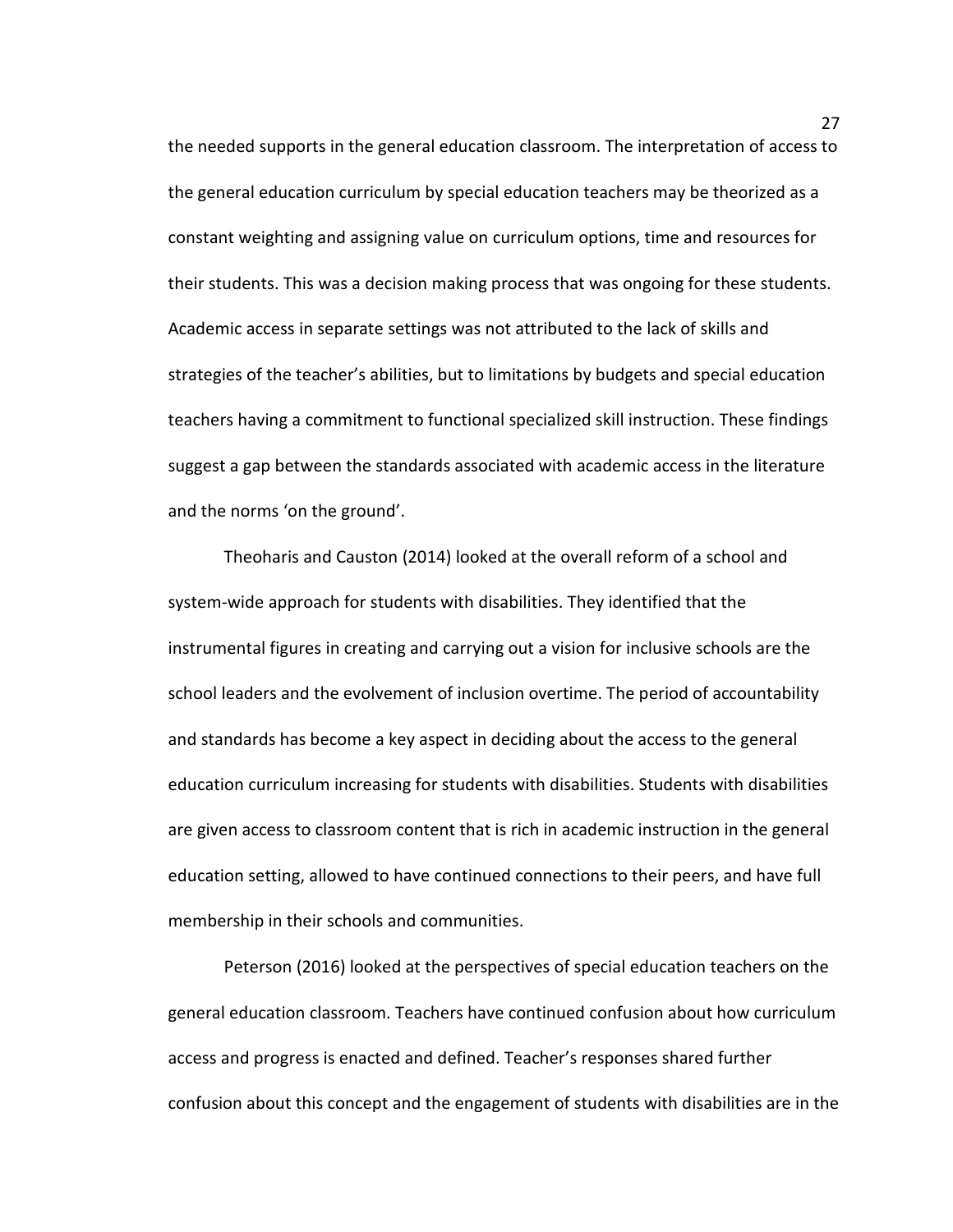general education classroom. The teachers' questions about how the curriculum access connected to students' Individual Education Program showed they did not understand how assessment, curriculum access, and students' IEPs could support a comprehensive educational plan.

#### **Academic Standards, Alternative Achievement, and Curriculum**

Kurth, Gross, Lovinger and Catalano (2012) identified different ideas of school practices that assist with accessing the curriculum for students with disabilities. Evidence from the study supports inclusive practices but challenges the application of an inclusive education in the general education setting for students with significant disabilities. There are two educational processes that drive the education of students with disabilities teachers need to take directions from: the general education curriculum with the local and state assessment and the student's Individual Education Program. An Individual Education Program is required to identify the needed goals and objectives, support services, and state the specifically designed education for the students with disabilities which allows them to reach maximum success in all identified areas of needs. Adaptations for students in the general education classroom with significant disabilities will alter the assignment or assessment creating different grading procedures compared to the other students in the classroom. Grades for students with disabilities in the general education setting cannot be an accurate representation of what they have learned when the curriculum, materials and expectations have been adapted to meet their needs. It is necessary to have an alternative grading system for students who complete adapted work as a part of their access to the curriculum. Rupper, Dymond,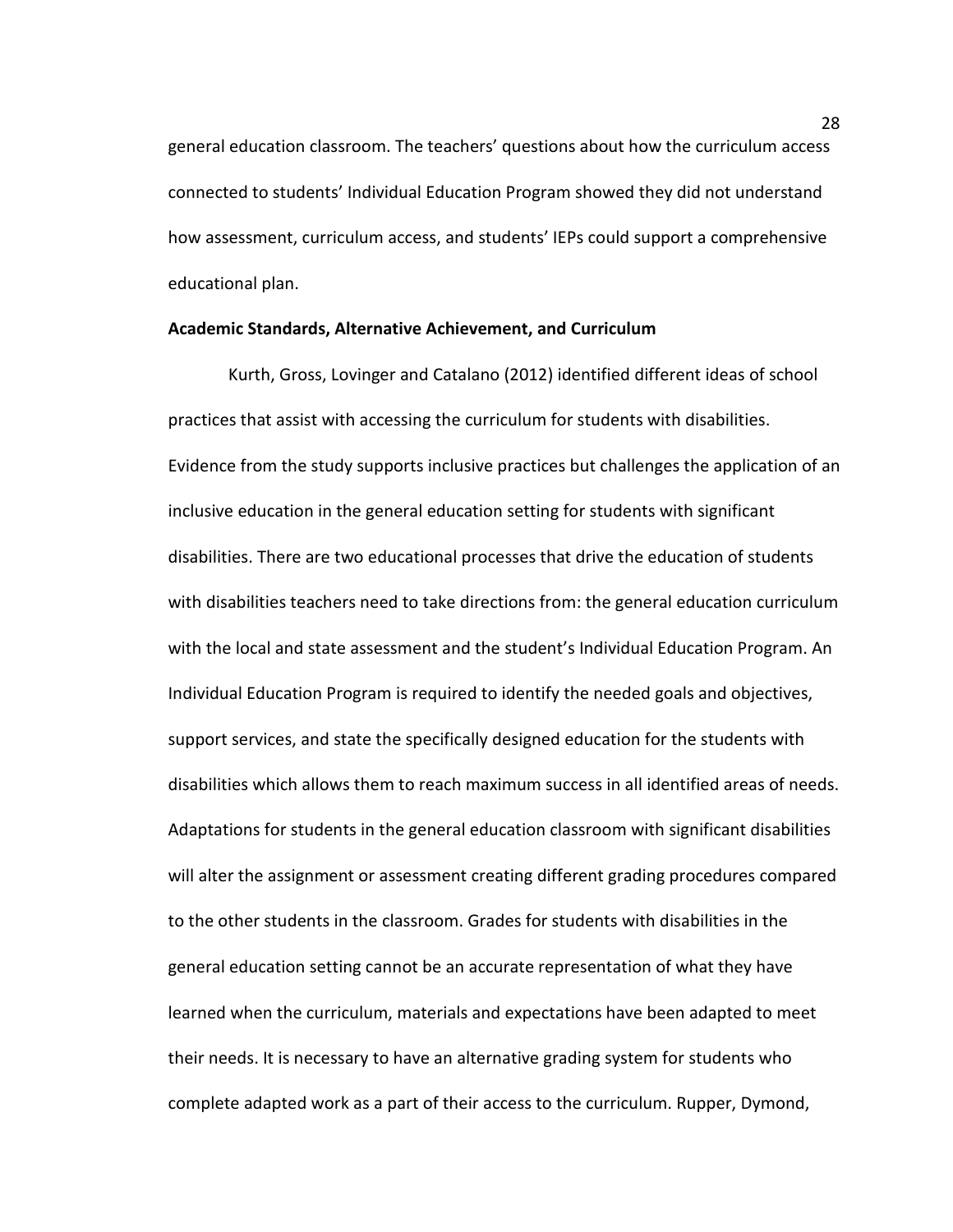and Gaffney (2011) apply these concepts to literacy instruction. "Focusing on access to general education content within the special education settings or focusing on access to inclusive environments without also addressing content results in incomplete access to the general curriculum" (p. 101). Providing an option for access and participation in the general education curriculum can be as simple as making certain a student has access to literacy instruction. Literacy instruction has the ability for a student who uses augmentative and alternative communication to access the general education curriculum. Literacy content has opportunities for the student to apply the content skills in daily living opportunities outside the classroom. This gives that student power to determine their own needs and establish relationships; one of the more important functional life skills for students with significant disabilities.

Ryndak et al. (2014) used their study to review the policy and impact on the placement in the general education classroom. Using the more recent national data, over the past ten years there has been little to no change from a segregated functional setting to a general education setting for students with significant disabilities. "Educational systems inherently resist systemic changes in services, leading to substantial lags between what we know about educating students with significant disabilities in general education contexts and what occur in practice" (Ryndak et al., 2013, p. 6). The Least Restrictive Environment principle and the current systems in place at school settings support the range of servicers that lead to an assortment of misconceptions about the education of students with significant disabilities. First, it shares that there is misinterpretation about special education services as a location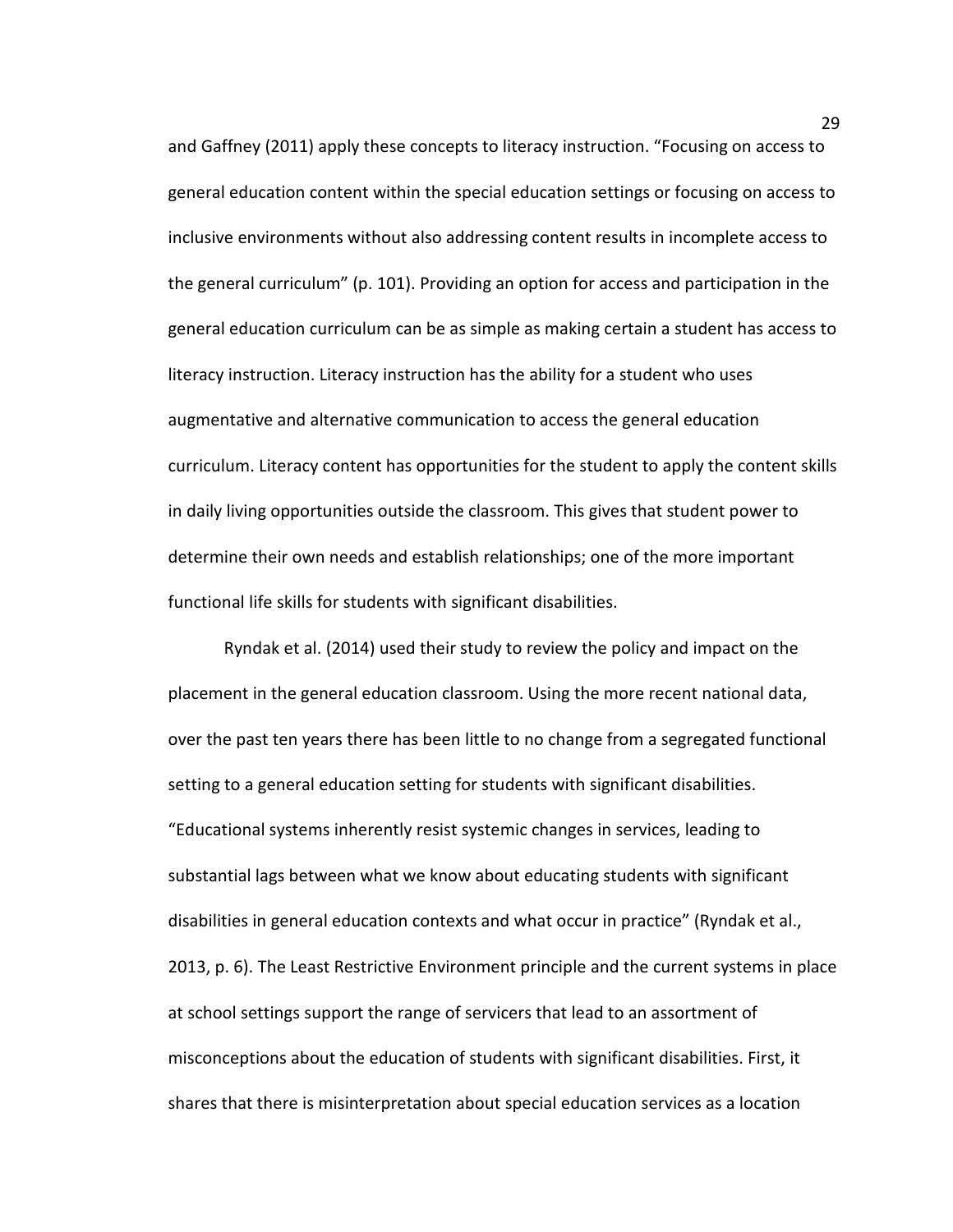instead of a support system to be accessed anywhere. Second, the decisions about placement are based in the student's need for more services to there is a need for a more restrictive setting. Third, the incorrect belief that a student with disabilities needs to earn the right to move across placement settings by making improvements in their performance in the areas of academic skills, functional skills, and their behavioral choices. Lastly, it shows due to the limited options for placement for students with significant disabilities in the past has created incorrect assumptions about the abilities and potential for short and long term skill development. Trela and Jimenez (2013) discussed the unintentional consequence when instruction is aligned to a "functional curriculum." This curriculum is a set of community and living skills where activities and lessons have the ability to be repeated unrelatedly to a student's grade level or the grade-level standards. This occurs when students are presumed to be unable to attend the general education classroom and receive that curriculum. An isolated functional curriculum was often associated with the need for instruction to be delivered at a different pace in a different setting. The functional curriculum became the title for a program of set life type skills and activities for students who are not following the same curriculum as their peers in the general education classroom. Trela and Jimenez (2013) continue to discuss the concept of the personally relevant curriculum as a set of modifications shaped by the ecological framework which would connect students to their current school-based community by considering skills, settings, and relationships that support students' full participation in the school community (p. 118). The personally relevant curriculum modification consider how students with disabilities have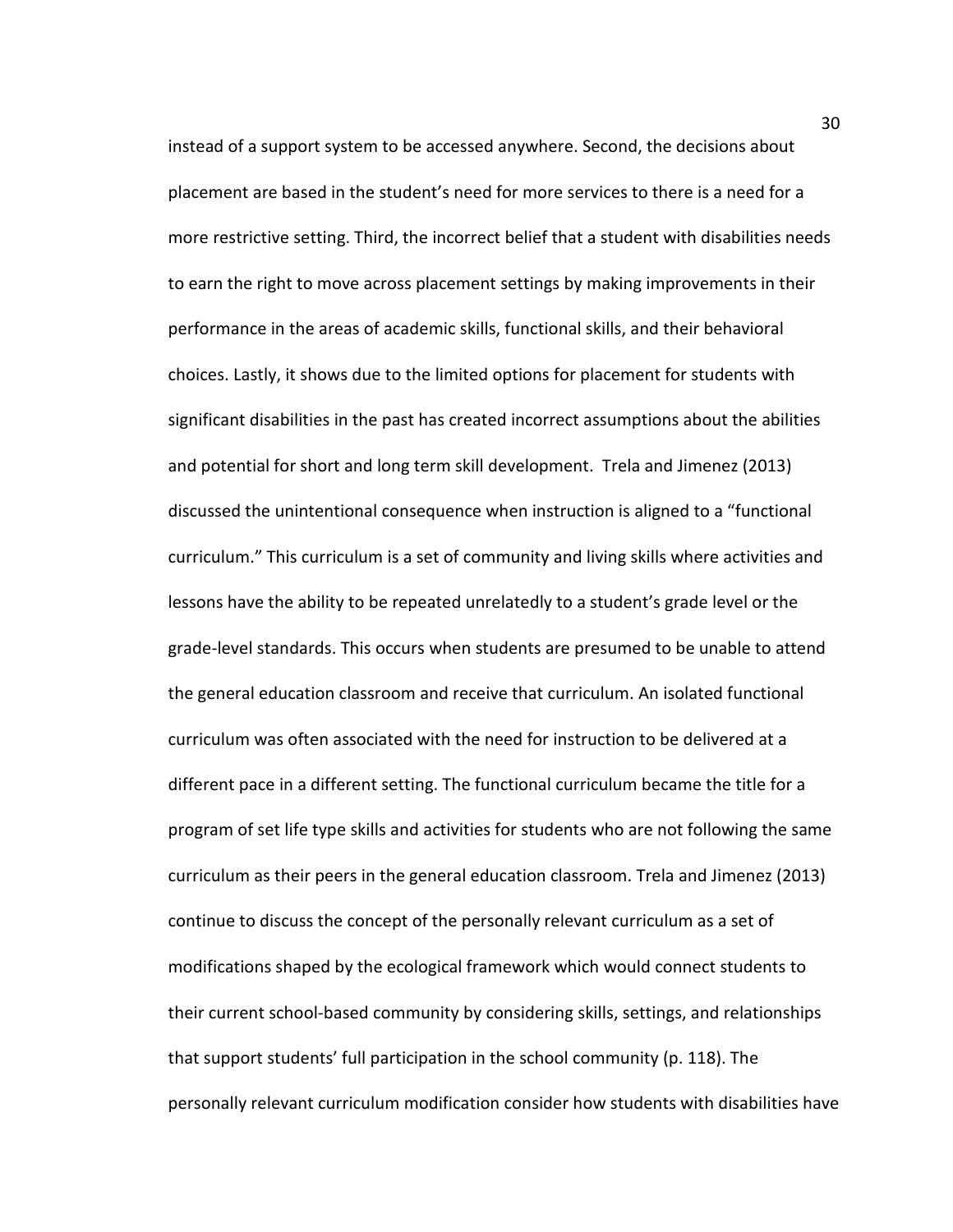access in the general education classroom by creating normal opportunities found in the classroom with instruction focused on grade appropriate curriculum, and applying modifications that are personally relevant to the student so they can connect the skills learned in the classroom to their community and life experiences. Personally relevant is not the same as a functional curriculum, but a system that provides a differentiation approach that promotes access to the general education curriculum for students with disabilities by allowing students to make meaningful progress. This limits the need of having a separate curriculum for these students with significant disabilities. Lee, Wehmeyer, Soukup and Palmer (2010) also address the functional curriculum and the needed supports to modify the curriculum for students with significant disabilities in order for the student to access it. Modifications to curriculum come in two forms. The first is curriculum adaptations, which modifies the way curriculum content is presented and how students engage with it. Curriculum adaptations find opportunities for students to access the general education curriculum through multiple means, often using principles of UDL (Universal Design for Learning), but does not alter the content in anyway. The other is curriculum augmentations. Curriculum augmentations provide additional skills or strategies for students to help supplement or expand the general education curriculum. This form teaches students learning-to-learn or executive processing strategies that assist with allowing students to engage more successfully with the curriculum content. Content is not altered but instead additional content is added that teaches student strategies that enable them to more effectively engage with the curriculum content (p. 214).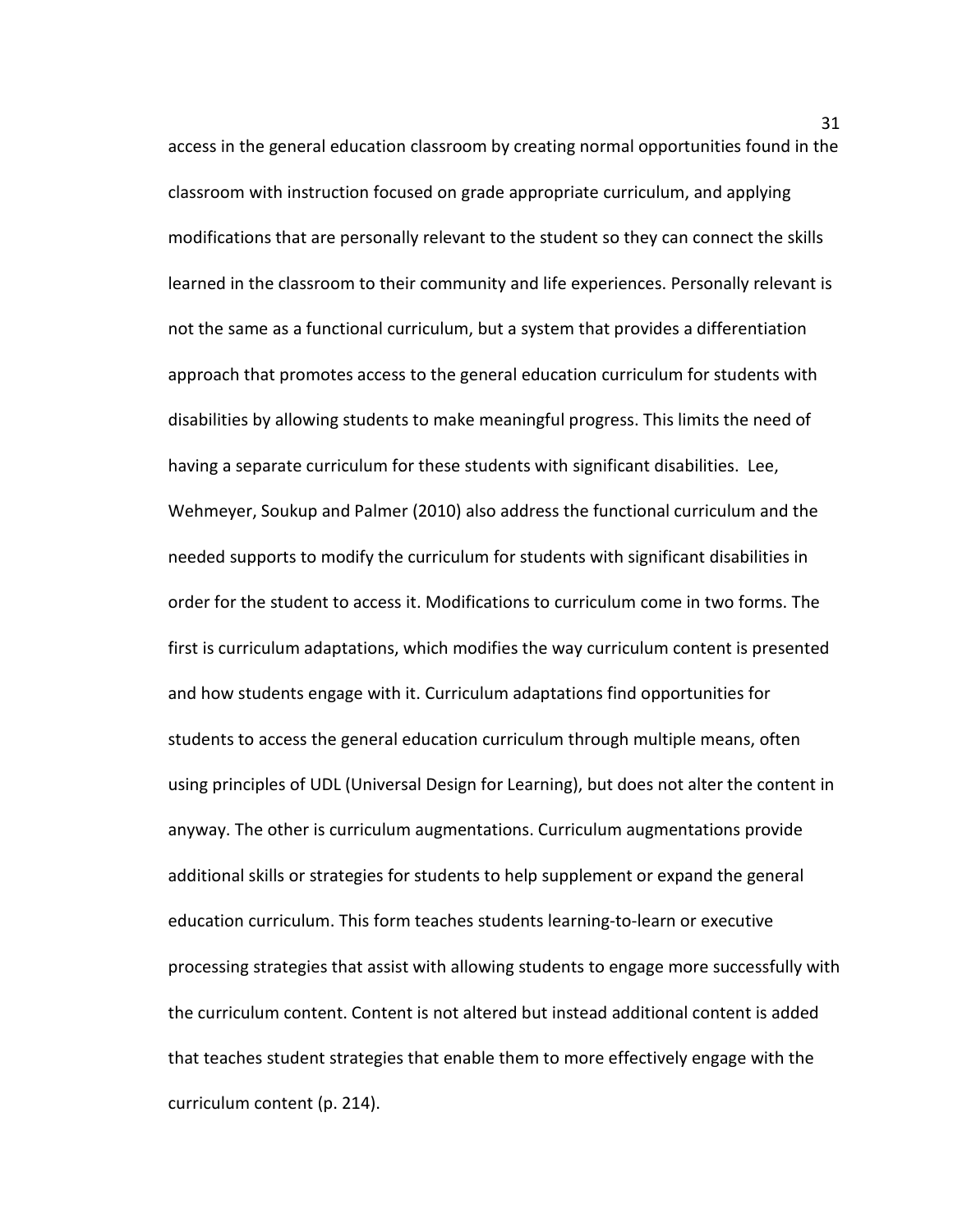La Salle, Roach, and McGrath (2013) finds a relationship between the IEP of a student and the quality of curriculum access and the achievement of students with disabilities. Students' IEPs were used in this study have between three and four IEP goals. While 73% of the IEP goals were academic-focused which was significantly higher in elementary school students' IEPs at 79% over the middle school students' IEPs at 64%. Student IEPs that had more academic-focused goals were more likely to include information about the connections to the curriculum and the current grade-level standards while including progress monitoring strategies. These IEPs were also less likely to include enough data about a student's present levels of performance and the purpose of the IEP goals in relation to the student's educational needs.

The Every Student Succeeds Act (ESSA 2015) requires schools to ensure students with disabilities have access to and make progress in the general education curriculum (p. 115). IDEA (2004) and ESSA (2015) gave the expectation that each state needs to develop a set of education standards that serve as the base for curriculum requirements for the general education student. A common group of leaders from across the United States worked together to develop the Common Core State Standards in English Language Arts and Mathematics (2010). By the development of state standards and the laws of IDEA (2004) and ESSA (2015) students with severe disabilities will no longer be exempt from the same learning opportunities as their general education peers. Ballard and Dymond (2017) set to find out that in spite of an ethical commitment to high expectations for all students, and teaching students with significant disabilities in the general education classroom, questions persist about how to balance access to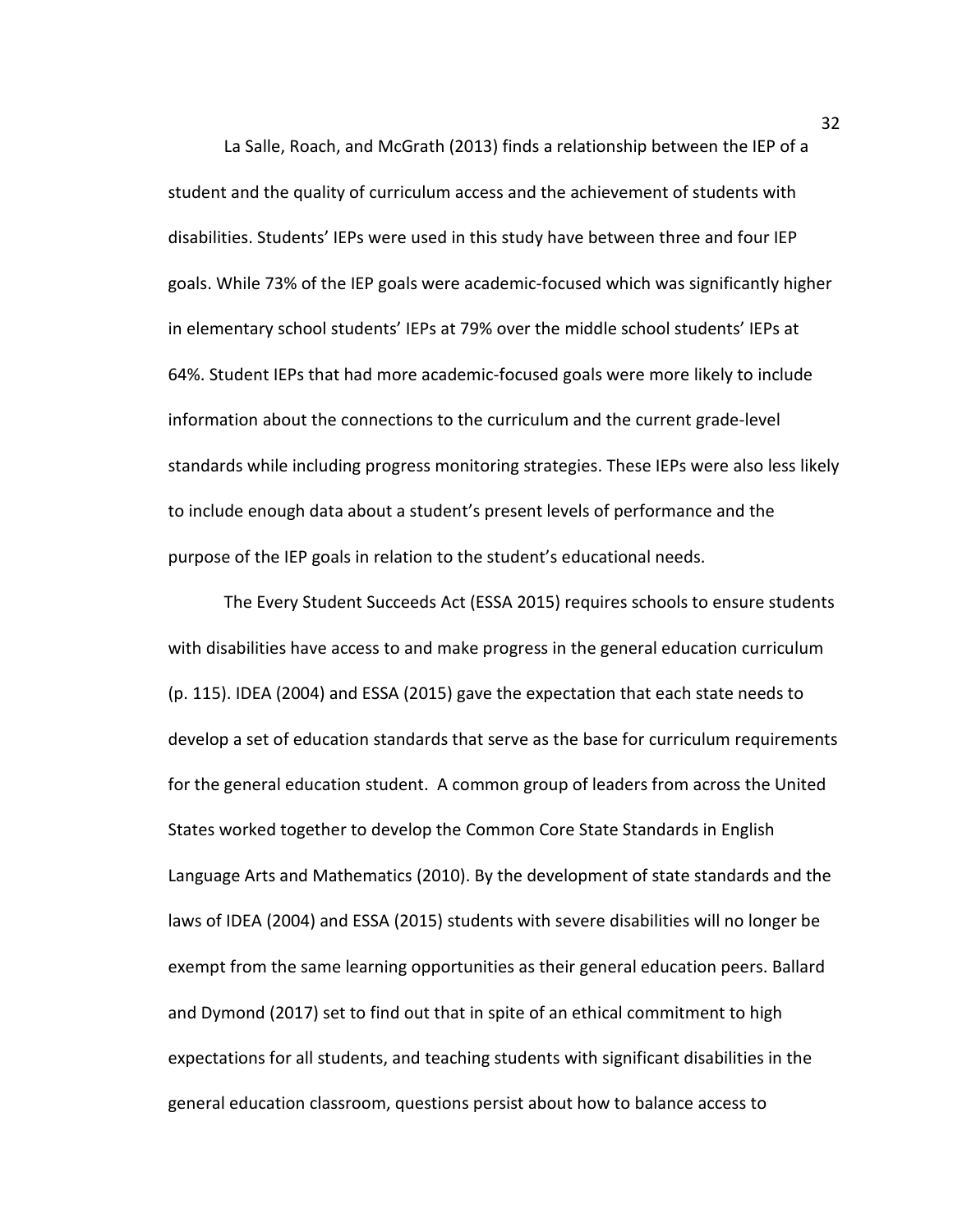academic standards with functional curriculum in ways that best prepare this population for success in their future education, life, and work (p. 156). There were four methods of accessing the general education curriculum based on the findings in these studies for students with significant disabilities: having a positive learning community in the school through classroom membership, student participation, having positive behavioral supports, and continued high expectations for all learners fostered by school staff. The study participants viewed adult supports were essential to enable access to the general education curriculum in general education classrooms for students with significant disabilities. Some general educators stated they relied on the need of one-to-one paraprofessionals to adapt the curriculum and provide behavioral supports to students with significant disabilities. Most participants in the study believed general and special educators should work in collaboration in providing students with significant disabilities access to the general education curriculum. Teachers believed adaptations and modifications were necessary for students with significant disabilities to access the general curriculum in the general education setting. The belief of the location best suited for students with significant disabilities to access the general education curriculum is up for discussion between educators. Special educators more often selected the special education classroom and community experiences over academic general education classes in the school, whereas general education teachers saw their classrooms with applied supports to be the best location for ensuring access.

Nolet (2006) also took the view of guaranteeing access to the general education curriculum by using assessment data. State standards define what *all* students are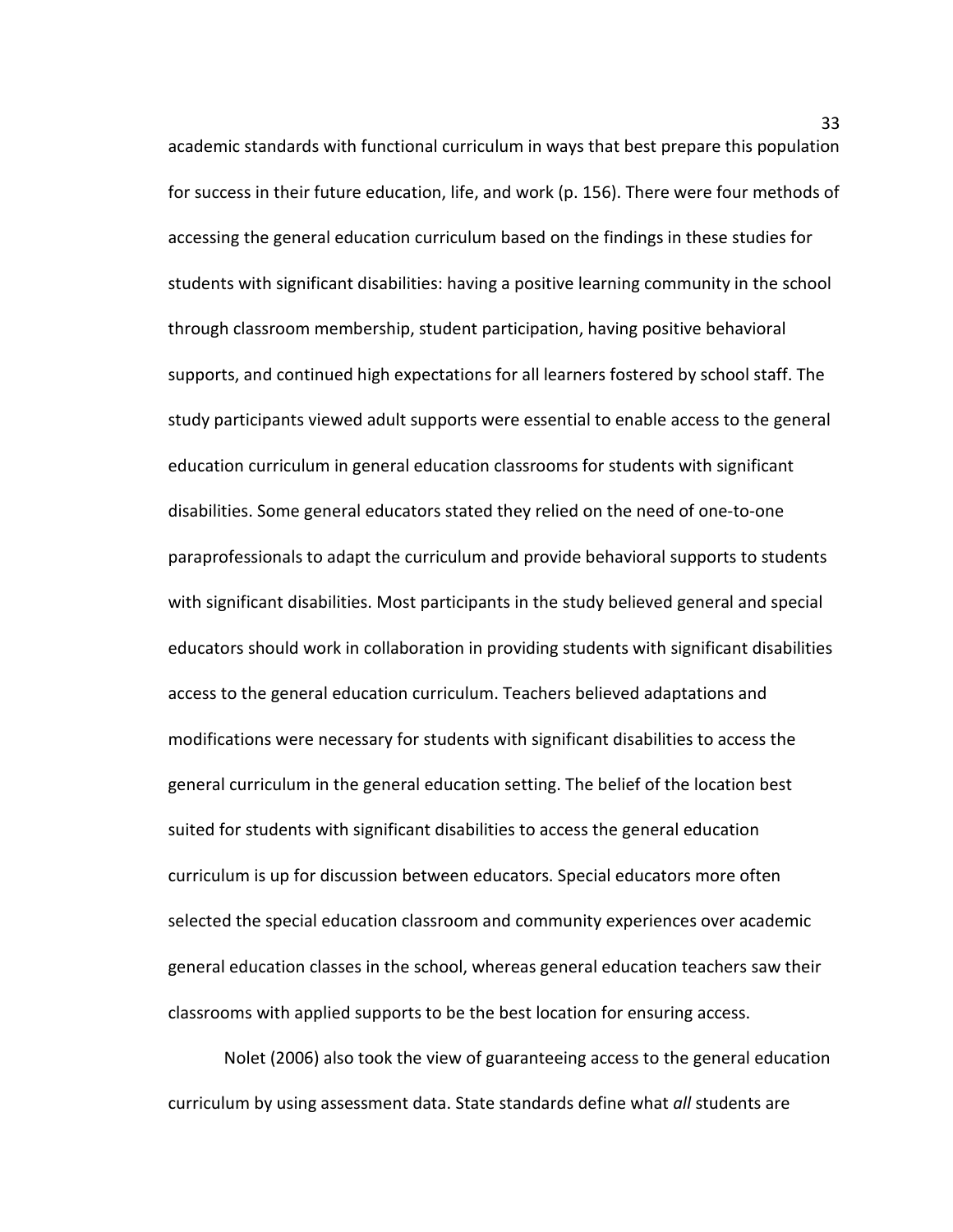expected to understand as a result of the instruction provided in the general education classroom. When providing access to the curriculum, the IEP team must determine the learning targets that will enable the student to ultimately demonstrate understanding with respect to the long-term standards, though often IEPs are a collection of isolated skills with goals and objectives, these can lead to isolated skills that result in isolated instruction in an alternative setting. The student's IEP may be been individualized, but it often is separated from the scope and sequence the curriculum provided in the general education classroom. The IEP becomes the curriculum for these students. Students with disabilities need accommodations and modifications to access the general education curriculum. Accommodations are supports and services that help a student access the content and instruction but it does not change the content or the performance expectations. Modification change the rigor of the curriculum where a student may have an alternative form of activity or instruction and/or a change in the level of difficulty. Browder et al. (2007) also addresses the need for modifications and accommodations by also aligning grade-level content to students with significant disabilities. Functional skill goals are not appropriate measures of academic achievement for students with significant disabilities, but that does not mean these goals should be excluded from the students' IEP. The combination of instruction of functional skills and the expectation of the access of academic grade-level content means teachers need to find a creative way to meet both these needs for students with significant disabilities as it is required by federal mandate that all students are to be assessed in math, science, and language arts/reading. Accessing the general education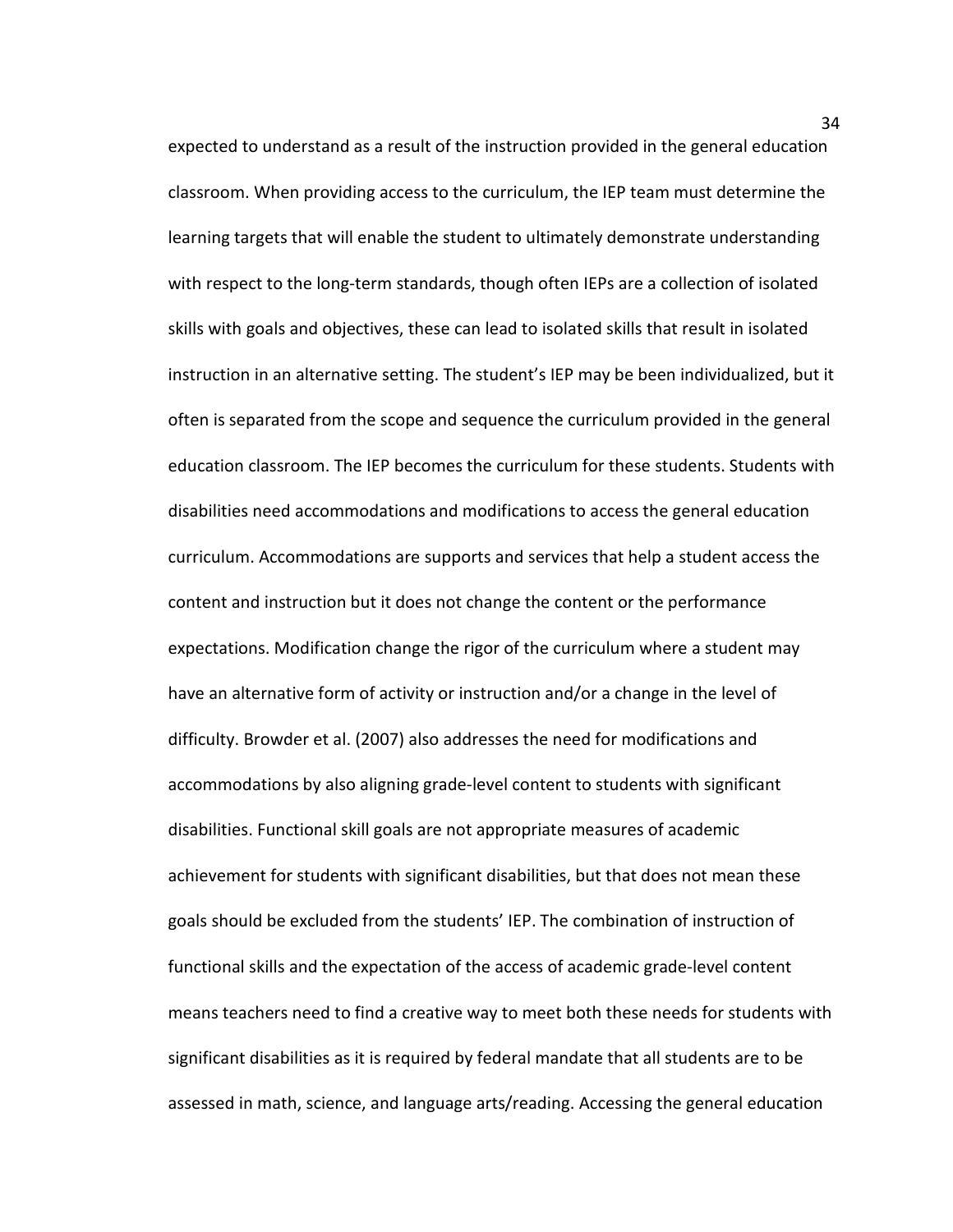content standards means the equivalent grade should be based on instruction of the chronological age of a student. When educators are looking at access to the general education curriculum they can start with an academic content standard for the grade where the student is enrolled and then adjust or "extend" the content for the individual with disabilities. To make these adaptations to standards educators can select skills based on the correct grade for the individual with disabilities and identifying specific activities for classroom content instruction and allow for the planning needed to provide the accommodations and supports for the student with disabilities to be successful. These standards will happen in the general education setting with the same activities and materials to the greatest extent possible as the general education peers. Teachers may determine functional tasks and materials may be used to promote content understanding, but the target skill for defining student achievement is always academically focused. The expectation for the student with disabilities will differ in complexity compared to their peers and require a response that shows not just a rote response, but some level of comprehension of the academic content standard. The study did find limitation in that research is needed to illustrate ways to teach gradelinked academic skills to students with significant disabilities.

Ridgeview School is an elementary school that has received a prestigious award regarding the systems they have in place at their school for being an inclusive school where all students learn in the general education classroom. Olson, Leko, and Roberts (2016) examined this school system to find the strategies they used to have a successful system in place for all students to succeed. Educational personnel highlighted the

35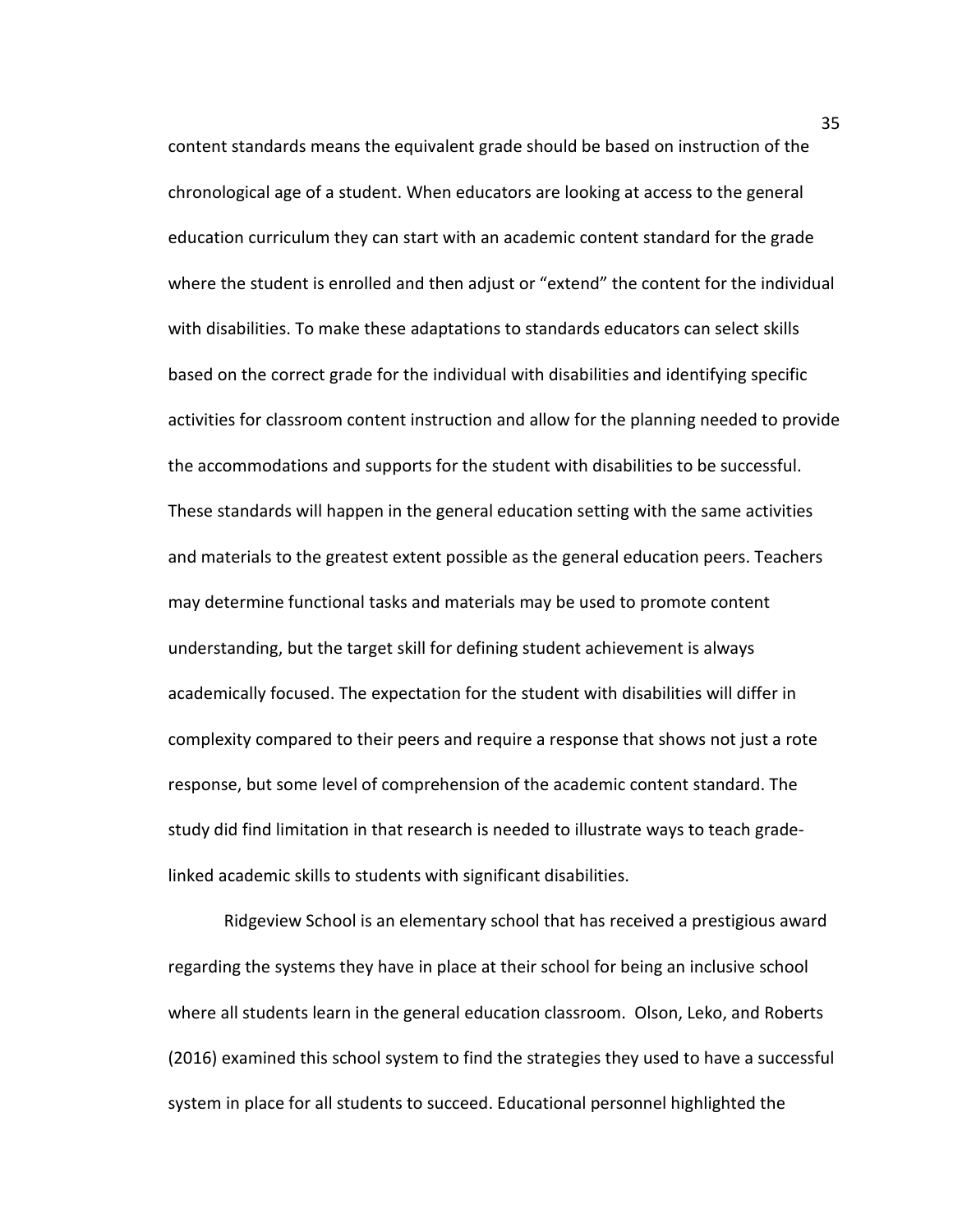following parts in their definition and description of how their school provided access for all students to the general education curriculum. They did this by using instructional and social contexts, curriculum, instruction, and collaboration in all setting. In regards to instructional and social contexts school staff believed the general education setting was the most appropriate and favored location to provide students with access to the general education curriculum. The students with severe disabilities were constantly observed accessing the same content and learning materials as their peers without disabilities. Curriculum content standards were taught so all students had access to them. There was a consistent focus on academic content and activities for students with and without disabilities. The general education teachers took an active role in ensuring curriculum was accessible to students. The teachers planned to implement specific accommodations, adaptations, and modifications based on each individual student's needs so each can access the curriculum. An assortment of learning opportunities, including independent work, one-on-one support from an educational assistant, team teaching, cooperative peer groups, and large group instruction were all methods used by general education teachers. Many participants' definitions of access to the general education curriculum included the concept of collaboration. The findings indicate the Ridgeview staff constructed a multi-dimensional definition of access to the general education curriculum that incorporates students with severe disabilities and viewed the shared responsibility between general and special education teachers as a part of their success with inclusion.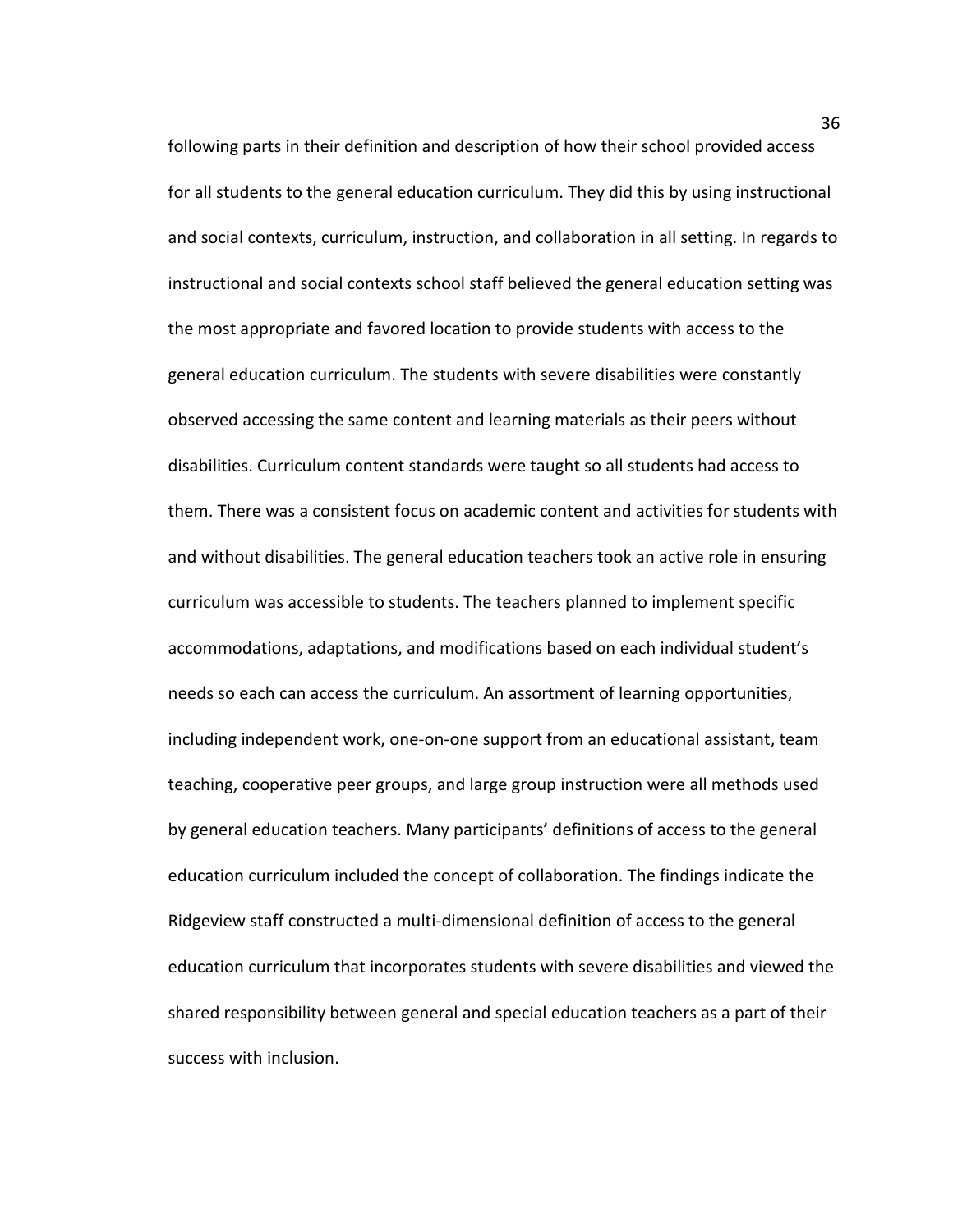# **Perspectives of Pre-Services Teachers, Administrators, and General and Special**

## **Educators on Inclusion**

Access for students with significant disabilities to the general education classroom is dependent on the teachers who work in the schools. There is a level of responsibility to ensure these students are participating in the general education classroom and accessing the general education curriculum as stated in IDEA (2004). People that have an impact on the education and access for students with significant disabilities include pre-service teachers, current general and special educators, and administrators.

### **Pre-Service Teacher Perspectives**

McCray and Mcatton (2011) along with Golmic and Hansen (2012) have created research in the areas of pre-service teachers in the general education content area. Both studies viewed the perceptions and attitudes of these teachers after having field experience or student teaching in an inclusive setting. Researchers have noted the continued need for educating students with disabilities in general education settings and emphasized the need for all teachers to be prepared to work with all students in their classrooms. Pre-service teachers offered differentiation and accommodations as key factors of effective instruction for students with disabilities in their classrooms. "By participating in an inclusive pre-teaching experience, these pre-service teachers noted a personal strength as having "different viewpoints than some other teachers" due to their experience" (p. 148). The pre-service teachers noted they are less afraid and had a greater appreciation for working with a variety of students with disabilities. These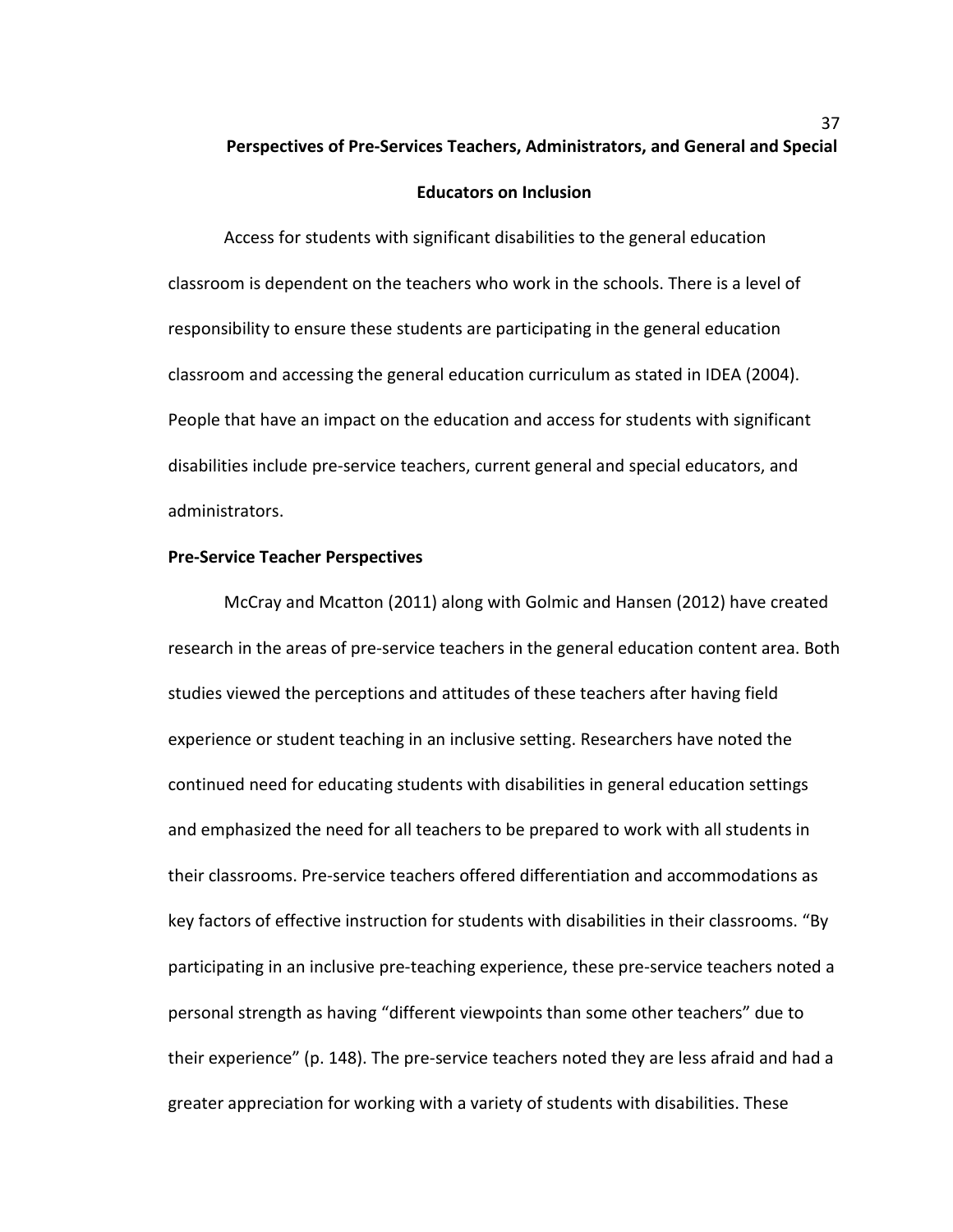results do not equate directly to a supportive learning environment or effective instruction, just a perspective of pre-service teachers (McCray & McHatton, 2011).

Golmic and Hansen's (2012) research has revealed that attitudes of secondary teachers towards inclusion of students with disabilities in their classrooms are lower than those of teachers at other grade levels. This secondary teacher college program gives pre-service teachers specific instruction before working with students and their attitudes after their experience working with varying levels in the classroom. The university designed a structured experience that encourages the pre-service teachers to engage, teach, and support students with exceptional needs in inclusive secondary education classrooms. This university created a model that has impacted the student teachers' attitudes in a positive way and reduced many concerns. The data obtained from this study covered three semesters and included five certification areas of the preservice teachers. The sample from this study included 85 pre-service teachers who were placed in secondary education classrooms. The *Included Experience* includes eight steps to identify elements that affect learning for students with disabilities. These steps outline how the pre-service teachers to be able to navigate through a student's Individualized Education Plan, categorized the student's strengths and achievements, and list the student's needs and barriers to success. Pre-service teachers were expected to utilize their cooperating teacher's expertise and document their own ability to select and apply specific accommodations, modifications, or strategies to be able to evaluate students' performance and progress on the classroom curriculum and content. The preservices teachers lastly need to be able to describe and recommend a plan of specific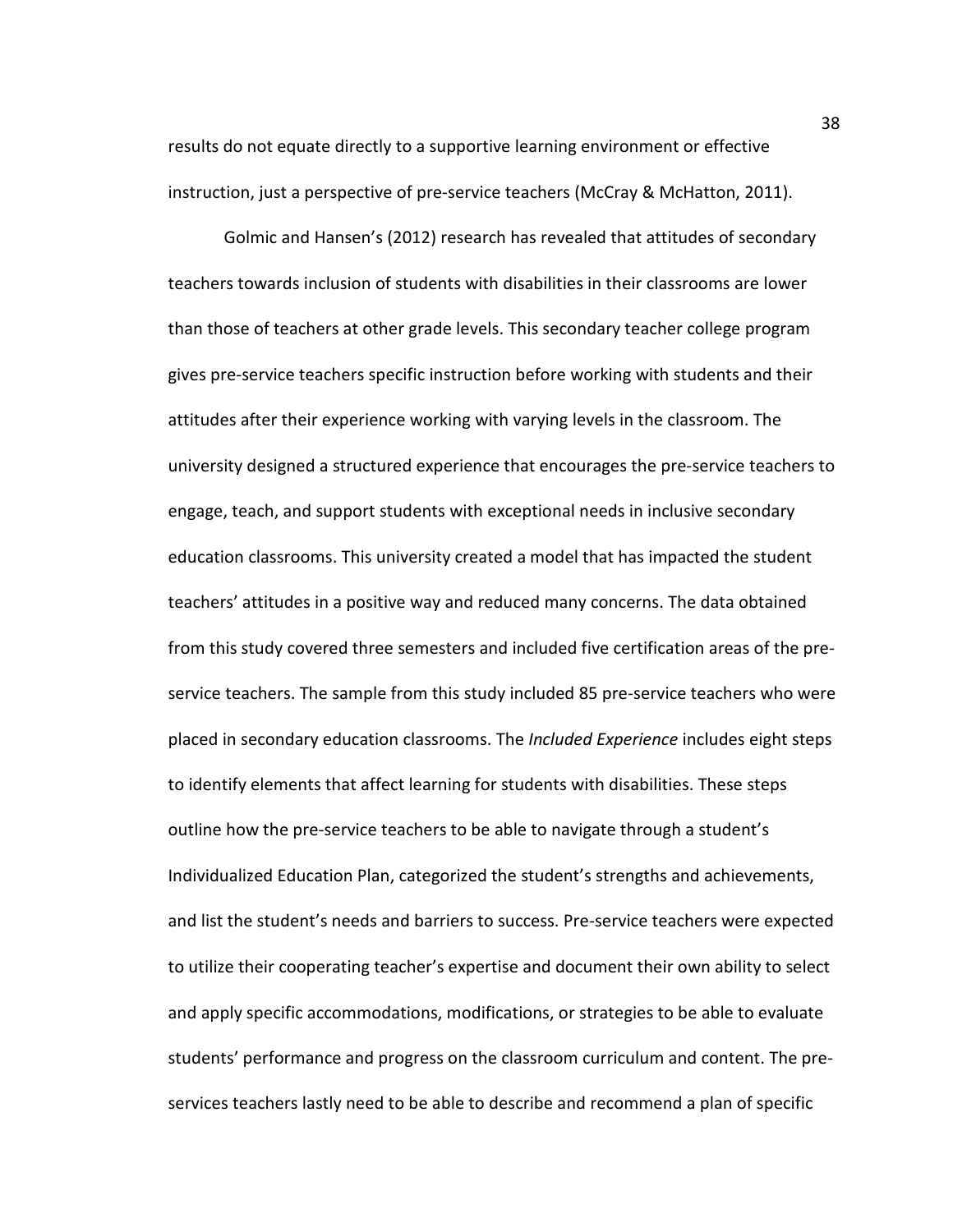accommodations, modifications, and strategies for the student's continuous improvement in the general education setting. Overall, the *Included Experience* shows potential as an educational opportunity for pre-service teachers to use while making connections and planning for students with exceptional learning needs in a general education classrooms at the secondary level. The pre-service teachers, had a more positive attitude and opinions towards students with disabilities in the general education classroom than they did prior to student teaching in the inclusive setting and overall concerns were reduced.

#### **Teacher and Administrator Perspectives**

Peterson (2016) complied special education and general education teacher perspectives on general education curriculum access. She noted the shift to an emphasis on general education curriculum access including academic progress resulted in significant change in expectations of teacher of students with significant disabilities. Teachers of students with significant disabilities are required to have the knowledge, skills, and personalities to be able to incorporate and arrange many different instructional parts into their daily instruction. These factors include Common Core State Standards, state and district level assessments, and Individual Education Programs for students with disabilities participating in their classroom. The special education teacher is expected to plan to assist each of the student's learning goals and unique needs, but also coordinate general education curriculum requirements. Special educators must guarantee a student with disabilities makes progress toward their individualized educational goals while engaging with the general education curriculum access and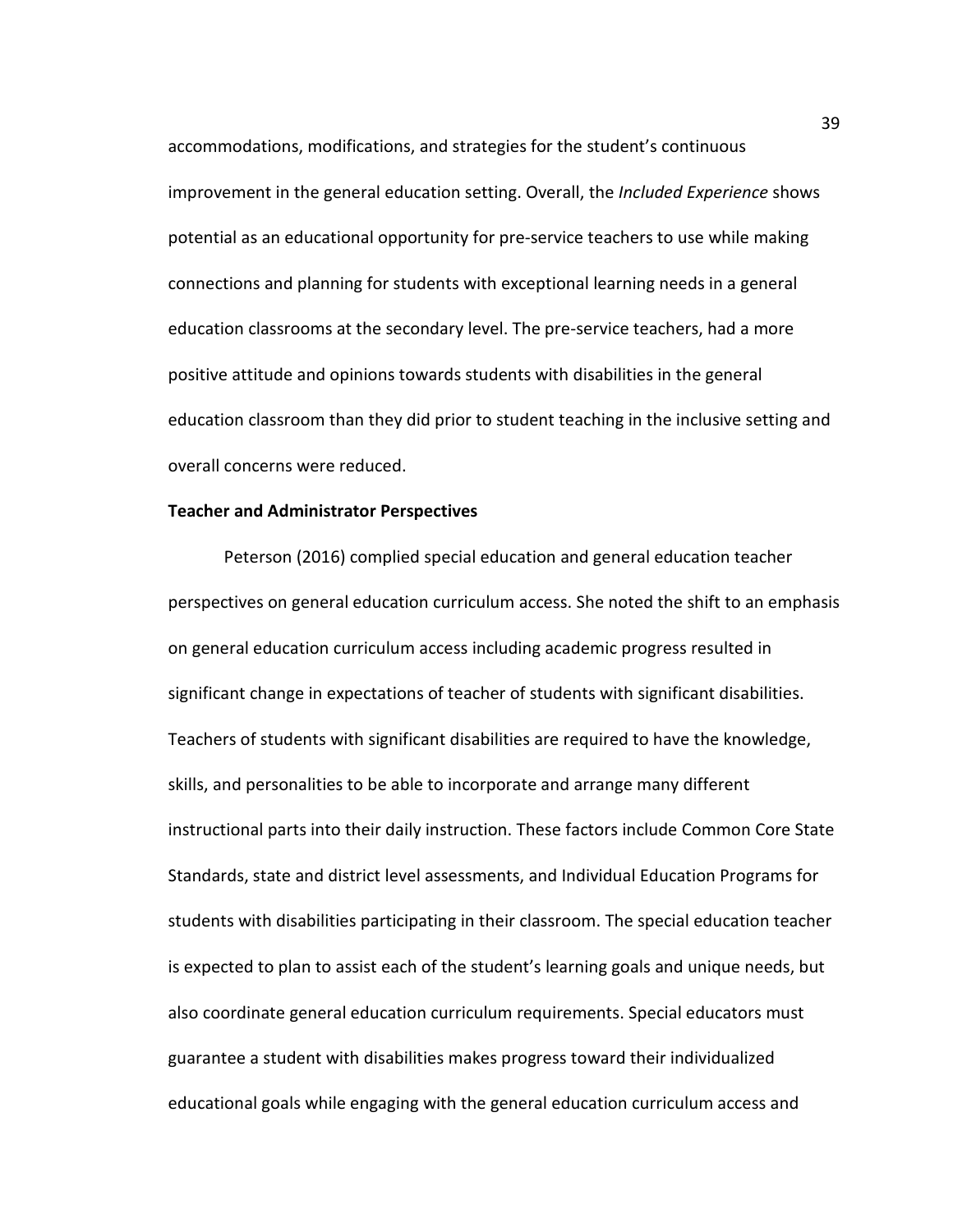supports, preparing students for state accountability assessments, and continually measure students' progress with formative and summative assessments. Given that for students with significant disabilities an emphasis on life skills curriculum has been of long-standing importance, there are new expectations that special education teachers are tasked with the responsibility of ensuring students' access and participation in the general education curriculum, which can become a daunting task. There were three themes that emerged from the focus groups' discussions and data; confusion about curriculum access, the logistics of curriculum access, and the need for collaboration and communication.

**Confusion about Curriculum Access.** Peterson (2016) found that in the focus groups, teachers predominately spoke about curriculum access as participation in the alternate assessment given by the state. They understood the Individual Education program for students, the alternative assessment, and Common Core state standards each as a separate entities, with each component requiring separate planning, instruction, and assessment needs. Teacher comments included, how they would "Get it all done" and "… but I feel like I have to do each separately". One teacher stated, "I feel like I have to choose today whether I am going to teach the core curriculum, skills for the alternate assessment, or I am going to teach to the IEP. So which is access?" (p. 24).

**Logistics of Curriculum Access.** A teacher shared, "Does my fifth grade student who is reading at a second grade level, do the second grade or the fifth grade standard?" while another teacher, who also serves half-time as a work experience coordinator added, "I'd like to see more of the job skills because teens don't know what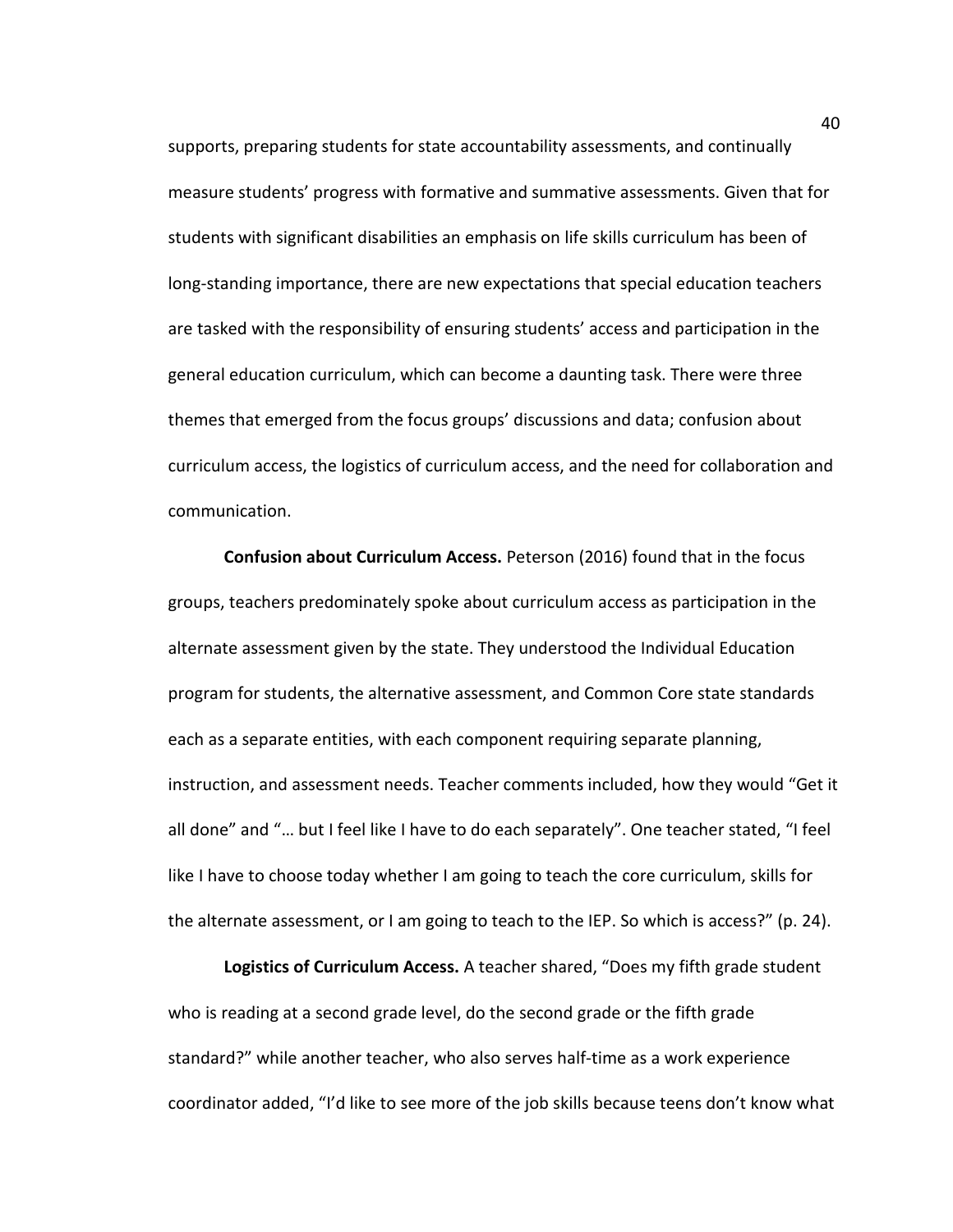they are going to do when they graduate because they are not going to college… So, I think we need to prepare them more on that" (p. 25). Teachers questioned the appropriateness and pragmatics of curriculum access (Peterson, 2006).

**The Need for Collaboration.** Peterson (2016) found educators greatly felt that curriculum access requires the need for collaboration between special and general education teachers. Collaboration with their special education colleagues, one general education teacher stated, "It would be beneficial to have those I work with on a regular basis on my team together so we're working on the same information, and we can share it. And, to be able to see what each other is doing as far as assessment goes because she might have a really good idea on one of the standards I'm struggling with and instead of reinventing the wheel I could adapt it for my grade level" (p.26). Teachers of special education and general education classes also needed added contact with their colleagues. Few teachers reported they had opportunities to collaborate during the day and everyone shared a common desire to collaborate together. "I have administrators that come in and tell me that I need to be consulting with a teacher who is certified in a particular area. I need to consult with a math teacher, a science teacher, a reading teacher, there's no time for that. And, I don't even know which teachers to contact. I mean there's nothing set up to give you that support" (p. 27) shared a special education teacher.

Jorensen and Lambert (2012) also had areas on concerns for teachers in regards to access of the general curriculum for students with disabilities. When an educator reported they did not have students with significant disabilities in their classroom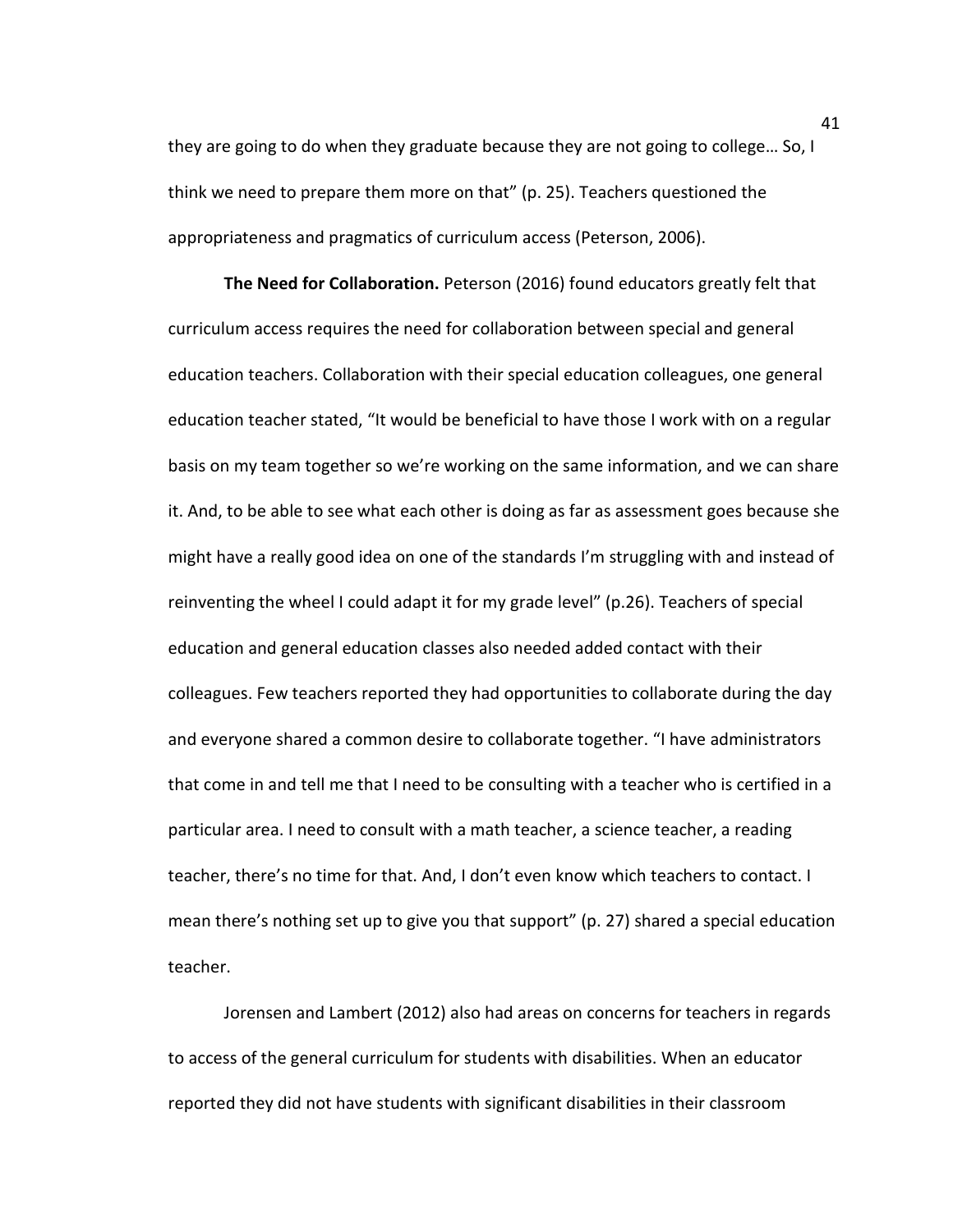before they expressed fears that are common to that of other general education teachers. The United States special education law states that schools are accountable for all students with disabilities to make progress with the general education curriculum. There is a clear preference stated for those students to learn in a general education classroom, translating policy into daily practice is a challenge for educators.

Ballard and Dymond (2017) also had teachers in studies who identified with the struggle of time and access for collaboration with their educational peers. The barriers and concerns showed appropriateness of the general education content and collaboration with others as key obstacles in providing access to the general education curriculum. The collaboration challenges between general and special educators was identified as a significant barrier in the ability for students with significant disabilities to access the general education curriculum in the general education classroom in four of the five studies. In half of the studies they looked at, teachers voiced concerns about the level of the curriculum that was taught in general education classes and how it is appropriate for students with significant disabilities to participate in with their classmates. Beliefs among educators were consistent with IDEAs focused on individualizing and addressing both academic and functional curriculum. Special education teachers viewed both academic and functional curriculum as important but stressed that decisions should be relevant to students' individualized needs and goals. Many teachers viewed access to social inclusion the primary curriculum for students with significant disabilities when in the general education classroom.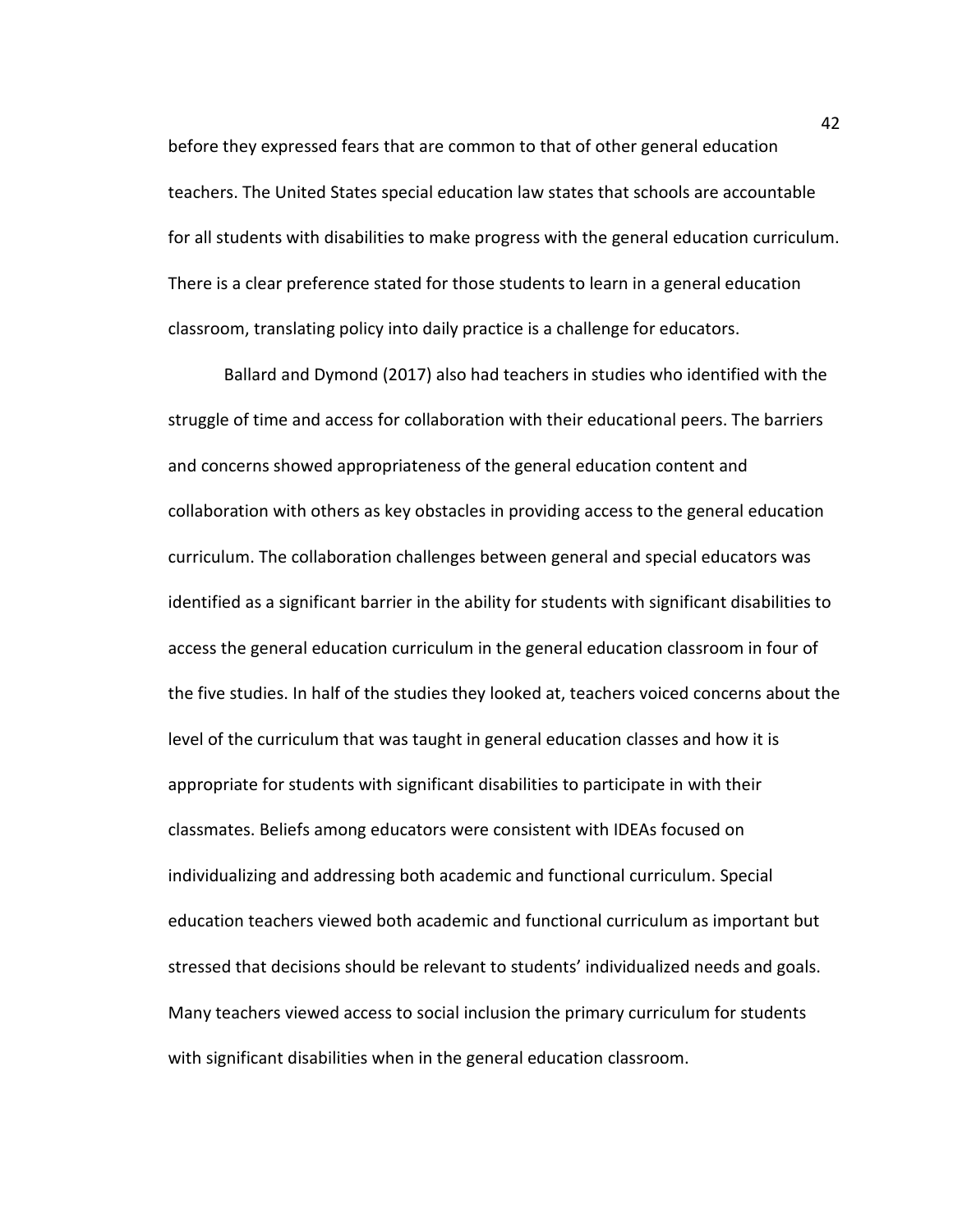Ryndak et al. (2014) found that one obstacle to participating in the general curriculum is the skepticism of teachers about the appropriateness of general education contexts for instruction where the belief is activities in general education classes provide limited opportunities for students with significant disabilities to learn the needed life skills (p. 68). There are three related issues teachers and administrators struggled with the most in regards to assessment and access of grade-level standards for students with significant disabilities. First is the curriculum content, where educators believe the grade-level standards was inappropriate for these students. Second, focuses on the relationship of the general education curriculum content instead of the perceived crucial functional skills content currently taught to students with disabilities. Third, is the relationship to assessments and that they should be done in an alternative context. After nearly three decades of research, however, the arguments now focus mostly on students with significant disabilities, and have shifted from "should we do it" to "how do we do it" (p. 73).

Obiakor, Harris, Mutua, Rotatori and Algozzine (2012) reviewed how general educators make inclusion work in their classrooms. Inclusion for students with disabilities is most effective when teachers are collaborative and consultative. "For this to become a reality within the school, teachers and service providers must be willing to provide differentiated instruction and have the resources to implement it within their classrooms" (p. 483). General education teachers accept the responsibility for all student learning in their classroom and all students are instructed from the general education curriculum while the entire school's additional resources are organized to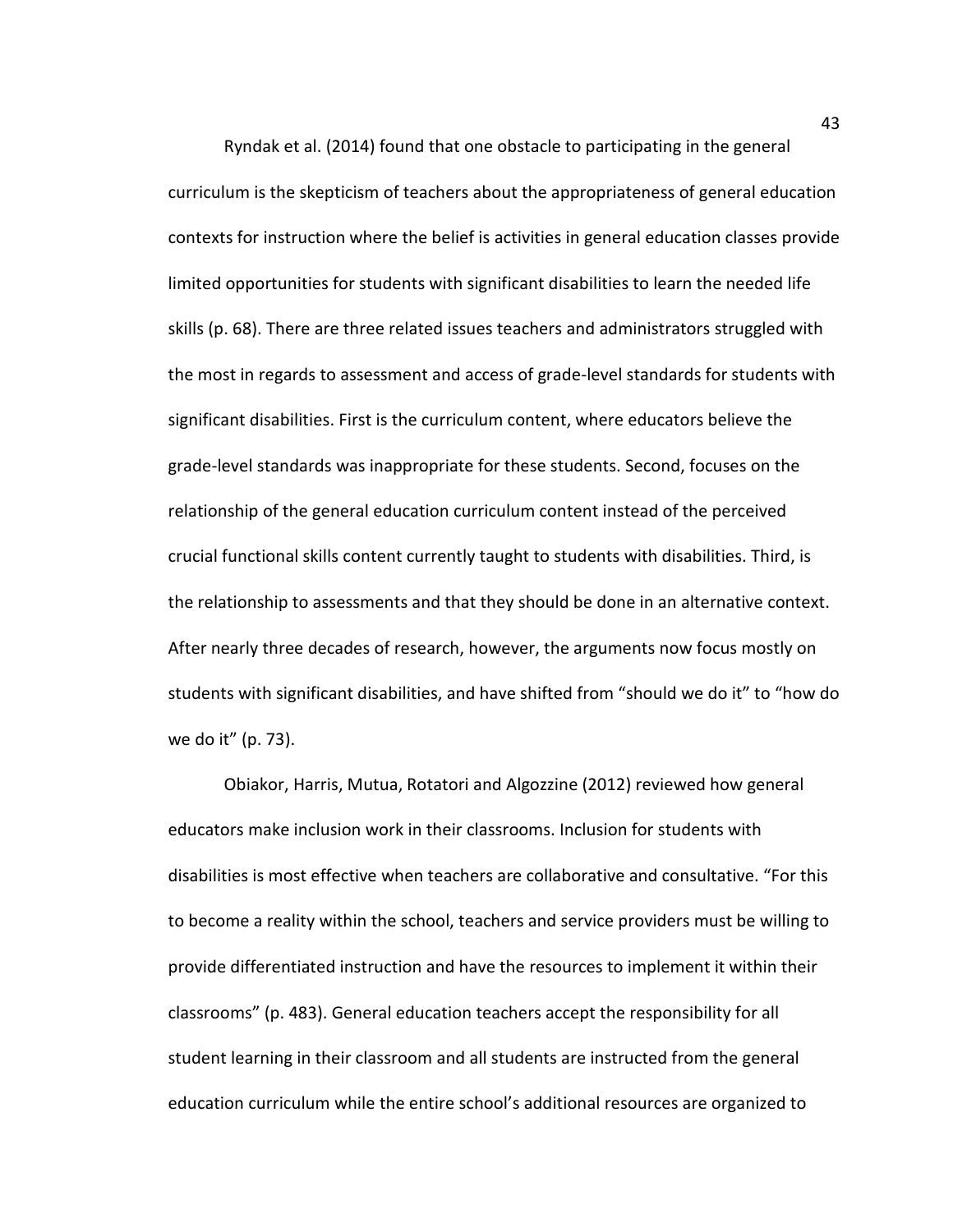benefit all students. Students with disabilities are included in all activities, and benefit from all school resources like their general education peers. "Educating students with disabilities within the general education classroom means that these students are not only members with the classroom and school community, but also are valued members within that community" (Obiakor et al., 2012, p. 487).

Kilanowaski-Press, Footer and Rinaldo (2010) identify the factors influencing successful inclusion of students with significant disabilities and the current practices and perspectives of general education teachers. Factors that are influencing inclusion success for students with significant disabilities are the qualifications and strengths of teachers, the role of the special educator related to the content instruction, the professional development experienced teachers have had in understanding and applying inclusive programs, and the time available for planning and consultation. In their study, 71 inclusion teachers in the general education setting were surveyed and of those 58 reported they receive consultation teacher supports, leading to the finding that consultant teacher support was the most predominant type of support when providing assistance to teachers in inclusive schools. The consultant teachers when in the general education classroom are providing small group instruction, planning assistance, and one to one student assistance as supports to the instruction of the curriculum in the general education setting. Of the 71 teachers, 15 reported they had a teacher's aide while 45 teachers, typically in elementary settings, had classroom volunteers to assist in their classrooms. The teachers who received one to one assistance in a classrooms had the highest number of students who had a severe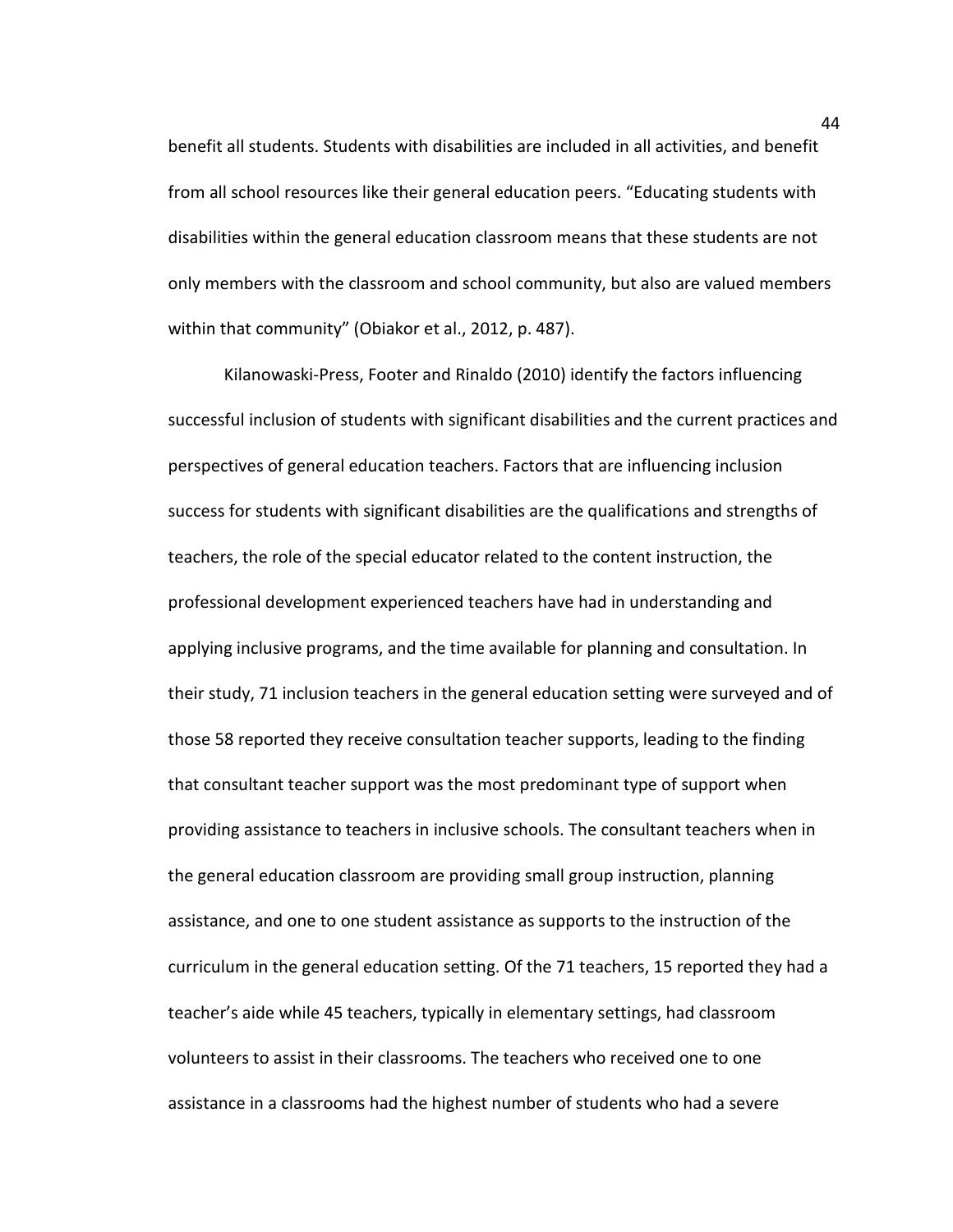disabilities in their classroom with an average of 4.71 students. General education teachers received small group instruction, co-teaching, and received planning support from consultation teachers in classrooms that reported between 1.39-1.5 students with severe disabilities in their classrooms. Most often reported as the support most reflecting of inclusive classrooms and least restrictive environment is co-teaching by the consultant teacher, yet it is the least used support reported by the teachers in the study. Although co-teaching was the least reported type of support, the staff who used this method typically had a larger number of significantly disabled students in the class (Kilanowaski-Press et al., 2010).

Dymond, Renzaglia, Gilson and Slagot (2007) looked at the perspectives of high school teachers working with student with significant disabilities. In the study all participants agreed special education teachers should provide students with significant cognitive disabilities access to the general curriculum, while most believed access should be obtained through the general education teachers as they are viewed as the content experts. They believed that special education teachers were "more specialized in the subject taught," "more versed in the content," and "usually the most knowledgeable in that curriculum" (p. 9). Special education teachers viewed general education teachers as having "the broad picture of where everybody needs to be" whereas the role of the special educator was to "individualize things" and "figure out how much" information the students received (p. 10). The decision about the needs of students with disabilities when placed in the general education classroom should be balanced with the needs of that whole classroom. There was acknowledgement between educators that there is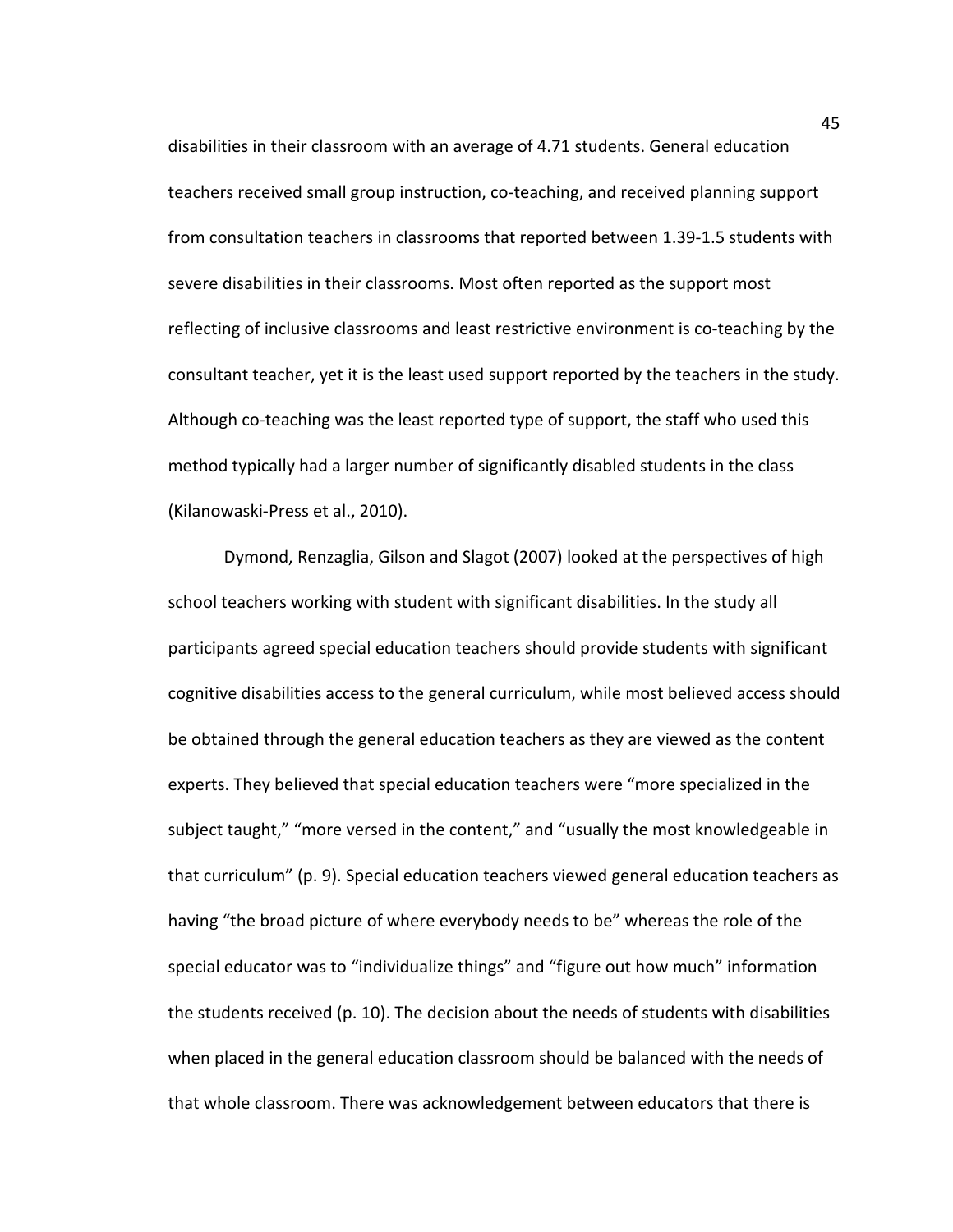more planning and work required of them when a student with a significant disability is in the general education classroom. There was a noted lack of general education training as a reason for not having students with significant cognitive disabilities receiving instruction from general education teachers. These educators thought special education teachers should provide the instruction for this population because they were the "best prepared" and had more "special training" and possessed the needed patience (p. 10).

Idol (2006) continues to identify the different views and processes of inclusion at the elementary and secondary level. At elementary schools, administrators and teachers both had positive attitudes towards inclusion and their attitudes towards students with disabilities were very supportive, but no administrators during the interviews were in favor of the inclusion of students with significant disabilities without additional support for the classroom teacher. Administrators' first choice for students with disabilities to be best educated in the school system was to attend grade-level classes with a special educator or an instructional assistant. Little change is noted in teachers' attitudes about inclusion and students with disabilities across the four elementary schools from year to year during the program evaluations. Staff at these schools are in favor of inclusion and are willing to implement it in their classrooms. There was no concern that students with disabilities in the classroom would adversely affect the other students. In secondary schools, administrators agreed with elementary staff on that fact that they were not in favor of inclusion without additional support to the classroom teacher. The principal at High School H added she thought there remained some cases where full inclusion was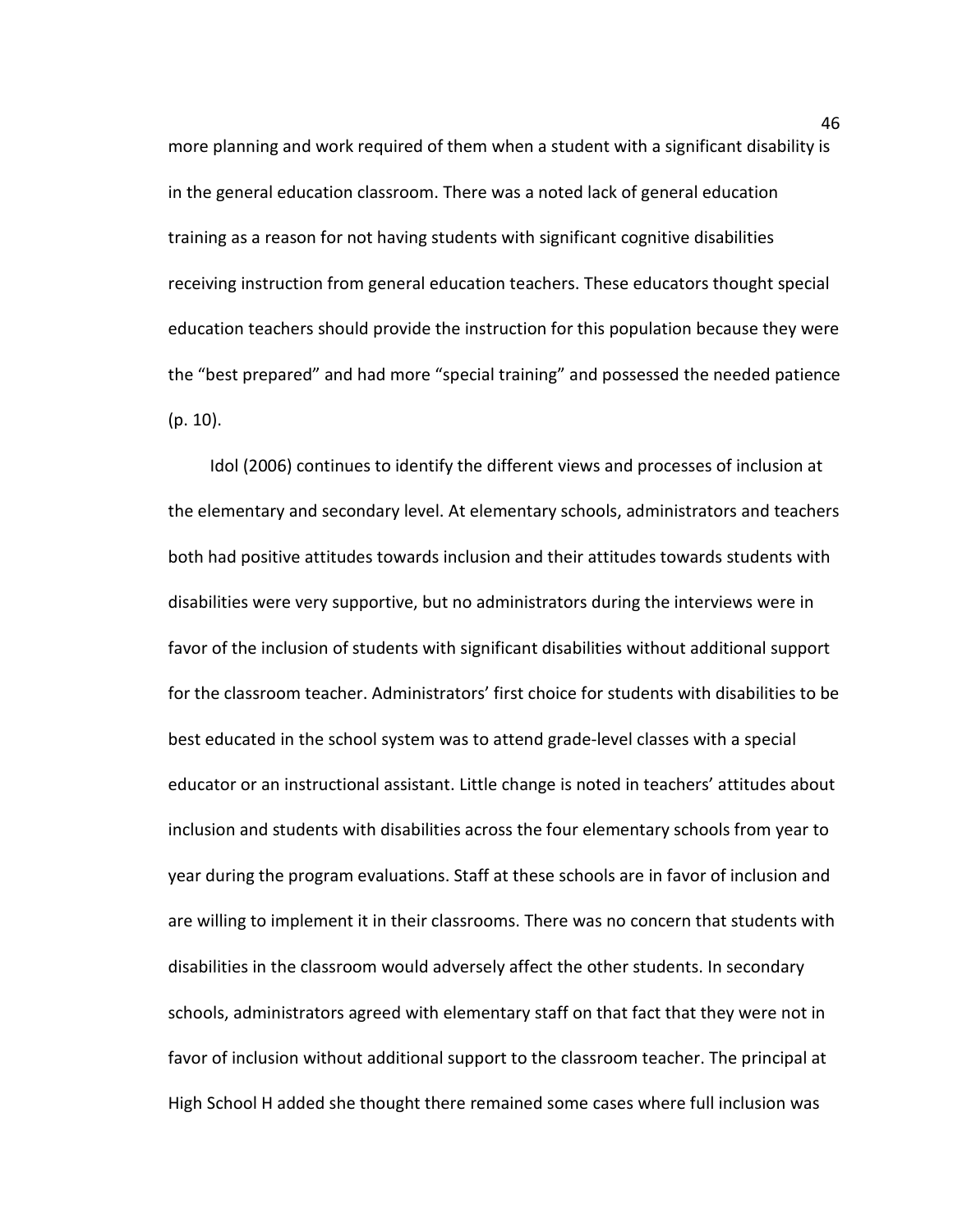not appropriate. However, she said the theory was good and that the staff should make every effort to include a student. In every school, nearly all secondary educators (77% across schools) thought the best choice was to include students with disabilities with general education students and to have all available adults work with any student needing assistance, not just students with identified disabilities. The majority of educators in all four secondary schools found it ideal that in teaching students with disabilities in grade-level classes there was a need for a special educator (a teacher or teacher assistant) to be with them. "As teachers have more practice with inclusion, their acceptance and tolerance of students with disabilities in their classrooms seems to improve. They also become more skilled in delivering lessons that accommodate students at various levels of learning and performance" (p. 94).

The concept of all students accessing the general education curriculum education and the ideals of having students with disabilities in the general education classroom is agreed upon by teachers as best practice, but there are still areas that have concerns at the secondary level on including these students. Doyle and Ginareco (2013) found high school teachers do articulate two primary reasons for the lack of inclusive opportunities as the high school level, their own lack of understanding of inclusive education, and concerns over the cognitive discrepancies between students with and without intellectual disabilities in their classrooms. For years, teachers have viewed the functional life skills such as cooking, shopping, telling time and money management to be important in educating students with intellectual disabilities because these skills assist students in some of the daily responsibilities they have which connects to their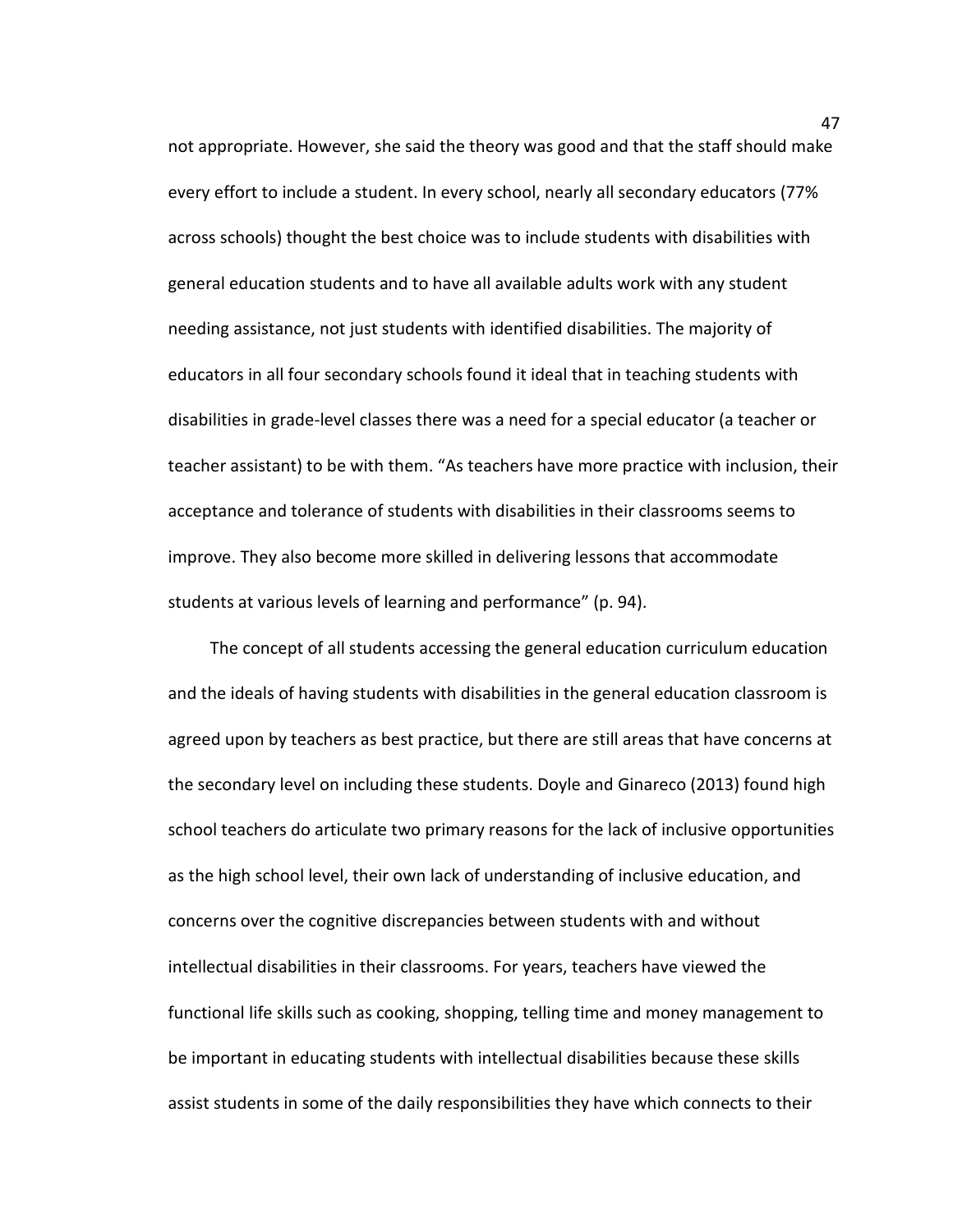home, work, and leisure time. These skills will take student with intellectual disabilities longer to learn. When special education teachers only focus on the functional life skills, it ignores the functional skills that are related with being a teenager such as attending athletic events, participating in school performances, or texting with a friend. It also excludes the student who may have a specific interest in an academic content area that is available to most students through the general education high school curriculum. A focus on functional skills curriculum causes students to be away from same-aged peers which in turn often leads to social isolation by high school for these students. Doyle and Ginareco (2013) continue to share that the principle of the least dangerous assumption sees educators applying the appropriate and least intrusive supports in a general education classroom content to be able to encourage the student to at least be a part of the curriculum to the best extent possible. There are opportunities in a general education classroom for students with intellectual disabilities to engage in connections with their same-aged peers while accessing the curriculum content. Through these interactions the students with disparities will be able to learn the life skills associated with being a teenager. "It is important to note that several teachers reported concerns about fairness and equity related to grading and modification practices, including how both teachers and students perceive these practices of students with intellectual disabilities in their classroom" (p. 55).

Another viewpoint on access to the general education curriculum is how general education teachers are expected to grade students with significant disabilities in the classroom. Kurth, Gross, Lovinger, and Catalano (2012) looked at the teacher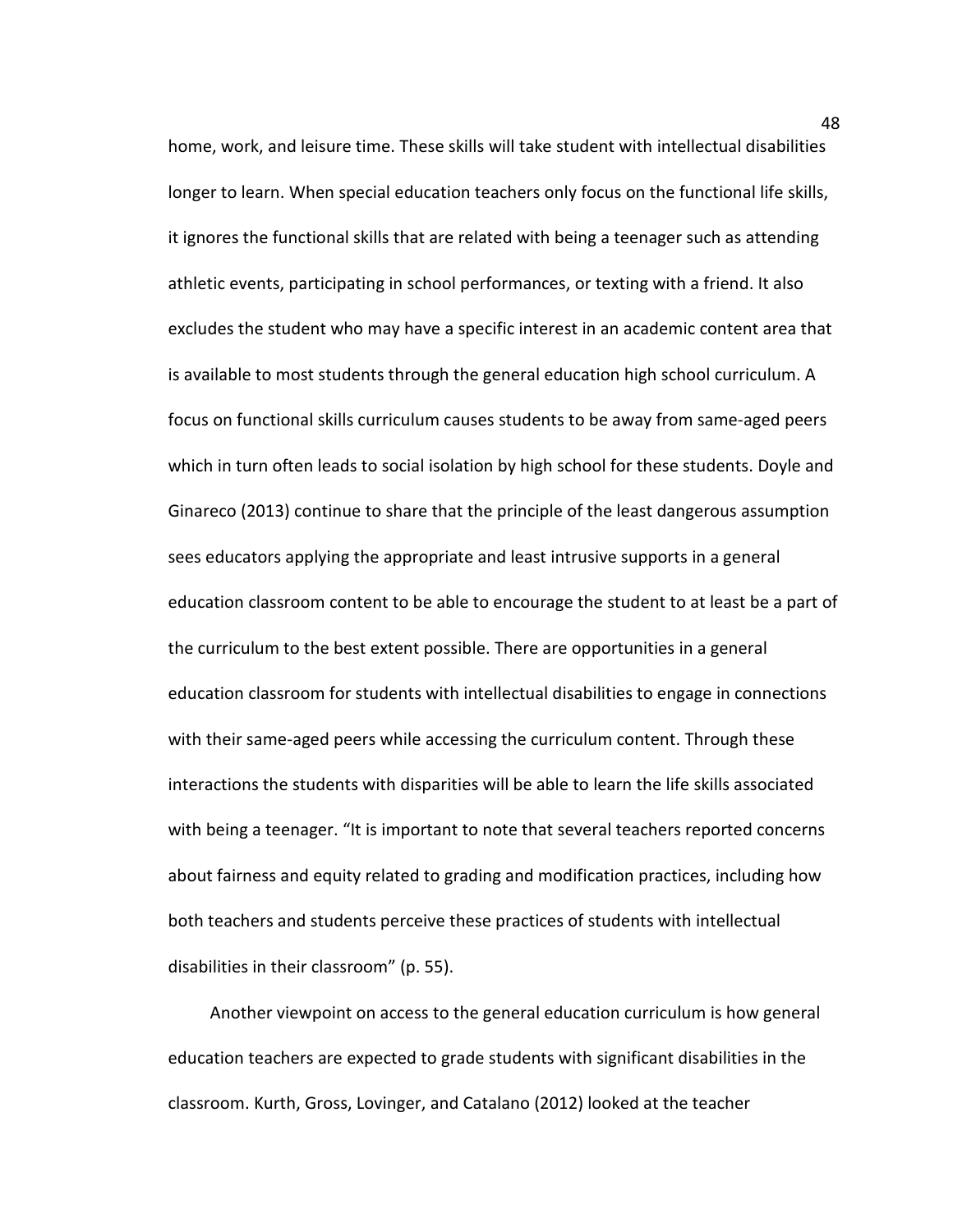perspectives on this topic. A total of 139 teachers responded to an anonymous on-line survey. These results show elementary teachers believed the most fair and appropriate approach to grading students with disabilities is on improvement over their past performance. Secondary teachers believed grades should be based on the student's performance on selected tasks. Rubrics can be used as an option to grade the modified work of students with disabilities, was used seldom with general education teachers, where special education teachers reported they do use rubrics to grade and assess students. The effort a student with disabilities will put forth and showing progress on their IEP goals is how special education teachers report they grade their students in the inclusive setting of the general education classroom. Of the participants who took the online survey, 59% of the teachers reporting stated they assign grades based on the student effort put forth or their participation in the classroom. Of teachers who were unsure how to even grade a student with disabilities in their classroom, that result was only 6% of the teachers. To modify classroom work expectations to meet the needs of students with disabilities in the general education classroom, secondary teachers more often reported using modifications in their classes than elementary teachers did. The modifications included using alternate or parallel assignments, alternate instruction, peer tutors, and allowing students to demonstrate their knowledge in alternate forms. Shortened or reduced quantity of assignments were noted by teacher as their most common type of modifications to use. Special education teachers assumed they created and utilized more modifications during the school day than the general education teachers do. General education teachers were more likely to report they thought that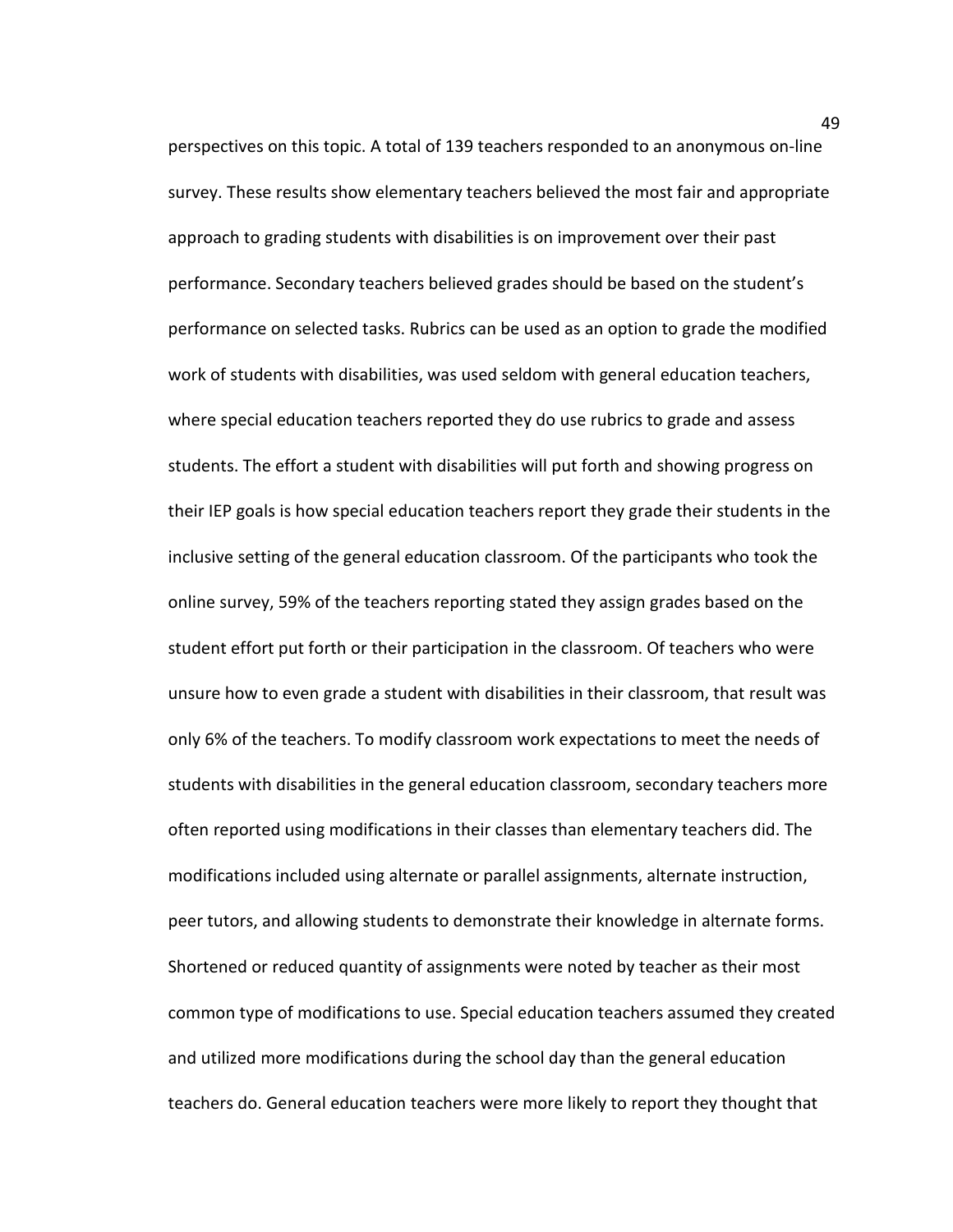special education teachers should make modifications to the content. It is unlikely that simply reducing the quantity of assignments is an appropriate modification for students with significant disabilities; rather, providing materials and information at the instructional level of the students would seem more suitable (p. 55). The survey identified between general education teachers and special education teachers there was a discrepancy on the common knowledge, suggesting that general education and special education teachers need to work in collaboration with each other to be able to provide more inclusive education strategies in the classroom that student with disabilities would be able to access.

Ruppar, Dymond and Gaffney (2011) focused on students with severe disabilities who use augmentative and alterative communication systems and their access to literacy instruction. Their study looked at special education teachers of students taking the Illinois alternative achievement test who use augmentative and alternative communication in public schools in Illinois. The survey has eight statements relating to beliefs about literacy instruction. There was strong support for literacy instruction indicated by teachers, and these teachers believed through literacy instruction, all students can benefit from it. Of the 26 literacy interventions the relevance to students' current and future environments were the two highest rated interventions. The teachers also rated that skills which were able to be applied in multiple environments was rated higher than teaching skills that can promote inclusion in current and future environments for students. Of six setting options for instruction, special education classrooms received the highest rating for the placement of students for literacy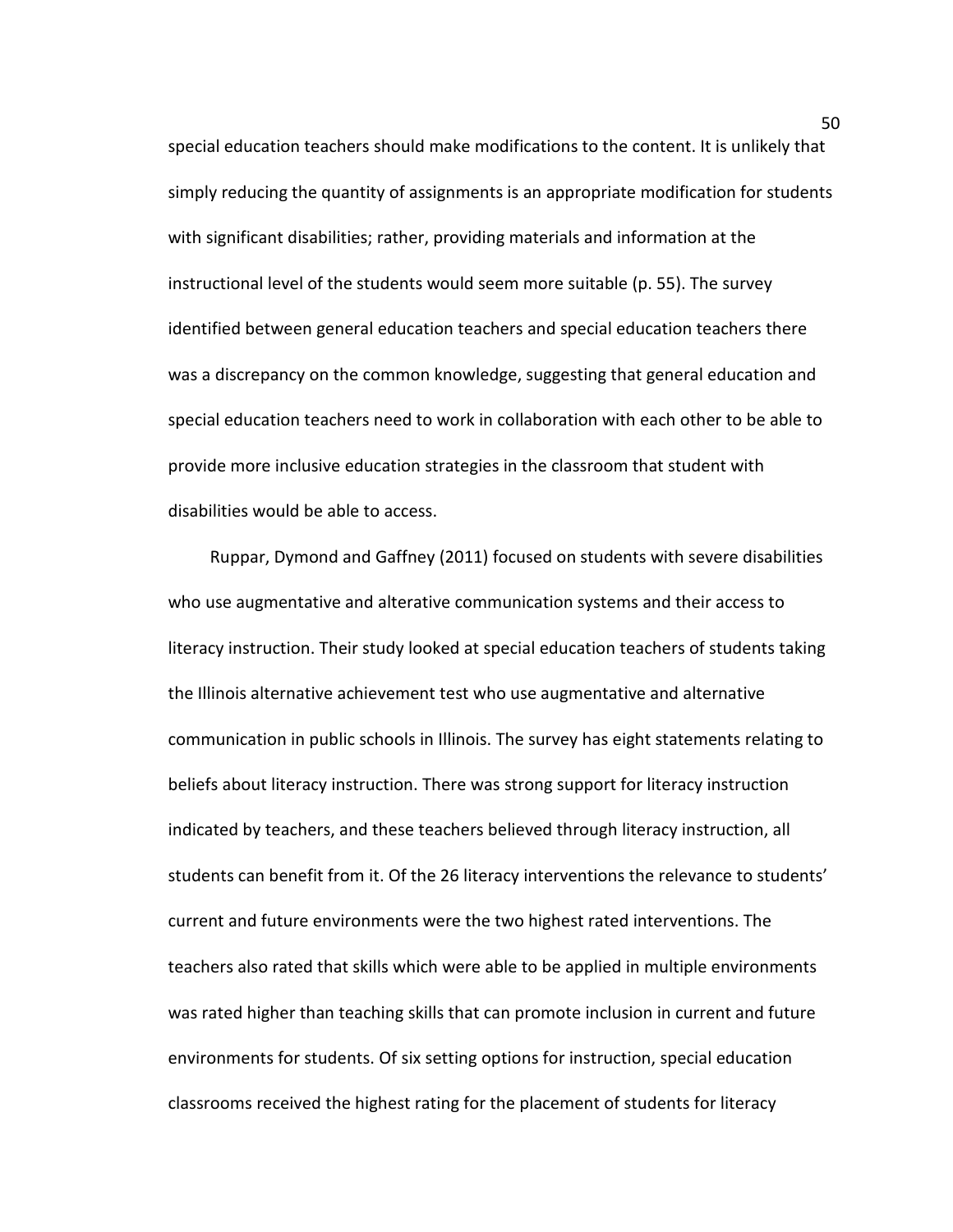instruction were the academic general education classroom was the lowest rating. Participants were also given a list of seventeen barriers to literacy in the general education environments. The results from the barriers showed that the standard deviations were high, suggesting there is little agreement about providing literacy instruction in the general education environments and what types of barriers teachers reported prevented it from happening. The most significant barrier teachers defined was the characteristics of the general education classroom curriculum. Top-rated barriers when providing literacy instruction in the general education came up at the type of content provided. Literacy instruction that is linked to the life skills provided skills necessary for students to use in their current and future settings. There was not an exclusive view on life skills literacy instruction and general education curriculum access to mutually work together as many teachers shared a higher rating overall for segregated settings with the ability for students with disabilities to be learning and applying their literacy skills in home, school, and community settings where there are needed skill development for student with disabilities.

Though special educators did not seem to enjoy the idea of their students in the general education classroom working on literacy, Block, Klavina, and Flint (2007) identified ways students with severe, multiple disabilities could have access to general education physical education classes. Typically we find students with more severe disabilities do not try general physical education due to their skills. These students are placed commonly into an alternative option for physical education because of the beliefs of the student's IEP team. The safety and the student's success in general

51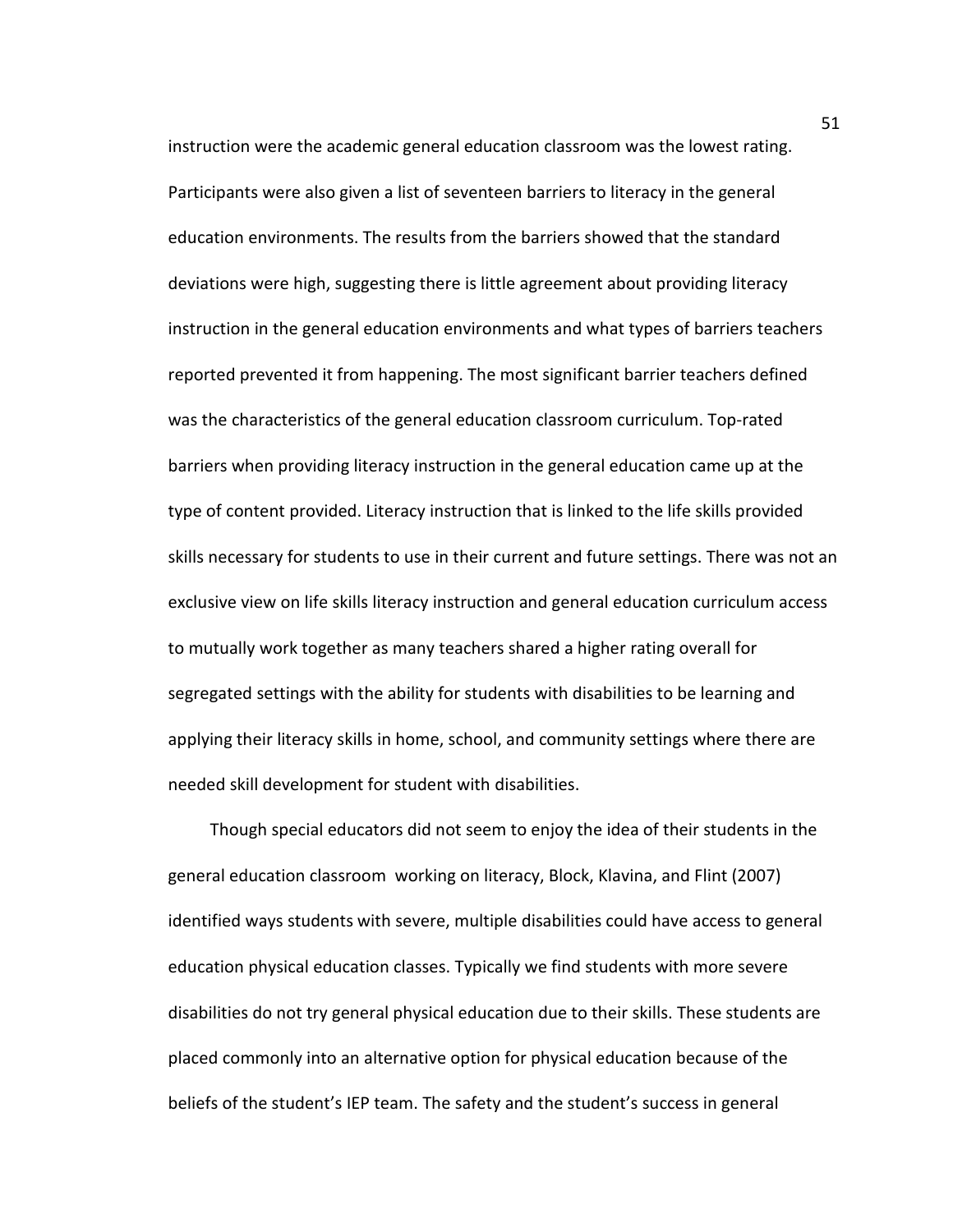physical education class, they will not benefit from general physical education, or the student may require so many accommodations their participation in the class will lessen the experience of peers without disabilities in the class are common beliefs among IEP teams. This report lays out specific strategies that allow a student with severe, multiple disabilities to be included in general physical education. These strategies include education teams to identify and select appropriate goals and objectives for the students with disabilities and then find a way to help the students make progress on the selected goals and objectives while attending the general physical education classes. By making the general physical education setting safe for the students with severe multiple disabilities and educators facilitating opportunities for peer social interaction between the students will create a better opportunities for the students to be successful in the general physical education class. The general physical education content needs to be examined to determine what is appropriate students with severe, multiple disabilities to participate in as some general physical education content might not be appropriate even when modifications are present. The IEP team is able to create goals and objectives from the content standards for students with severe, multiple disabilities to be implemented, these will often be created by the students' physical and occupational therapists. The goals designed by professional therapists assist to improve the student muscle and tone, while preventing deformities and assisting with overall functioning. Goals of the therapists can easily be modified or applied to work in the general physical education class. The concern of safety was a top obstacle when including students with severe, multiple disabilities into the general physical education. The general education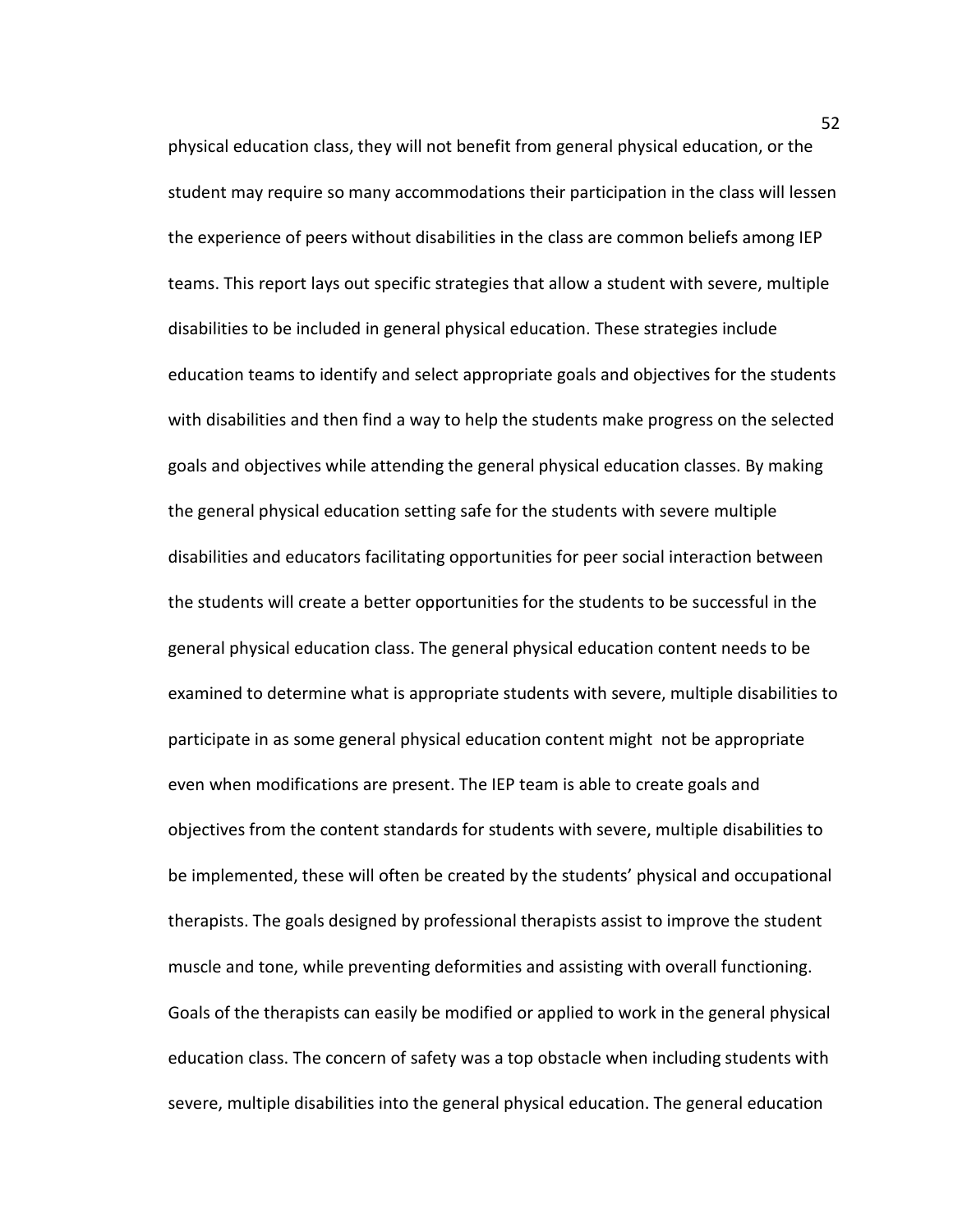teacher and teacher's aid should also provide constant reminders and needed education to students without disabilities in the class not to bump into a peer with severe, multiple disabilities or someone using a wheelchair or gait trainer. The team also noticed that many general education peers enjoy taking a break from the general physical education games and activities to do an alternative activity with students with severe multiple disabilities. A continued important aspect of access to the general education curriculum and classroom continues to be the development of social skills and that is one of the major reasons to include students with severe multiple disabilities in the general physical education. The physical education inclusive setting typically will offer students with severe, multiple disabilities the opportunities to interact and play with their peers in an active, fun setting (Block, Klavina, & Flint, 2007).

Parents had concerns about the practical impact on their own children [with severe disabilities]. Parents expressed positive social implications for other students in the classroom in preparing them for the real word and enhancing awareness of individual differences. Prime concerns for students with severe disabilities were social isolation, teacher readiness, quality of instruction, and parental support (Litvack, Ritchie, & Shore, 2011, p. 475).

In a study from Litvack et al. (2011), students described having four kinds of relationships with classmates who have a disability. These four areas are either none, being an academic helper, being a casual playmate of a student with disabilities, or being friends who regularly spend recess together and talking on a personal level. A

53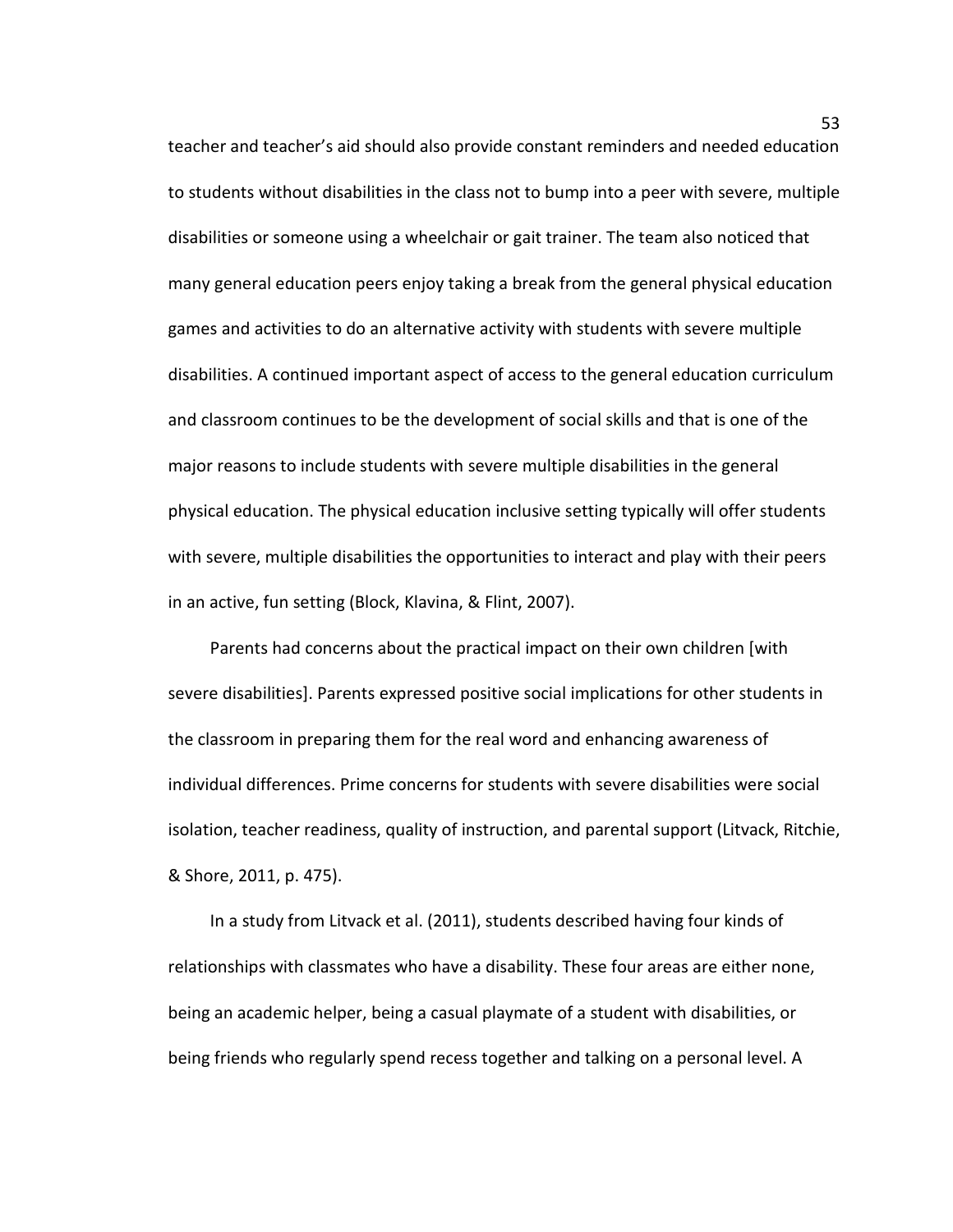student quote from study stated, "We usually don't do much with them. They're usually with another teacher at the far end of the room" (p. 482).

Carter and Pesko (2008) studied how the social validity of peer interaction and intervention strategies in high school are used. "For most youth, peer relationships emerge "naturally" and somewhat independently for the direct facilitation of educators. For adolescents with severe disabilities (e.g., moderate to severe intellectual disabilities, multiple disabilities, autism), however these relationships remain particularly elusive" (p. 156). The study questioned 34 general educators, 29 special educators, and 18 paraprofessionals at one high school within an urban school district. General education teachers had to have at least one student who has a severe disability participating in their classroom curriculum. There courses included culinary arts classes, keyboarding, core academics, physical education or art classes. Educators indicated at 45.7% there were consistent opportunities for students with disabilities to interact within the general education classroom. These educators saw there to be greater opportunities to interact than paraprofessionals, with the fewest opportunities identified by special education teachers. In the study 44.4% reported students with severe disabilities interactive less or significantly less often than their classroom peers. Participants in the study were given a list of 12 social interaction strategies that they rated and all 12 social interaction strategies as being somewhat to very effective. The most effective strategies to increase peer interactions in the general education setting were rated as the special education teacher providing support to students with disabilities, having paraprofessionals provide support to students with disabilities, and a peer buddy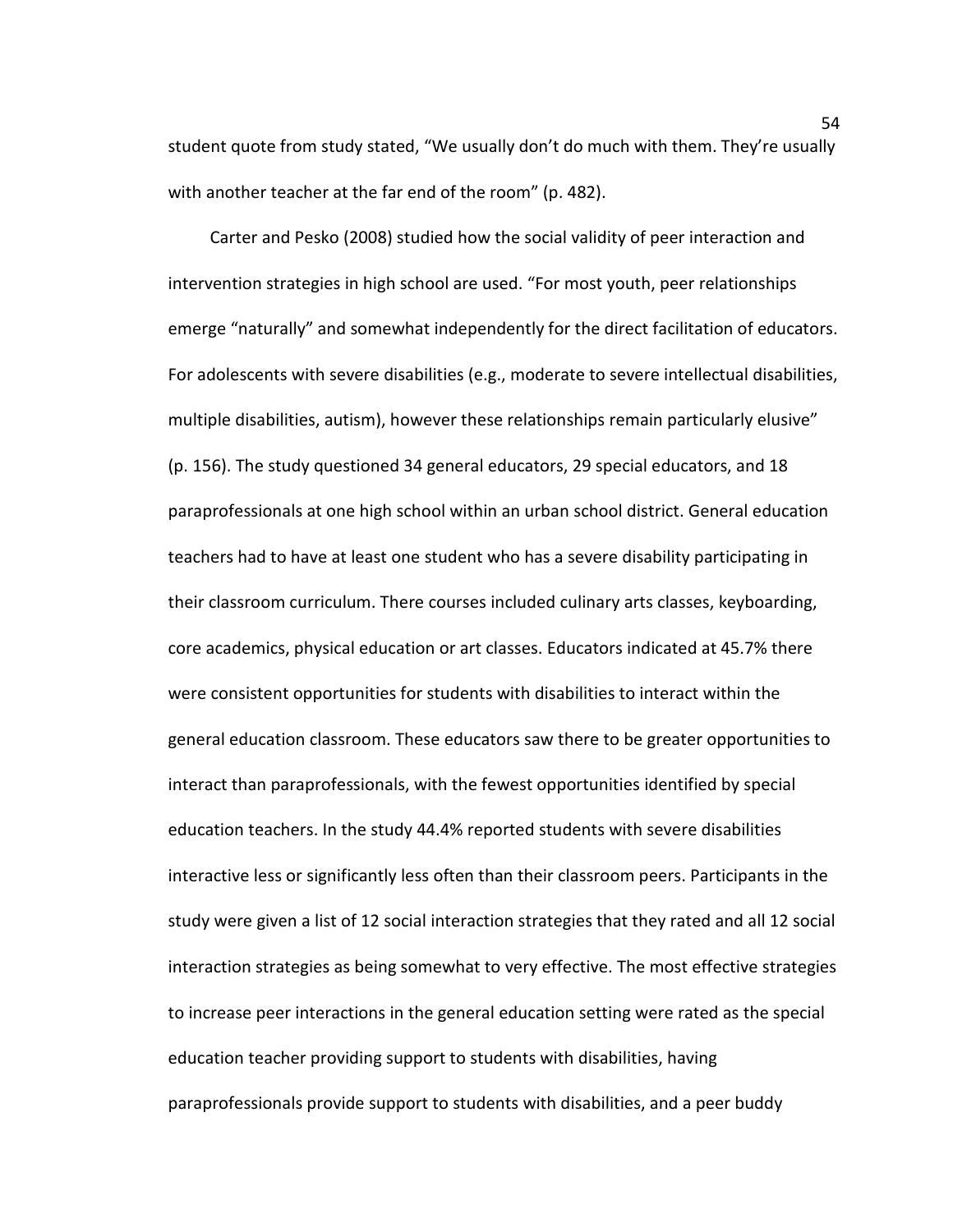program. Particular to schools' heavy reliance on paraprofessionals and special educators to provide direct support to students with significant disabilities in inclusive classrooms, it is not surprising educators judged these two forms of adult-delivered support to be among the most effective, but ironically the research shows these two approaches may inadvertently stifle interactions in general education classrooms of peers (p. 168). Awareness efforts may help to reduce informational and attitudinal barriers to peer interaction, serving as an important adjunctive but not wholly sufficient approach to increasing interactions among classmates (p. 167).

# **Processes, Methods, and Programs for Special Education Students to Access the General Education Curriculum in the School Setting**

Many of the studies had positive processes, methods, programs and initiatives that assisted in the planning and preparation for students with significant disabilities in the general education classroom. This includes looking at pre-service teacher programs, systems for an entire school, and small achievements by single classroom and teacher experiences.

#### **Pre-Service Teacher Programs**

Fullerton, Ruben, McBride, and Bert (2011) looked at a university that created a merged secondary and special education teacher preparation program. In this program, the faculty in the general and special education courses collaborated to develop one program where teaching candidates receive their state education licensure in both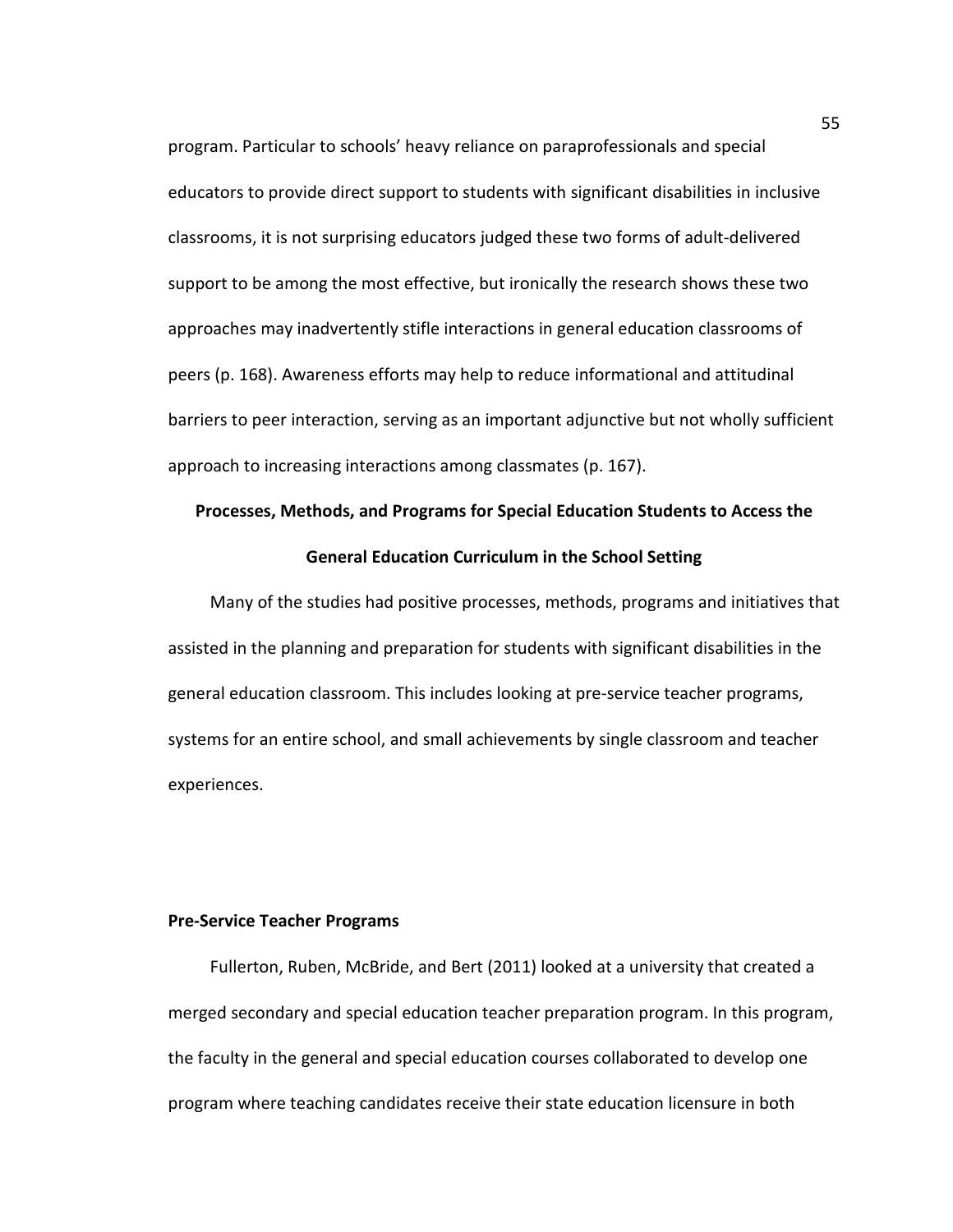general and special education. "The faculty at this university described the need for all teacher candidates to be adequately prepared to teach students with the range of learning needs found in secondary classrooms" (p. 29). . In return, the special education faculty determined that more content area preparation was in order for special education teacher candidates. This would help them serve as more knowledgeable coteachers and consultants in the general education classrooms. The university created what they called the Secondary Dual Educator's Program (SDEP), a full-time two-year graduate program ending in licensure as a secondary educator in a content area with endorsement to teach mid-level and/or high school, secondary special education, as well as receiving their master's in education (M.Ed.) degree. The SDEP cohort has secondary teacher candidates from a variety of different content areas. During the SDEP program, the teacher candidates build upon their undergraduate content matter by completing two additional graduate-level content-specific methods courses in the same area of the undergraduate degree. The program is set-up into six quarters. The first quarter builds the foundation of skills needed for secondary dual educators. The cohort of educators receives an intentional development of a professional opportunities to be in a collaborative mindset with all teacher candidates acting as observers and members in both the general and special education systems. During the second quarter, the teacher candidates learn to assess students with disabilities performance and apply research-based instruction practices focusing on literacy access for all students in the classroom. The strategy instruction areas included improving reading comprehension, the printing process, note taking, as well as other study skills which applied to students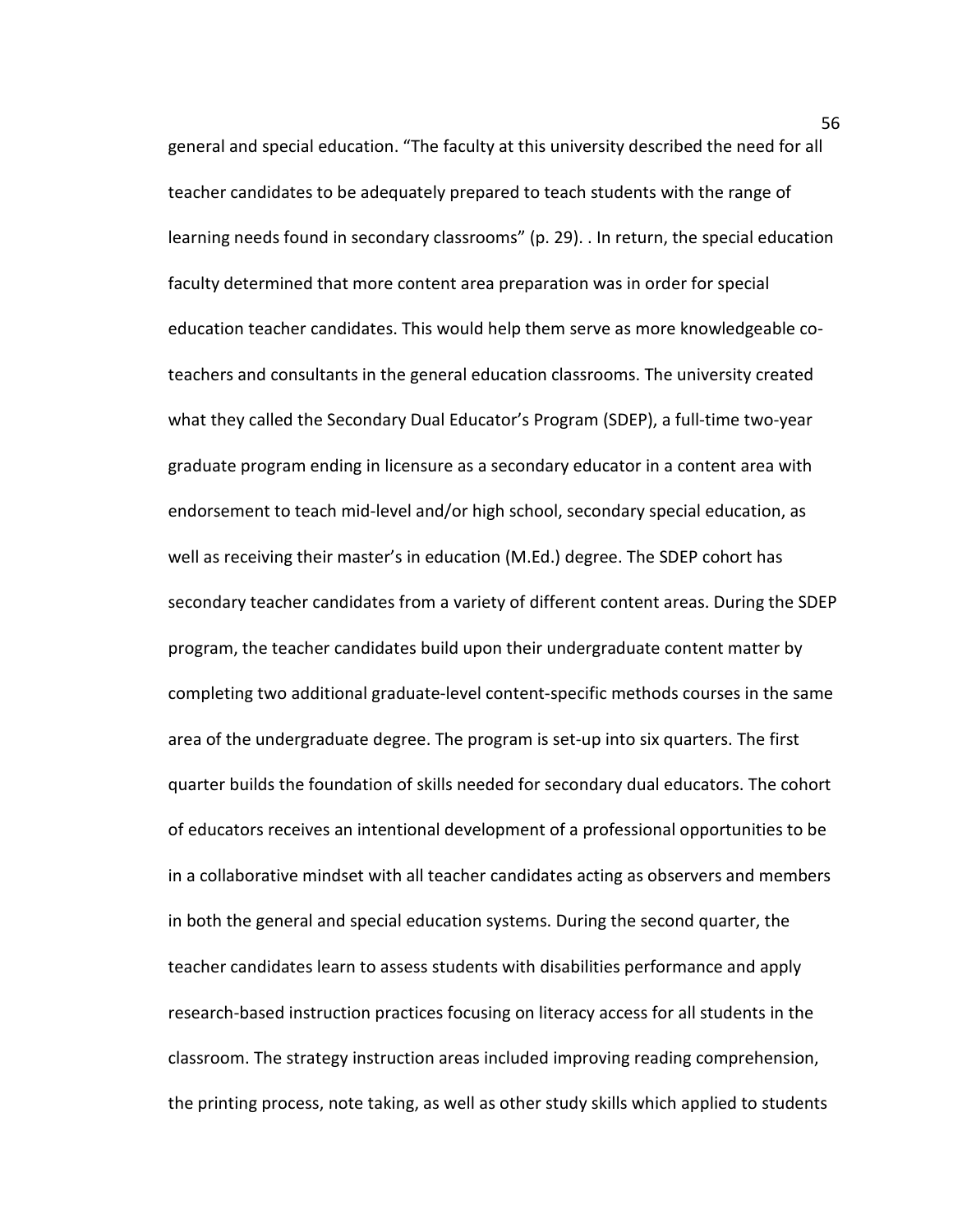in supervised field experiences. During the third quarter the teacher candidates will do a student teaching experience as special education teachers with a content focus on literacy interventions. The teacher candidates apply the strategies they have learned in past quarters of assessment, planning, and instruction to complete a formal work sample. Coinciding with the beginning of the public school year, teachers participate in a one-month course to learn the processes of educations preparing for the start of the school year. In the fourth quarter, candidates apply their skills in the role of secondary content area teachers. They are prepared to apply their understanding of students with learning differences in the general education context. Teacher candidates approach the task of teaching large groups of diverse learning with an obligation to utilize collaboration and inclusion. The fifth quarter education candidates continue their preparation for content area instruction while also engaging in coursework and field experiences with students with significant disabilities in the school. The teacher candidates are expected to be able to assess individual students with significant disabilities and instruct them in functional skills. The last quarter of the program is the candidates are asked to apply and reflect upon the strategies and best practices learned throughout the SDEP program. Upon completion of the six quarters, they fulfill a fulltime student teaching experience in their specific content area in an inclusive classroom. Within their student teaching placements, teaching candidates complete their Masters in Education degree by returning to the research base that underlies the teaching practices they have applied and complete an action research project. "Supervisors of the teaching candidates commented that the SDEP program creates

57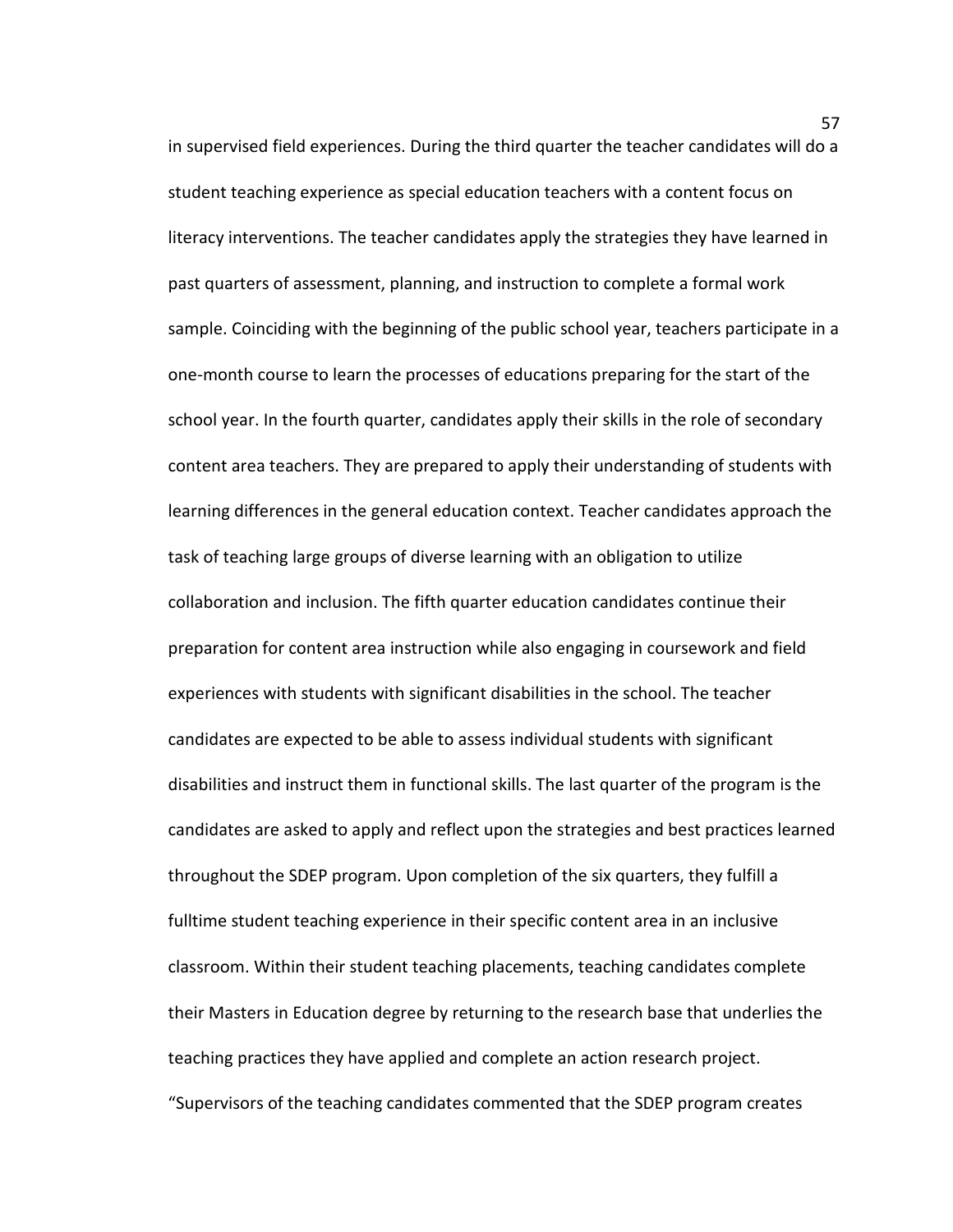teachers who take a lean in promoting high expectations for all students, and not writing off a student because they have special needs" (p. 37). The SDEP model is one form of preparing teacher candidates to meet the challenges of secondary teaching in an inclusive setting.

#### **School-Wide System Approaches to Inclusion**

Lowery, Hollingshead, Howery, and Bishop (2017) investigated the way that the Universal Design for Learning (UDL) affects the inclusive classroom for students with significant disabilities. They interviewed eight general educators, all who worked in an inclusive classroom. Throughout the interviews, four distinct themes emerged across all participants stories.

**Designing for Learning Variability.** In Lowery et al.'s (2017) study, a teacher shared "and the other thing that has really impacted me as far as UDL and lesson planning is that I really try to – when I am planning my lesson, I try to provide as may scaffolds as I can" (p. 230). ? Another example of intentional planning helped make every child in an inclusive classroom feel included. It perhaps was best captured by a teacher's statement "We need to take all of that in mind when we are designing those lessons so that we can hit each and every kid in every way" (p. 230).

**Talking about Inclusion.** There is a clear connection between UDL and inclusive practices. The interconnected strategies of inclusion UDL was articulated in how teachers each describes their own diverse classrooms, their instructional designs, and the implementation of lessons. One teacher shared, "I think about UDL as it pertains to inclusion, I think all this stuff is good for all the kids and that's how we do it, but it is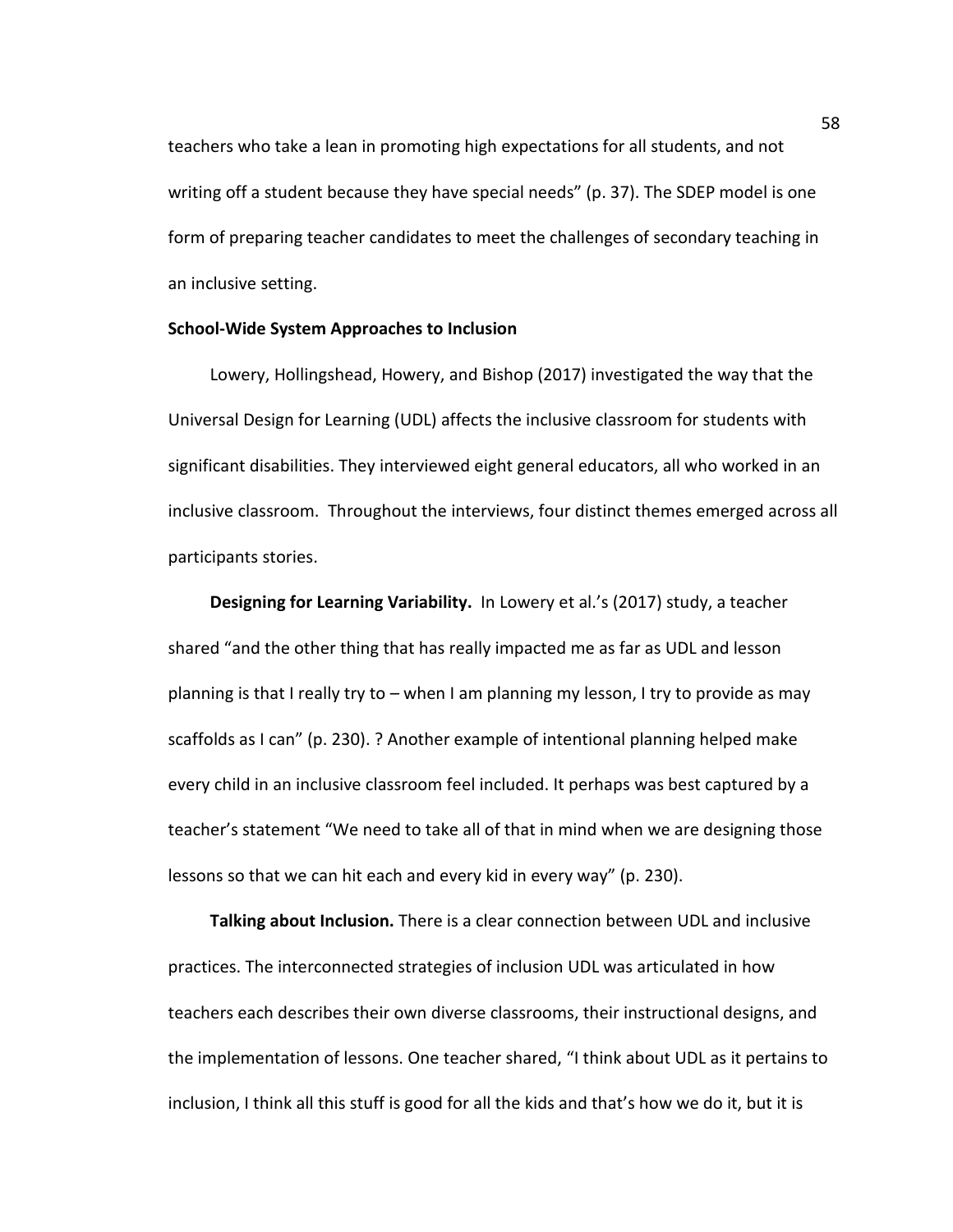really good for my inclusion students" (p. 232). The Universal Design for Learning, as it pertains to inclusion, is good for all students (Lowery et al., 2017).

**Teaming Fosters Success.** There was a clear importance from the interviewed educators to have access to a professional network when planning and teaching with a UDL framework. The teachers felt their districts were supportive of them and their work and provided opportunities for ongoing professional development. "Teachers talked about the importance of having a building-based UDL resource person to support dayto-day implementation as well as a content area specialist to trouble-shoot the instructional challenges and having a team of professionals collaborating so that inclusion of students with moderate to severe intellectual disabilities is more meaningful" (Lowery et al., 2017, p. 234).

**Differing Descriptions of UDL.** Lowery et al., (2017) study participants shared experiences that demonstrated a different language from how the UDL framework is intended to be applied. Some educators talked about planning using the UDL framework while also intentionally planning for a separate individualized instruction, using the terms interchangeably for their planning. Many research based practices that good teachers use can be implemented without using the whole UDL framework. "However, the core concept of UDL used consistently throughout all CAST literature that is UDL is based on proactive, intentional planning to overcome barriers to learning and providing flexible instruction for all students" (p. 236).

In the interviews and analyzing of the data the researchers (Lowery et al., 2017) identified a disconnect between stories depicting planning for all learners differences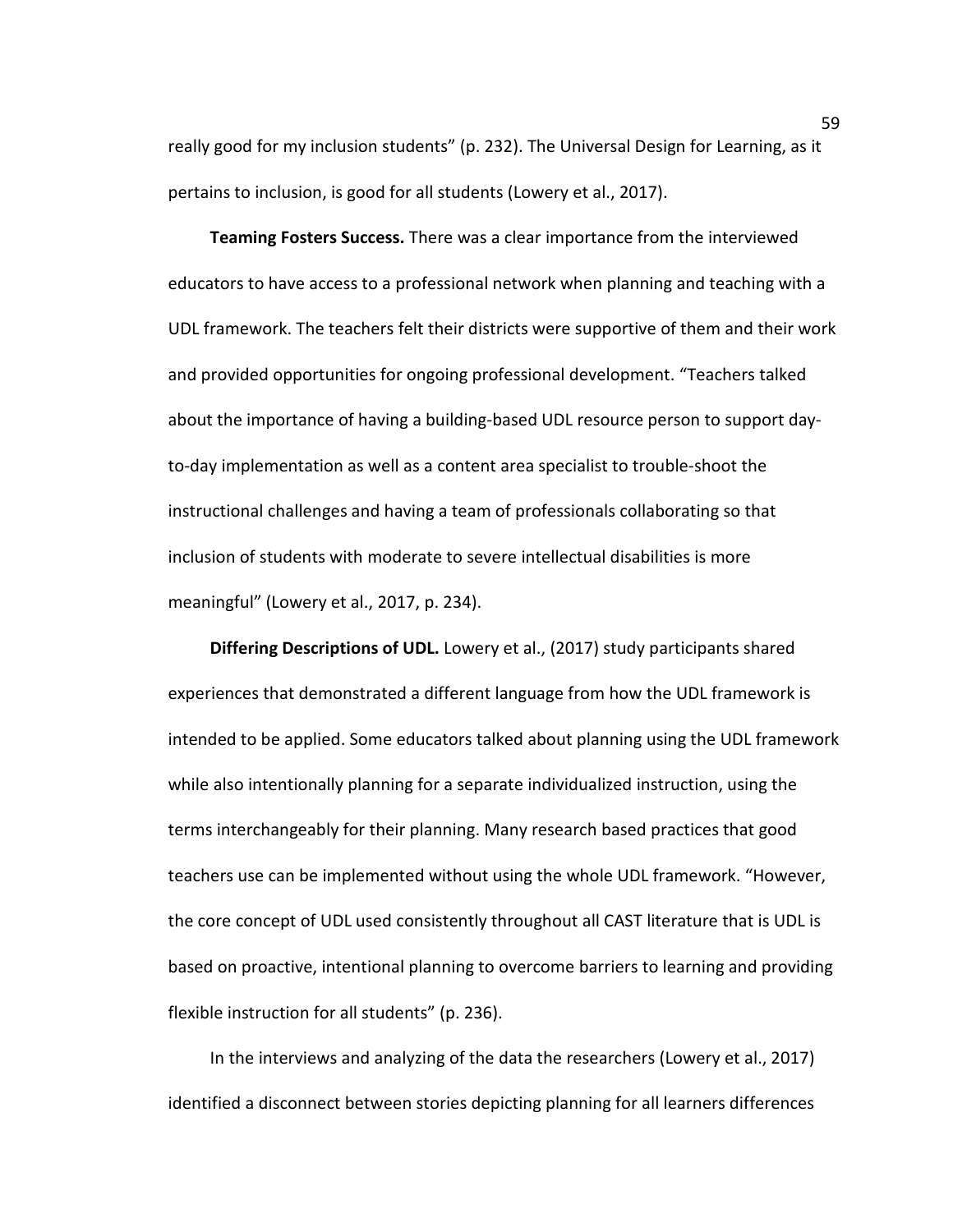while accessing the same curriculum. These teachers' stories described planning for learners with moderate to severe intellectual disabilities a completely separate experience in their classroom. Often while sharing accounts that focused on an inclusive classroom while implementing a UDL framework. When teachers implement UDL in their classroom it does not abandon the need to apply individualization, but in turn looks for ways to which individualization can fit into the UDL framework and assist all student learning needs. A promising example from the study was that all participants shared stories representing their students with moderate to severe intellectual disabilities can, and should, be included in the general education classroom by using UDL intentional planning. General education teachers did share the need for more support and training to be able to understand different instruction methods, the use of materials, and options to continually include students with intellectual disabilities into the general curriculum of their classroom.

Morningstar, Shogren, Lee, and Born (2015) and Lee, Wehmyer, Soukup, and Palmer (2010) in their research found the Universal Design for Learning was also an important piece for educating students with severe disabilities within the general education classroom, but also found other approaches to meet the need to access for these students. When using UDL, students have the ability to show evidence of their learning. These options may consist of reports, exams, content portfolios, drawings, performances, oral reports, video-taped reports, and other alternative means. Modification was the focus of the study done by Lee et al. (2010). They found there would be improved student engagement and a decrease in competing (nonacademic)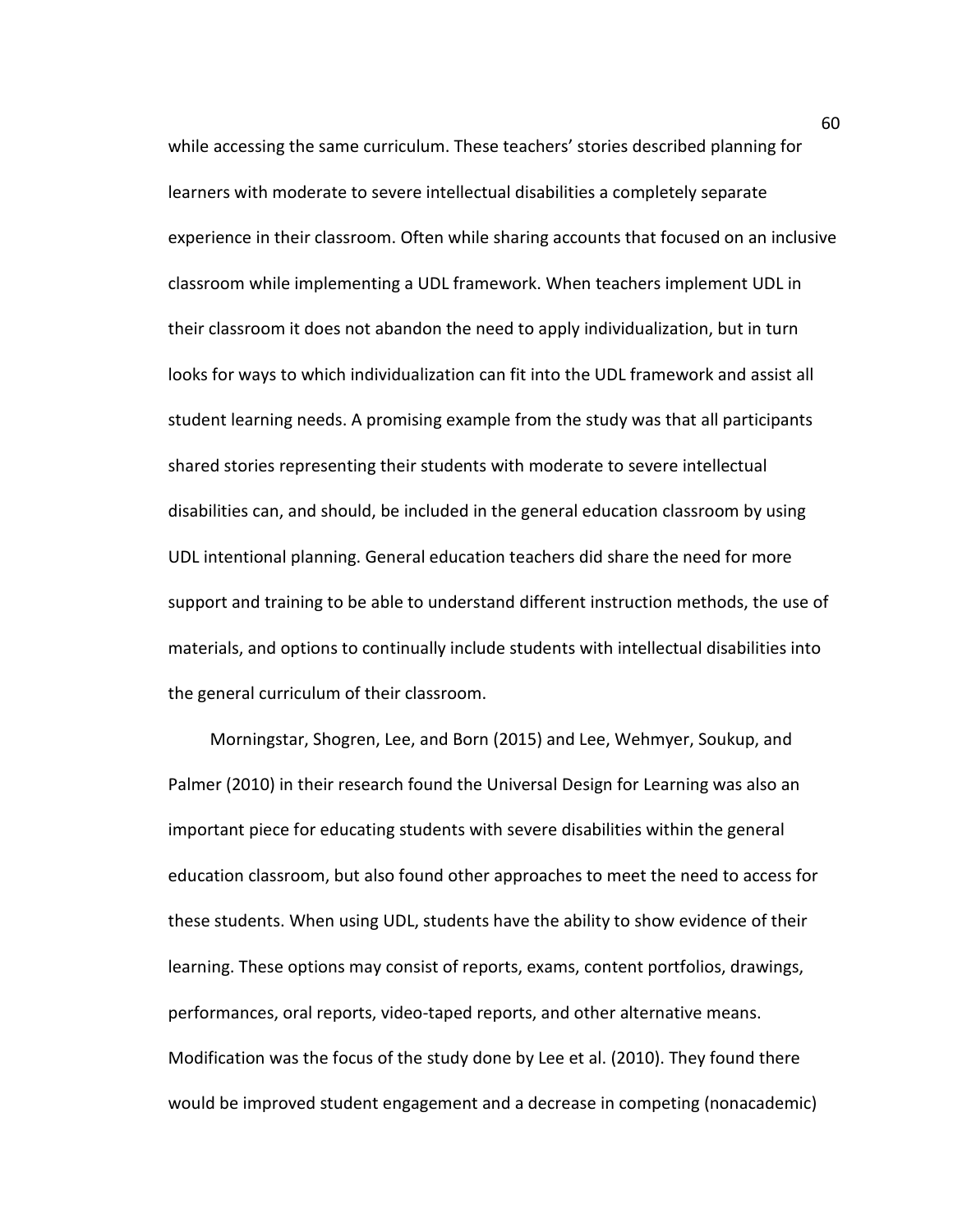behaviors in the general education classroom when modifications to the curriculum were present for students with disabilities. There are many variables noted for student with disabilities having access and showing progress in the general education curriculum. It is important to consider the classroom, student, and teacher variables that affect modifications to curriculum. "While findings from this study supported the importance of curriculum modifications on teacher and student behaviors and suggested practices to enhance implementation of curriculum modifications to promote access to the general education curriculum for students with disabilities" (p. 229). The academic responses of students with disabilities when engaged in standards aligned curriculum with modifications were more prevalent and there were no competing behaviors distracting the learning of others around them. There was a noted inconsistent use of modifications dependent on the subject area. Modifications to the curriculum were rarely preset in language arts and math classes, but showed more consistently in other classes such as social studies and science. General education teachers felt that the paraprofessionals in their classrooms helping students with disabilities can apply and use the modifications for the curriculum, but the researchers also felt that general educators need the training to also prepare them to deliver curriculum modifications independently of the special education teacher.

Morningstar et al. (2015) conducted observations that took place in inclusive settings in elementary and middle school classrooms (six schools - 65 total classrooms). Two essential scopes of inclusive classrooms that are impacting students, the supports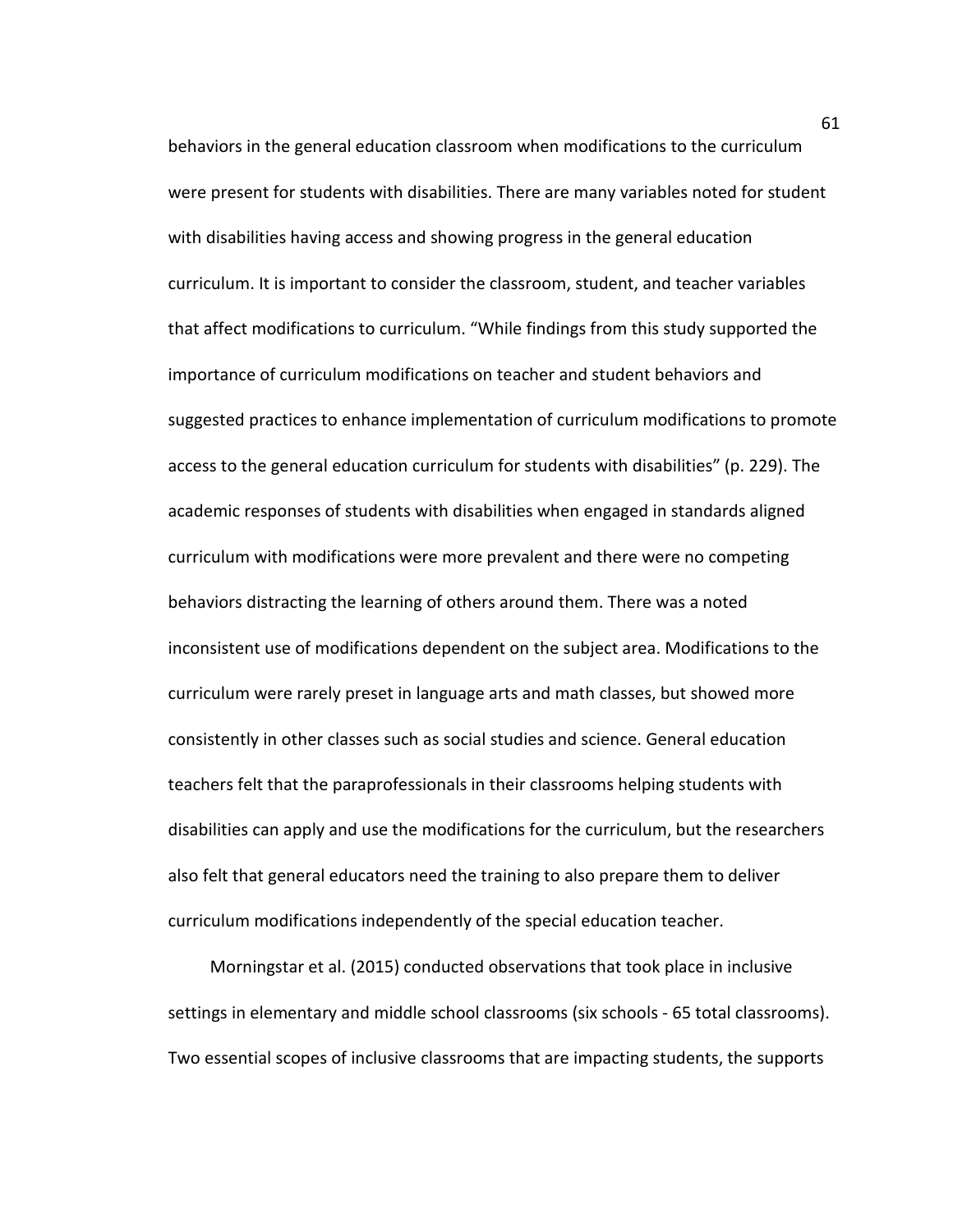necessary to participate in inclusive environments, and the supports to engage students in learning were discovered.

**Supports for Participation.** There are five target areas on how inclusive classrooms are able to support all learning to participate fully in the general education classrooms. First, the instructional staffing was important. Almost all classrooms had a general education and special education teacher present and almost half the classrooms who had student with more significant disabilities had paraprofessionals present. Full coteaching was in 100% of observations across all classrooms that have a general and special education teacher in the classroom. These teachers worked as a team to organize and provided tiered instruction to all students in the room. "The predominant staffing model in the six schools were primary instruction led by the general education teacher (25%-80%), with full-time paraprofessional support (17%-44%) directed towards students with significant disabilities" (p. 201). Special educations teachers were assigned to one or more classrooms often by grade level. These teachers were observed learning and entering classrooms to provide a variety of supports to the general education teacher of that classroom. This rotation typically was seen on a structured schedule. The effort of the special education teacher was working with students on academic content was different from the rest of the classroom or working with the students with significant disabilities in the classroom. The instructional formats of the classrooms or lessons would start with the teacher presenting information on the board for wholegroup instruction. The general education classrooms had Smartboards which made whole-group learning interactive and kept all students, even those with disabilities,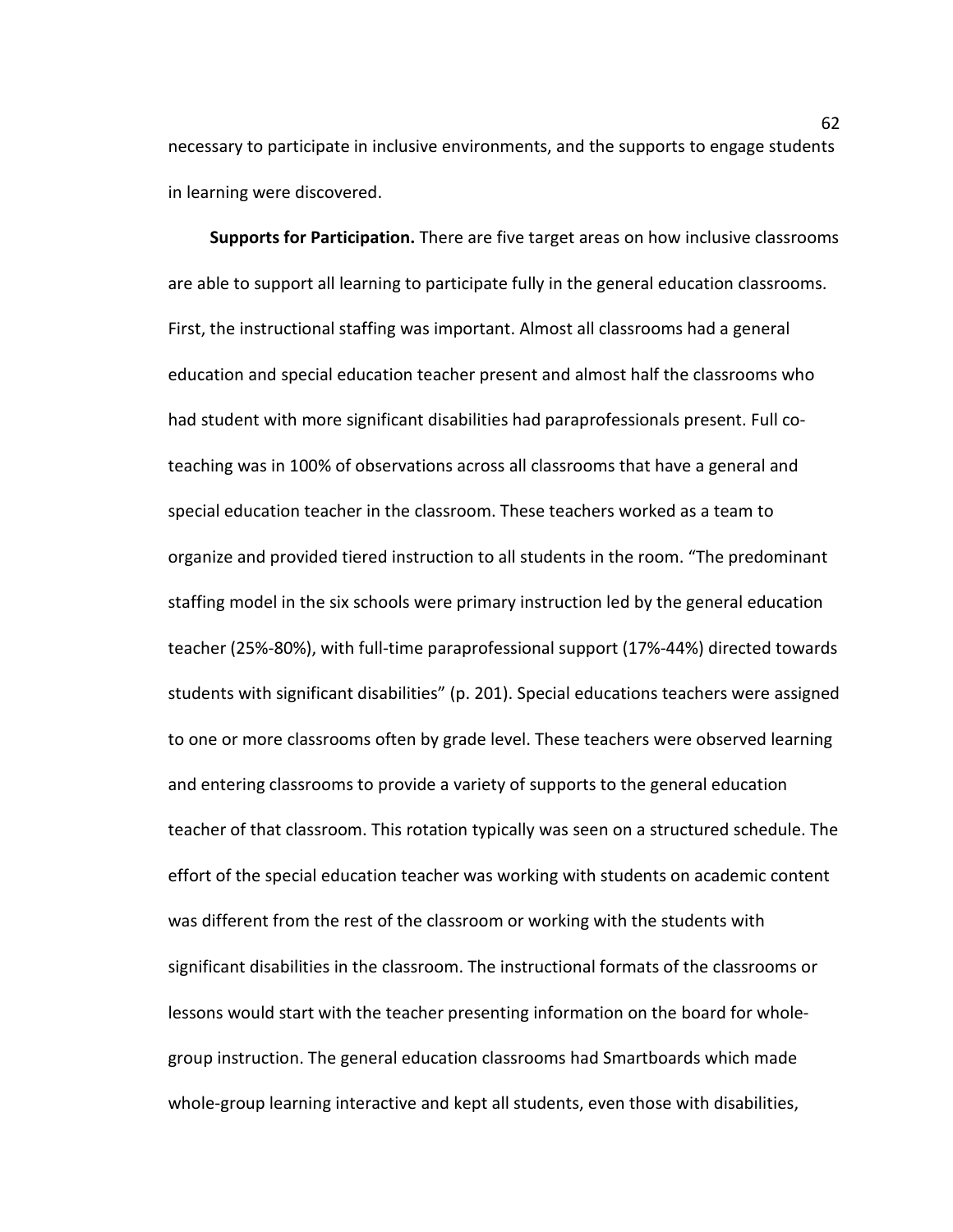engaged when the teacher was instructing the lesson. The highest level of student engagement was when instruction from the teacher was led from the board. After whole-group instruction teachers moved to flexible groups. These consisted of smaller groups, stations or centers, and paired learning to continue applying the curriculum content. Another important area was peer-supported learning. The study showed 60 opportunities where peers were engaged in the classroom content with others in the classroom. These peer opportunities consisted of using stations or centers, peers tutoring, student-led demonstrations, or pair work and adults in the classroom were actively engaging with students during this time. Inclusive school settings provide the opportunities to access the core academic content in the general education classroom (Morningstar et al., 2015).

**Supports to Engage in Learning.** Morningstar et al. (2015) found that the Universal Design for Learning (UDL) was observed and methods from this system were used 2.3 times per observation. These methods were visual and auditory (34%), modeling (15%), pictures (13%), objects and manipulatives (12%), and technology access (10%). Teachers provided different options and styles in their instruction so all student in the class could access the curriculum information, not just for those with disabilities. Behavioral Interventions was another support to help engage all students in the classroom. "Observers tended to report that students understood classroom expectations by noting that students responded to behavioral management approaches, such as a teacher holding up a hand or clapping three times with students responding or quieting down and orienting to the front of the room" (p. 205). Adaptations and modifications is a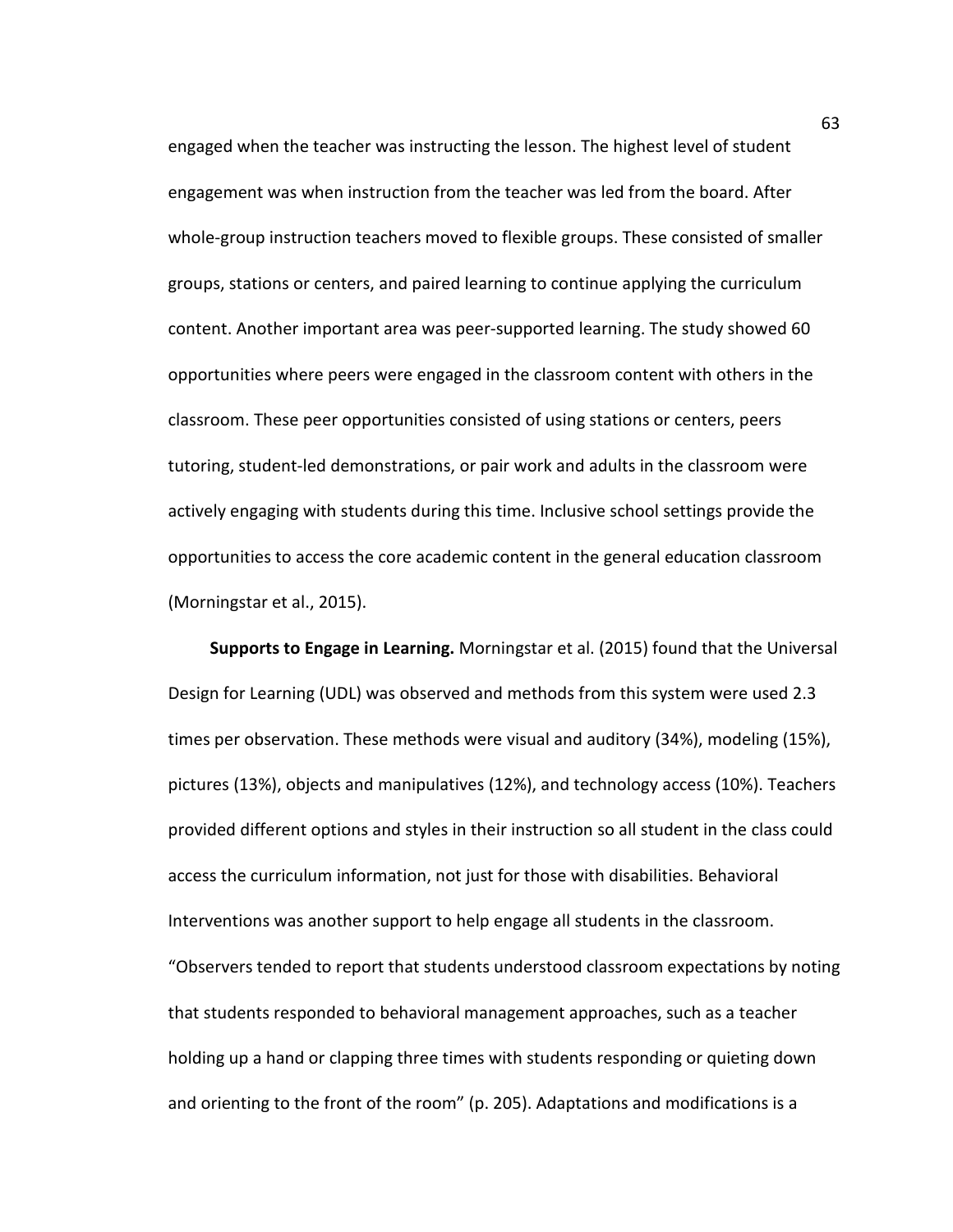needed system to assist students with disabilities in the classroom. The most frequent adaptation was changes in how materials are presented (31%) such as using a larger print or providing a variety of formats of graphic organizers in the classroom. Environmental adjustments were observed 23% in observations, which means moving students to the front of the room or having the access to wearing headphones. Alterations to response options was observed in 25% of observations. The most frequent form of modifications used was decreases in the cognitive demands of classroom work at 51% of observations. These include students needing to accomplish fewer tasks, having access to picture-based stories other than written stories, and differing the complexity of math problems.

Idol (2006) and Theoharis and Causton (2014) both looked at systems of wholeschool shift to inclusion and what is successful to make it work. Theoharis and Causton (2014) gave a multistep process to help school personnel turn their school from a traditional set-up to an inclusive set-up for all students. For school to move from current practice to and inclusive reorganization will result in the need for all students with disabilities to be placed into the general education settings and providing services to meet their needs while attending the general education classroom, and needing to eliminate pullout or self-contained special education programs.

Step one, the team needs to set a vision. There are three areas to consider when making the vision for an inclusive school. The current school structure of how the school arranges its adults and students, meeting the needs of all student in general education, and current school climate. Step two, create a service delivery model. Teams examine

64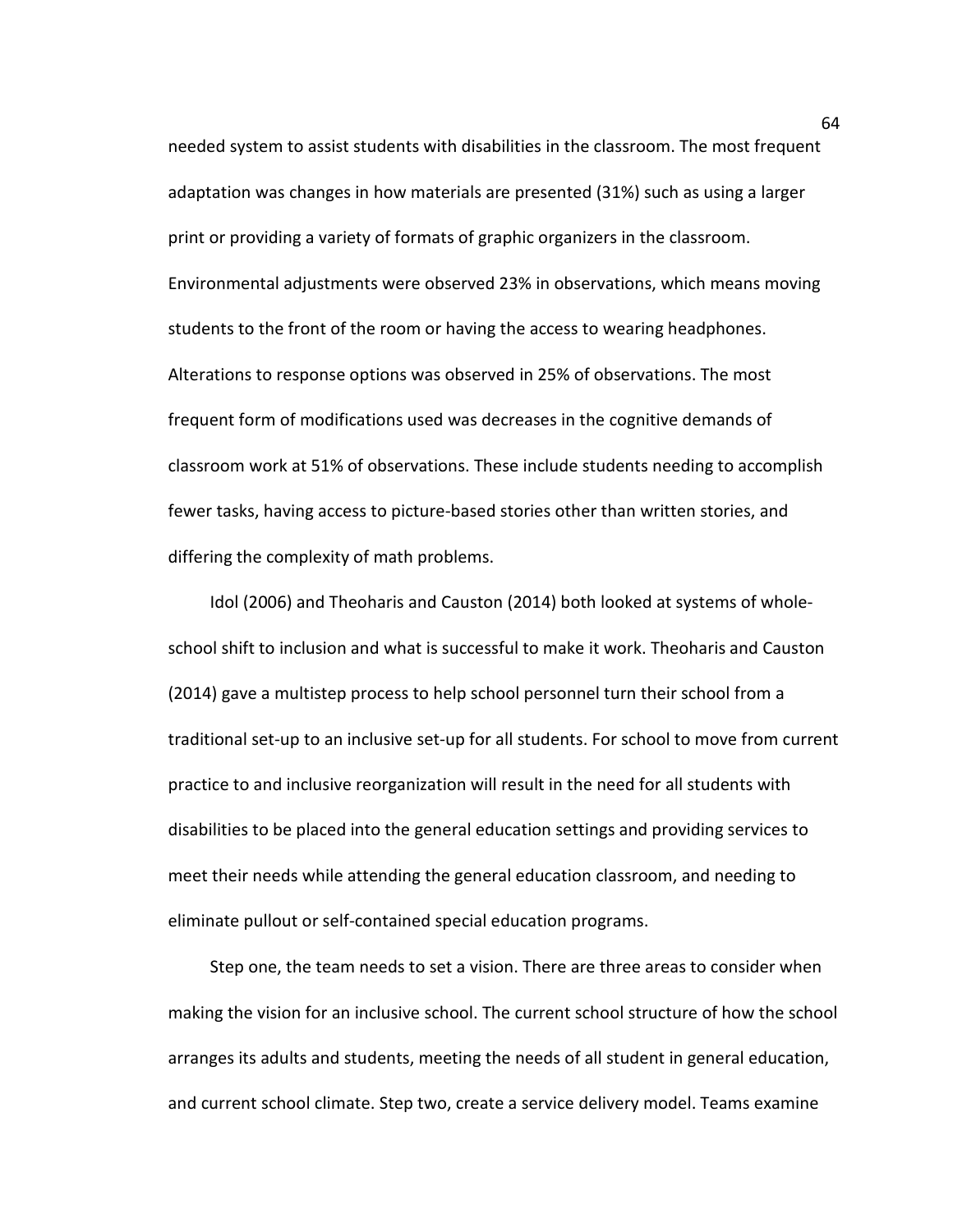the current practice of all of the services which are provided, additional resources, and what school staff are providing them. An important part when creating the service maps is to indicate which staff members during a school day pull students from which classrooms. Needing to understand which students learn in self-contained classrooms and where paraprofessionals are used. This will create the complete picture of where staff in the school work and apply services to students. Step three, align school structures. Schools need to rethink current systems and use staff members to create teams of professionals that serve all students inclusively in the general education setting. By creating this new service delivery map there is a plan to use staff members to make balanced general education classrooms of special and general educators where all students are provided instruction. Step four, rethink staffing and create instructional teams. When schools rethink how they use their staff members, they are able to implement a new system of a team approach. This involves creating teams of general education teachers, specialists and paraprofessionals to serve all students in the general education setting. Changes will be for teachers who traditionally were in a selfcontained rooms may now become co-teachers and will plan instruction and lessons and consult with two general education teachers. Using the school's natural proportion ratios of students with special education needs to general education peers, should be the same ratio used to add the students with disabilities into the general education classroom, as well as considering the additional needs of students with significant disabilities. Step five, impacting classrooms practices. Administration teams need to continue to provide professional development around what is the impact of skills

65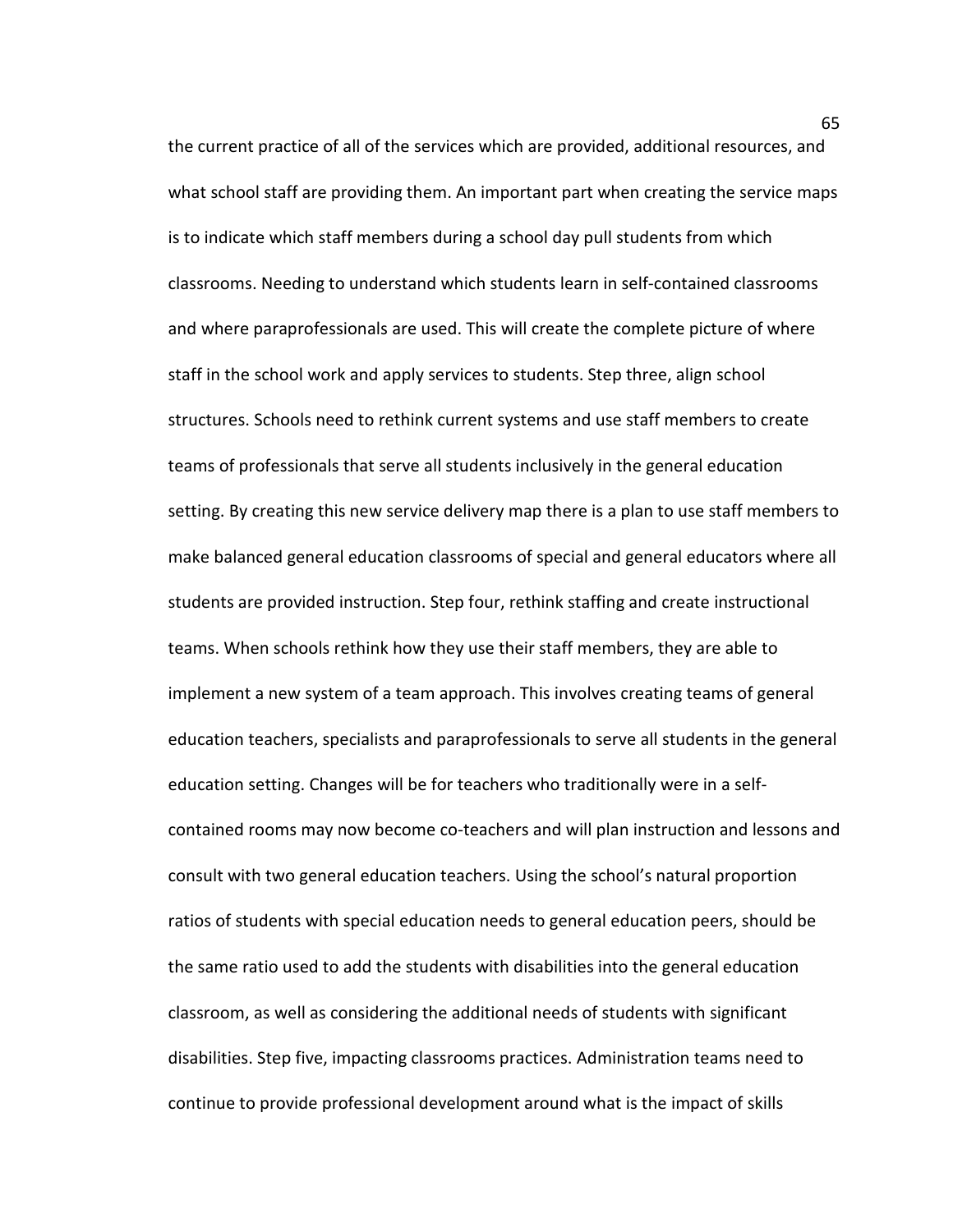needed in the daily classroom practices. These can include collaboration, co-teaching, differentiated instruction techniques, working with challenging behaviors, literacy, etc. Step six, ongoing monitoring, adjusting, and celebrating. Staff need to feel they can get feedback from all staff members, students, and families, to monitor and adjust the plan as needed, but without abandoning the program at the first moment of resistance. Step seven, creating a climate of belonging. "Creating a climate of belonging, a component of this necessitates involving all staff members in the planning and implementation of a more authentically inclusive school" (p. 87). The goal is to create inclusive schools that are focused primarily on all students to have access to the general education core curriculum which is paramount to the learner's success.

Idol (2006) focused on the different forms of delivery that special education can perform in a school to support students with disabilities. First was noted about the many ways of being collaborative in a school. To support general education teachers in teaching students with disabilities there are a variety of collaboration programs. The special education teacher can become a consultant to the teacher to provide indirect special education services and may provide co-teaching systems that can enhance the education for all students in the classroom. A supportive resource approach is used in any setting where students can have access to instruction on specific content on a regular basis or attend when needed.

Obiakor et al. (2012) share about co-teaching systems and differentiated instruction. There are many types of co-teaching models that schools can utilize with staff. The one teach, one assist model has one teacher providing the instruction for all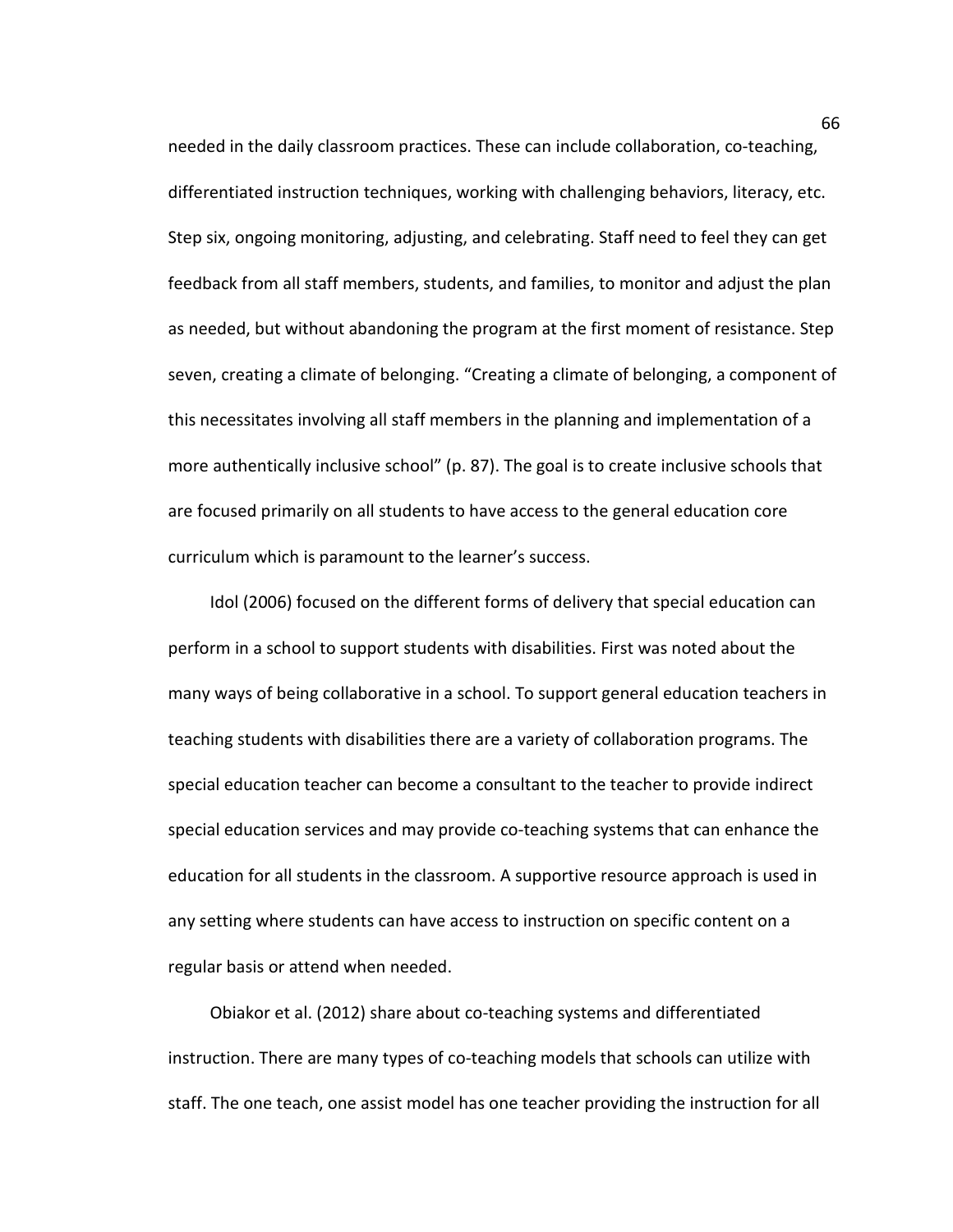students while the other teacher provides assistance to the students who need additional support in the room. The stations teaching model has students broken into three separate small groups. Two groups will work each teacher while one group completes independent work. The student groups will rotate through the 3 stations. Parallel teaching model has teachers to planning the lessons together as a team and then splitting the classroom into two smaller groups to instruct the same lesson within the same classroom, giving all students access to small group learning. Alternative teaching has one teacher teaching to the whole group while the other teacher will preteach and re-teach students in the class who need the additional supports for the lesson. Team Teaching requires both teachers providing instruction together within the same classroom. Teachers must follow guidelines provided below to make instruction that is differentiated in the inclusive setting successful. Teachers need to make sure there is clarification of all concepts and the process to generalize the skill. The need to use assessments as a tool to extend and modify the lesson instead of using assessment just to measure instruction. To engage all students in the general education curriculum there needs to be a balance of teacher assigned tasks and the ability for student to select their tasks to show their understanding of the curriculum content.

In the study (Idol, 2006) four elementary schools and four secondary schools were interviewed. Some schools were very traditional while others practiced a full inclusion model. The elementary schools C and D had special education staffed differently than a traditional model. In school C, their special education support model consisted of a consulting teacher, a cooperative teacher, a content mastery resource room, two self-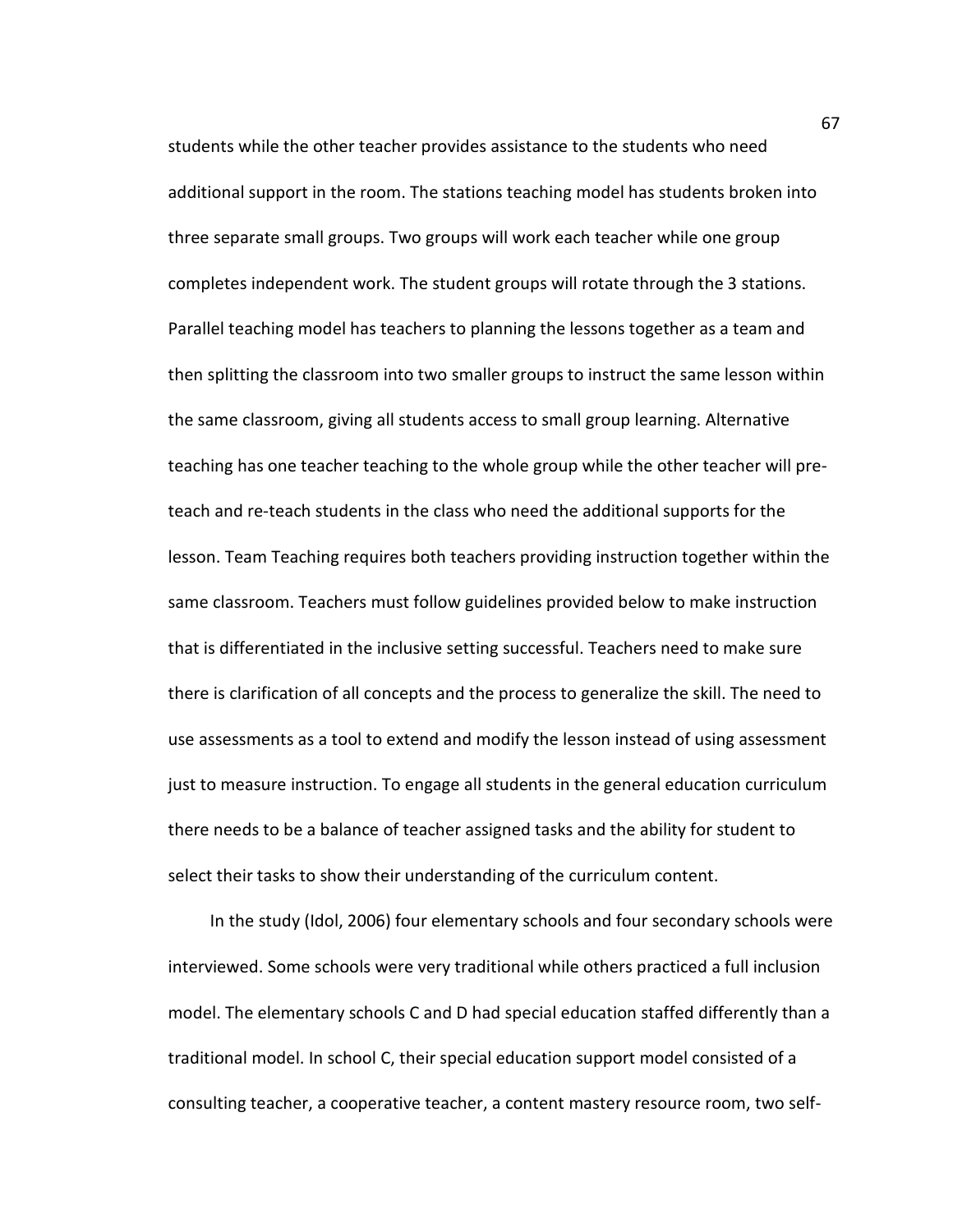contained classes for students with behavioral challenges, and two life skills classrooms. In school D all students with disabilities were taught in the general education classroom. The special education support services provided to classrooms teachers included one teacher who worked as a consulting teacher or as a cooperative teacher, depending on needs in the class. In the secondary level, middle school E and F, and high school H were at varying levels of inclusion. High school G was a traditional high school set-up. At middle school E all of the special education staff members were available to classroom teachers as consultants and advisors. They were supported by using cooperative teaching, access to a resource classroom for math and a resource class for other subjects. In middle school F, Available special education support included a consulting teacher, a cooperative teaching, a curriculum coordinator who helped in finding appropriate instructional materials, an instructional coordinator who provided lessons and advice on instructional techniques to teachers, and two classes for behavioral disorders. At high school H, Had similar special education supports in a consulting teacher and cooperating teachers, but it also had a resource class providing support for the general education curriculum, a life skills program with two teachers, a greenhouse program for special education students, and a work study and career development program (p. 85). Recommendations from this study consist of remembering that schools need to support classroom teachers who teach in inclusive classrooms by the use of consulting teachers, instructional assistants, applying cooperative teaching, and teacher assistance teams for teachers who do not have a co-teacher in the classroom to have access to support. Schools should reconsider the practicality of self-contained special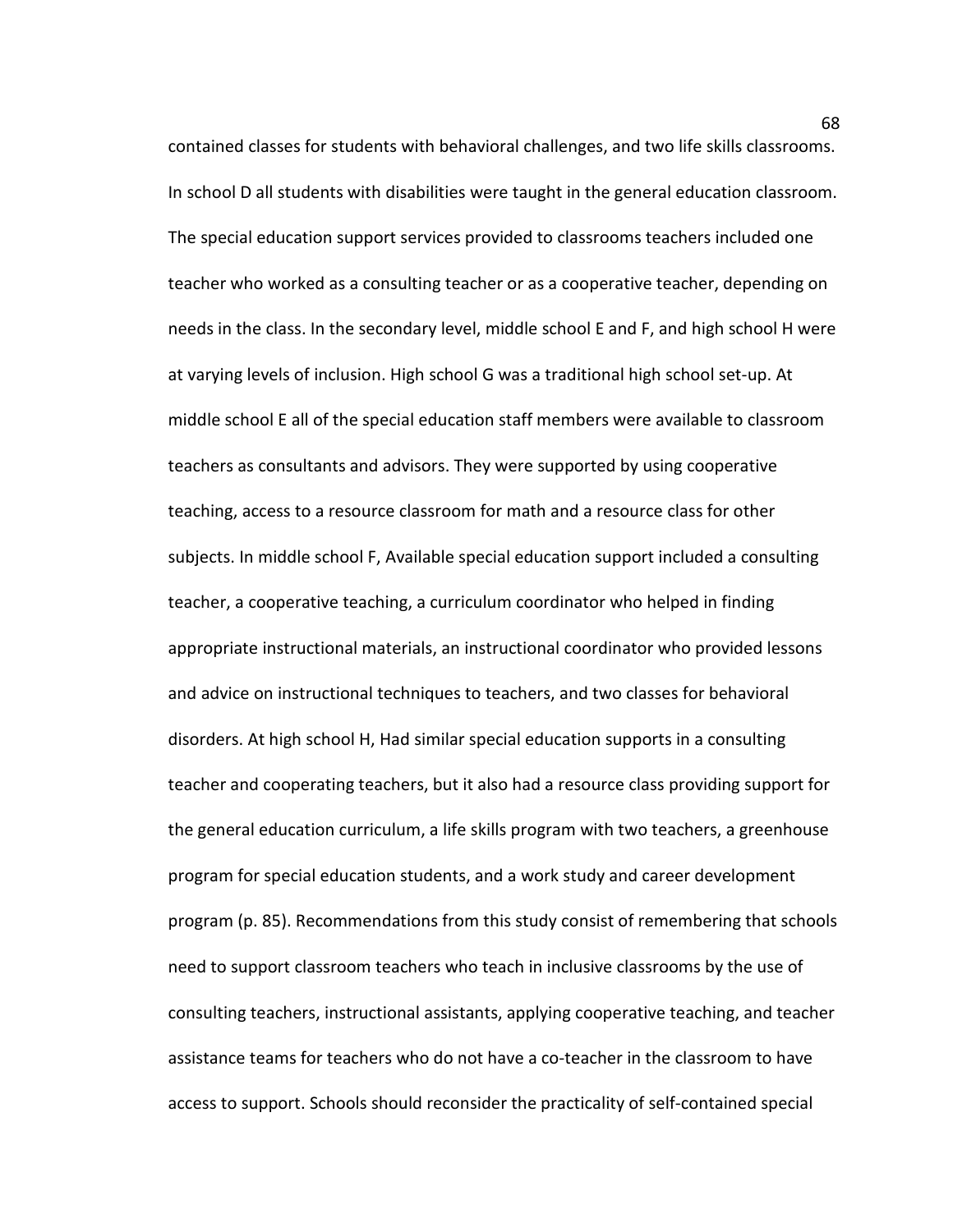education classes. Those interviewed seldom choose self-contained classes as a first choice for the best service delivery for students with disabilities. Resource special education programs should become supportive rooms where the curriculum matches what is utilized in the general education classroom. The special education and general education teachers should work together to plan and monitor a student's academic programming. Special education teachers who have a full special education assignment, but were expected to consult with general education teachers frequently, report no one felt successful. Schools needs to allow for a formal time where classroom teacher consultation can be provided, instead of simply expecting it to happen. Dymond, Renzaglia, Gilson, and Slatot (2007) also mention the need for collaboration. Most educators (general and special) indicated they should work collaboratively to provide students with significant cognitive disabilities access to the general curriculum. Some staff saw collaboration as "doing it jointly" or working "together as a team," the general and special education teachers would each share the responsibility for teaching the curriculum to the student with disabilities. "Others defined collaboration as a separation of roles with the general education teacher teaching the curriculum to the whole class and the special educator assisting those students who need help" (p. 10).

Jorgensen and Lambert (2012) reviewed a developed model that will assist teachers in planning and collaborating for students with intellectual disabilities in the classroom. Students with intellectual disabilities have shown that many more students than ever thought possible can learn academic knowledge and skills when they are provided with high quality instruction and assistive technology within a general

69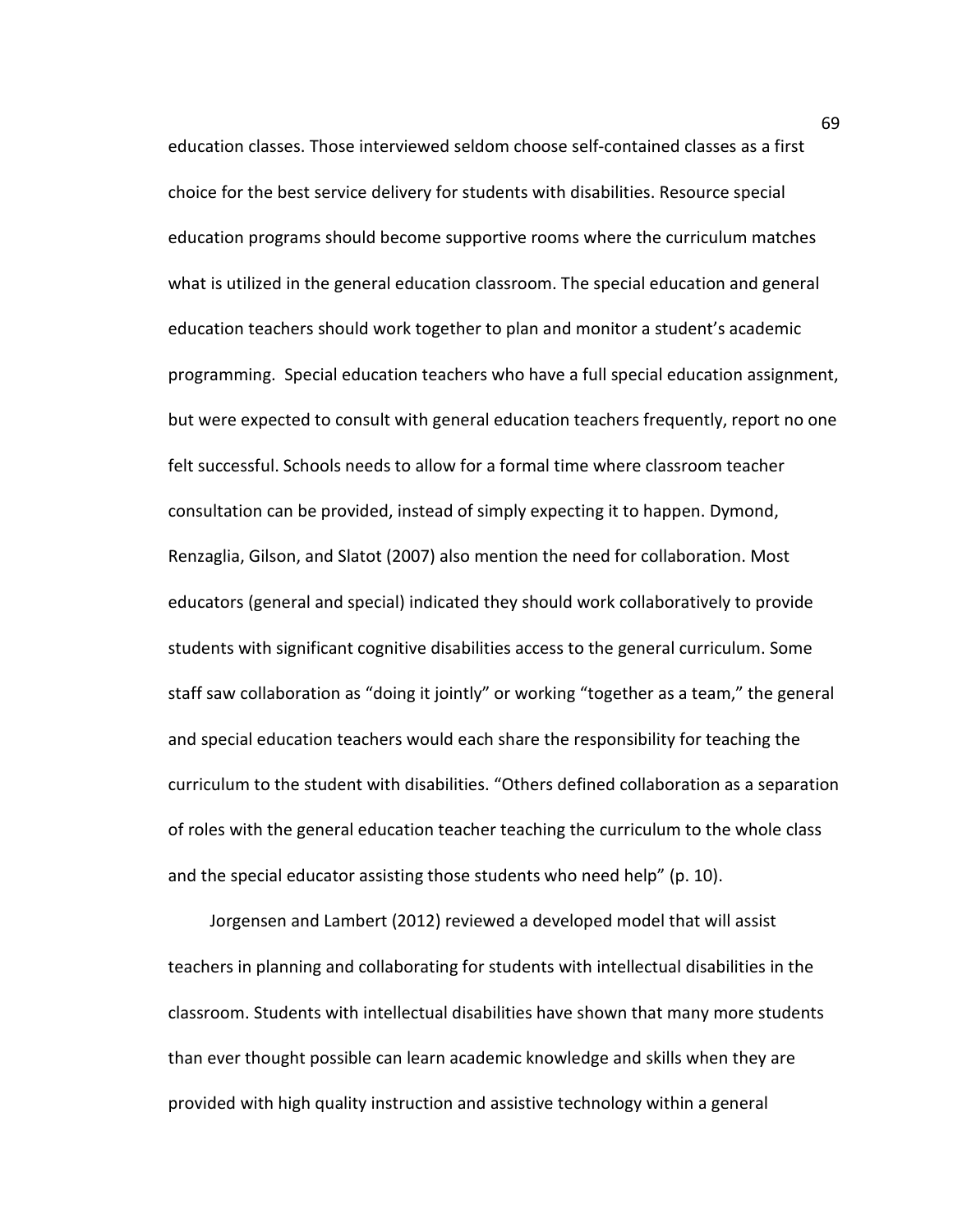education classroom. The *Beyond Access Model* incorporates the use of four interactive phases: baseline needs assessment, exploring and describing best-guess team and student supports, systematic implementation of promising supports with data collection, and a review and revision of student and team supports based on data analysis. The team of teachers work together to answer five questions,

What is the general education instructional routine? What are students without disabilities doing to participate in the instructional routine? Can the student with the disability participate in the same way in all components of the instructional routine or does that student need an alternate way to participate? What supports does the student need to participate using alternate means? and Who will prepare the supports? (p. 23).

It is important that the team looked to the lesson and find the behaviors (the skills and expectations of all students in the classroom) will be present in that lesson. The team then works together to discuss whether the student can participate in the lesson in the same way as the general education students or if the team will need to find alternative ways for the students to participate. The team will brainstorm ways the student with disabilities could participate and identify who is responsible to prepare the support either before or during the activity. The team will evaluate the effectiveness of the selected supports by using a checklist that describes each strategy and rate its level of application on of a scale of 1-3. "If all supports are not rated 3, the team discusses and implements strategies for improving the accuracy and consistency of the support" (p. 28). Pre-planning of the possible instructional routines a teacher will utilize in their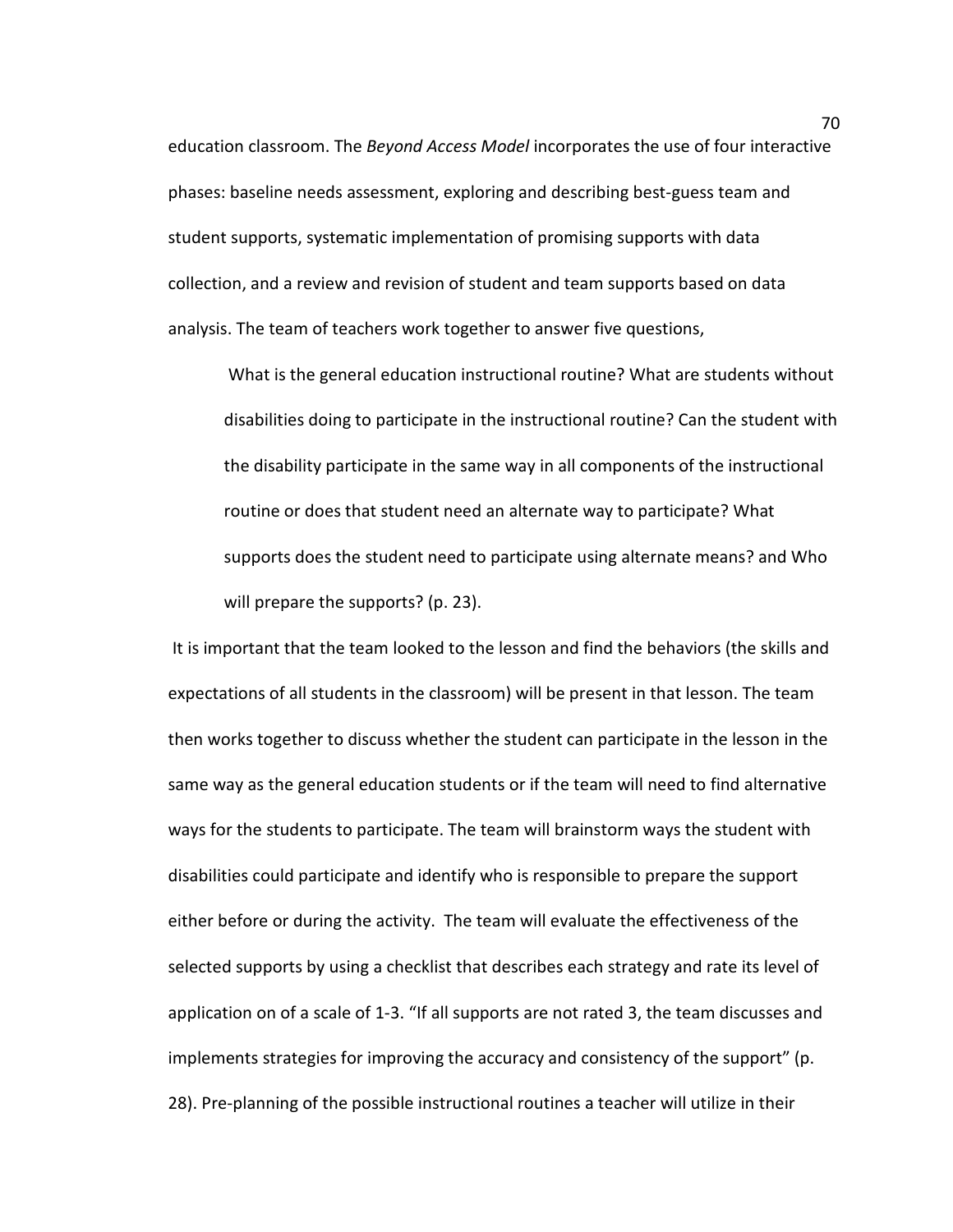classroom is a way to make planning of inclusion for students with disabilities in the general education classroom more organized, as most general education teachers use specific routines in their classroom. Once a successful strategy for an instructional routine is found, it can be consistently used in that class or across other classes and subject areas. Typical routines to plan for to include students with intellectual disabilities are during teacher lectures and students are expected to take notes, when the teacher has a large group discussion where students are expected to have comments on the topic are seen often. Other classroom systems include completing assignments at their desks, manipulating classroom equipment, participating in small groups and typing to obtain information for online research or writing. The *Beyond Access Model* is comprised of creating a routines-based instructional plan that gives a process for a student's education team to have prepared and organized supports ready so the student can participate with the greatest extent possible in the general education classroom. The regular instructional planning meetings with the team is one of the critical team supports for success of this model. One area of concern is how teachers will have the time to meet consistently with this system. The study gave some creative ideas for identifying common planning time if it is not available in the school day currently.

School can rotate a substitute teacher throughout the building for a day each week. At elementary schools, educators can hold meetings during recess and rotate responsibilities each day, build time during service provider times when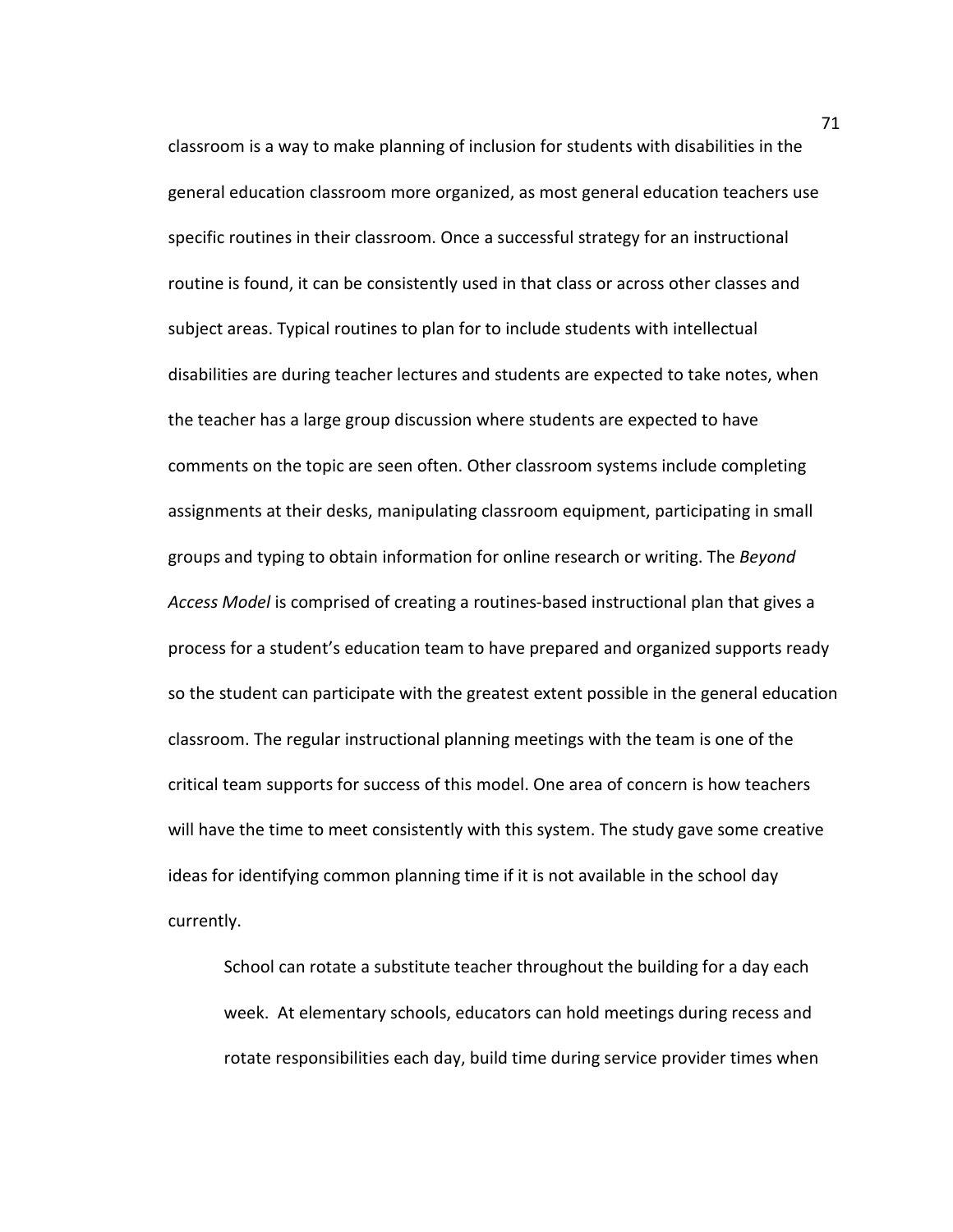students are out of the classroom and have the school engage trained volunteers during a teacher's current additional duty times (lunch, recess) (p. 33).

# **Strategies for Access That Individual Teams and Teachers Can Apply**

Browder et al. (2007) gives skills that are needed to teach students with significant disabilities including teaching prioritized skills with systematic prompting and fading, teaching student skills to generalize across multiple settings, promoting access through the use of materials, activities and settings typical of general education and depending on the student's level of symbol use, materials are adapted and instructional activities designed to require different levels of cognitive demand (p. 7). Block et al. (2007) shared the concept of accessing about accessing general physical education that the general physical education teacher with support from a teacher's aide or the special education teacher can teach general education students to help peers with severe multiple disabilities during the class. By having a trained students provide help to students with these disabilities the connection can become more frequent and create interactions among all types of students.

Nolet (2006) viewed methods of how to collect assessment data for access in the general education curriculum. He identified rubrics were a way to assess and evaluate students on performance criteria for data. There are two types of rubrics: holistic and analytic. Holistic rubrics give an overall impression of a student's work and then compare with examples and samples that represent different levels of competency in understanding the content. This is a system where multiple aspects of a task can be evaluated at the same time. Analytic rubrics provide a list of pre-determined statements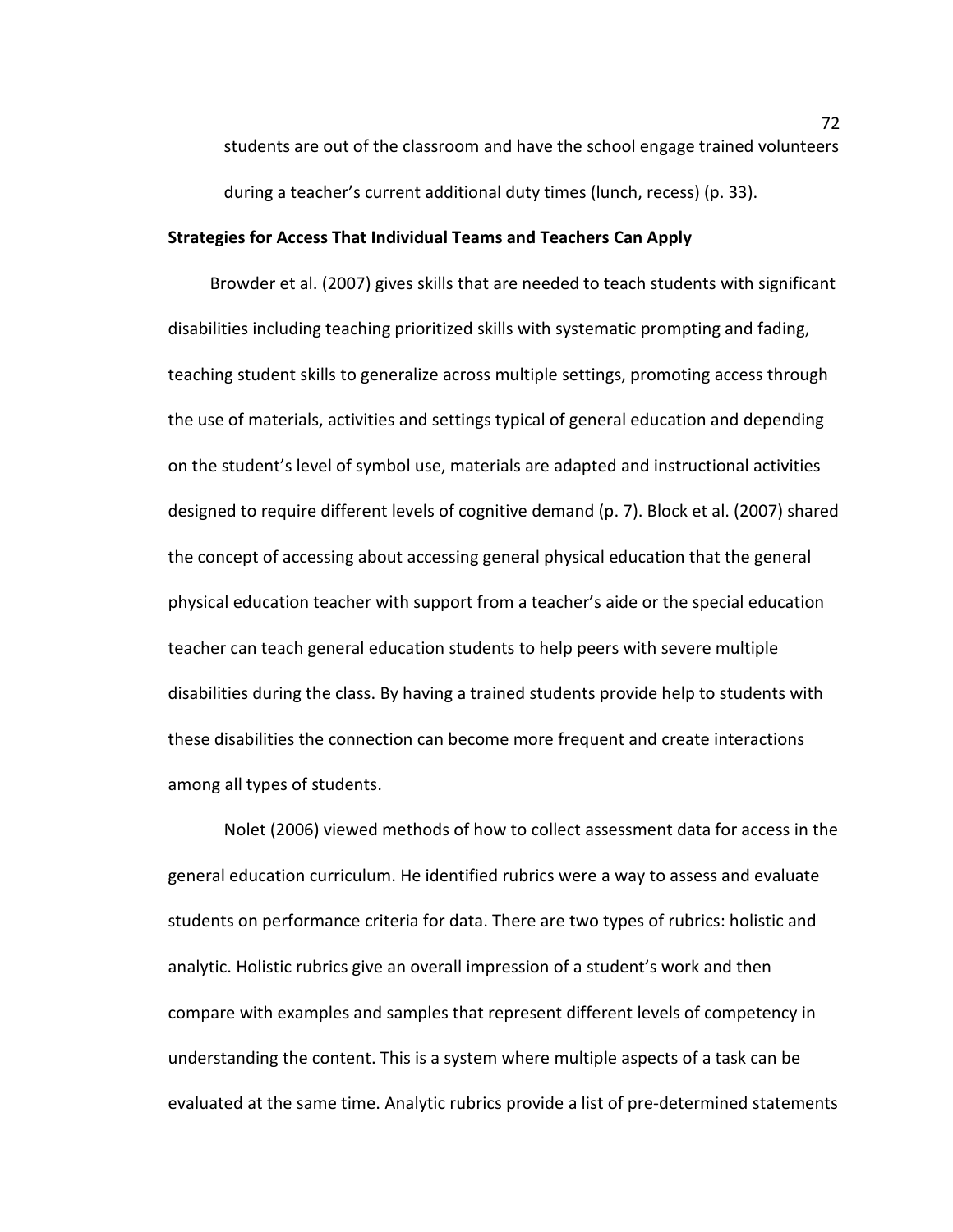that specifically describe expected performance on a task. Analytic rubrics are established before any student work is evaluated and are intended to describe clearly the continuum of competence along which a learner would move to become more proficient.

Doyle and Ginareco (2013) looks at the perspective of high school students with developmental disabilities and how to include them in the general education curriculum. Partial participation is the idea that all students can access at least part of the curriculum and participate in most activities provided in the general education setting which gives a name to a strategy educators have been using in various forms. When considering how a student might partially participate in any high school activity, it is important to keep in mind the context and nature of the involvement must be at least status-neural, but preferably status-enhancing (p. 63). If a teacher considers partial participation is a way to include all students in the majority of the educational activities, then the ability for students accessing the general education curriculum becomes endless. Curriculum overlapping is a way for teachers to plan and think about how students with disabilities will participate in the curriculum that allows for meaningful inclusion. Combined with the principle of partial participation, curriculum overlapping allows students with severe intellectual disabilities ways to participate in the same ageappropriate activities and content as their general education peers.

Agran, Wehmeyer, Cavin, and Palmer (2010) promote the active engagement of students with cognitive disabilities through the *Self-Determination Learning Model of Instruction*. This model is a system of student-directed learning strategies that can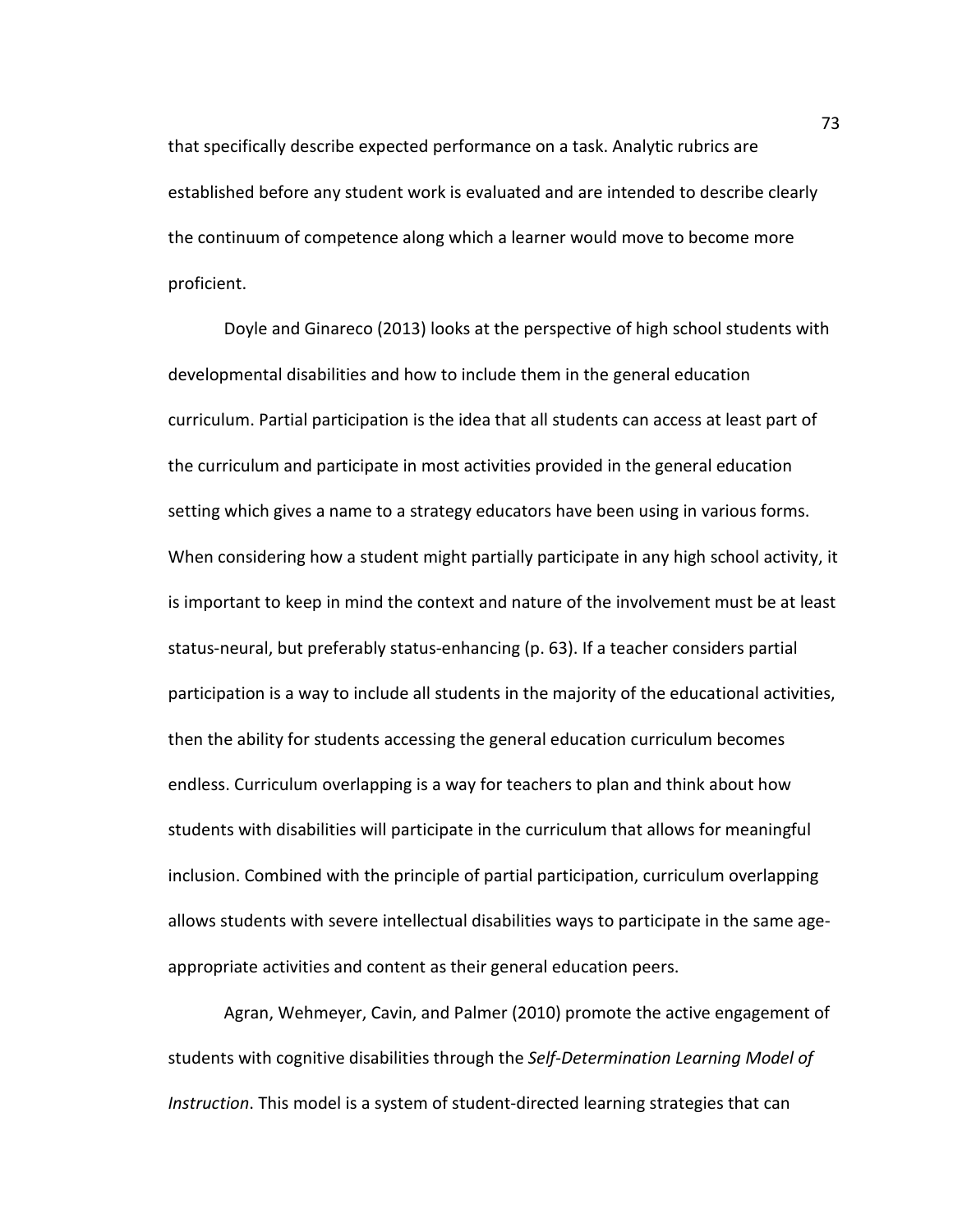promote opportunities for access to the general curriculum for students with significant disabilities. The study consisted of three participants with an identified target behavior. These behaviors showed an increase in skill performance (80%, 76%, and 81%) on their specific task using the self-determination model. The students continued to maintain performance level task expectations during the entire study with success of 80%. This result shows that the model can be an effective tool when teaching students with disabilities skills that are commonly expected in a general education setting. The effects of the model showed increase for the students with two types of communication skills and a functional content skill were identified. "Although these skills are not core academic skills, they are skills that allow students to have positive experiences as they participate in the general education curriculum and for the two communication skills, have utility in other general education classes" (p. 172).

Petersen (2016) found that *Dynamic Learning Maps* can assist with general education access for special education teachers. "Many teachers of students with significant disabilities were prepared to teach at a time when teacher preparation programs also emphasized a functional or life skills curriculum, many special education teachers may not have formal preparation in academic content such as math or literacy" (p. 20). The *Dynamic Learning Maps* (DLM) and the National Center and State Collaborative (NCSC) formed groups of people to develop a system for students with significant cognitive disabilities to have access the general education curriculum. Each group developed documents with professional development materials that aligned the Common Core state standards in math and literacy grade level expectations and gave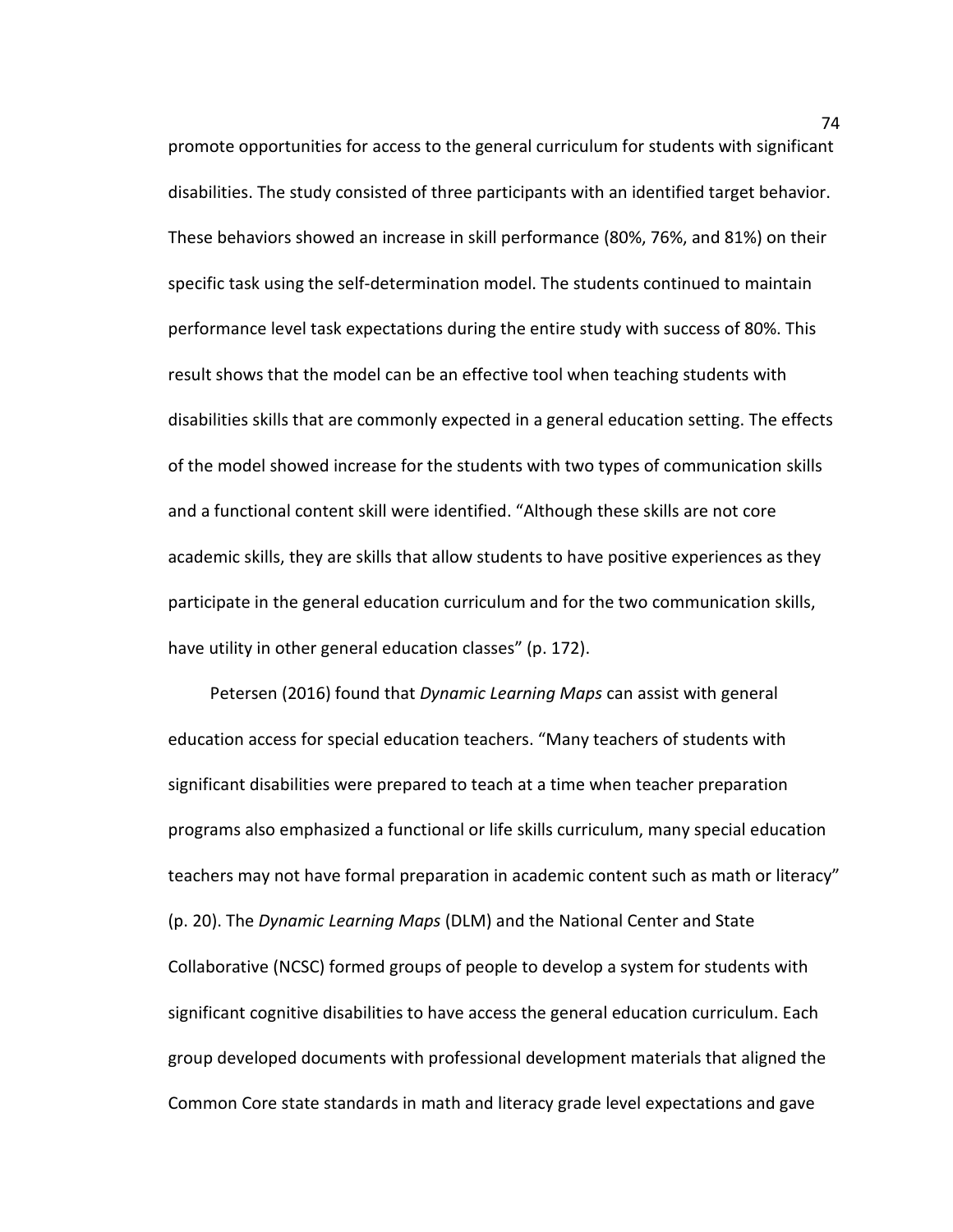teachers resources and supports to increase content knowledge and improve instructional practices for students with significant cognitive disabilities. The essential elements of the *Dynamic Learning Maps* might provide a linkage to the Common Core state standards which assist in providing access to the general education curriculum. This connection was significant to special education teachers in the study because they shared they did not understand how the Common Core state standards could be applied or relevant to their students with significant disabilities. The *Dynamic Learning Map Essential Elements* give educators ways students could access academic content and gain access to the general education classroom. Teachers predicted that this document connecting standards to their students with disabilities could help make decisions about what to teach. "The *Dynamic Learning Map* would provide a roadmap for instruction, and this roadmap would assist teachers in prioritizing instruction and ensuring their instruction was connected and aligned to the standards" (p. 28). Curriculum access for students with significant disabilities is possible when supports are intact. Teachers' comments show a continued need for professional development in the areas of content standards and leaders in the schools need to have formal structures in place for educators to have ongoing collaboration and communication between the general education and special education setting. Educators need to have ways to assist each other with how to prepare, plan, and deliver instruction for all students with significant disabilities, but also ensures not only curriculum access but positive student outcomes for all in the general education setting.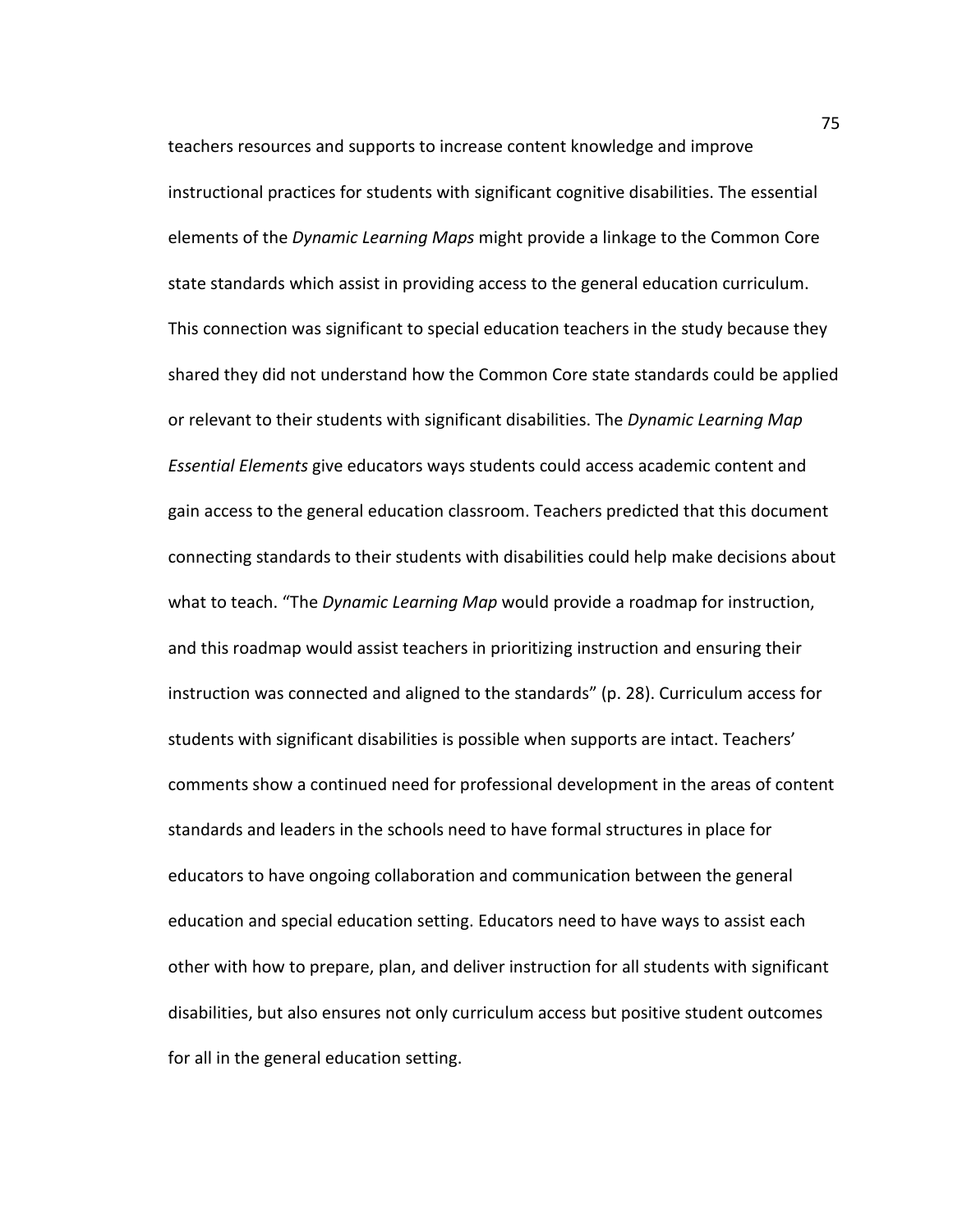# **CHAPTER III: DISCUSSION AND SUMMARY**

#### **Summary of Literature**

Attempting to define students with significant disabilities is a complicated system. According to IDEA (2004) and additional disability terms, significant disabilities is not a stand-alone definition. Through these studies it has been discussed in multiple ways students with significant disabilities are able to be under the umbrellas of autism, moderate to severe developmental and intellectual disabilities, deaf-blindness, Downs Syndrome, and cerebral palsy, as well as a low-incidence disabilities. Students may have a dual diagnosis with two from the list or have additional needs in communication skills and motor skills (Block et al., 2007; Kleinert et al., 2015; Kurth et al., 2012; Litvack et al., 2011). Students with augmentative and alternative communication methods such as a communication devices, signing, or gestures were also a common theme to student with significant disabilities and their access to the general education curriculum (Erickson & Geist, 2016; Rupper et al., 2011).

Access to the general education curriculum is a term that does not have a clear definition through the review of research. Some authors believe that access is best met in the general education classroom with a general education teacher teaching the curriculum and standards. The special education teachers are there to support the student with significant disabilities and general education teacher and apply services in the classroom. This was the ideal noted location and system for access and inclusion (Dymond et al., 2007; Golmic & Hansen, 2012; Kilanowaski-Press et al., 2010; Litvack et al., 2011; Obiakor et al., 2012). Other research shows special education and general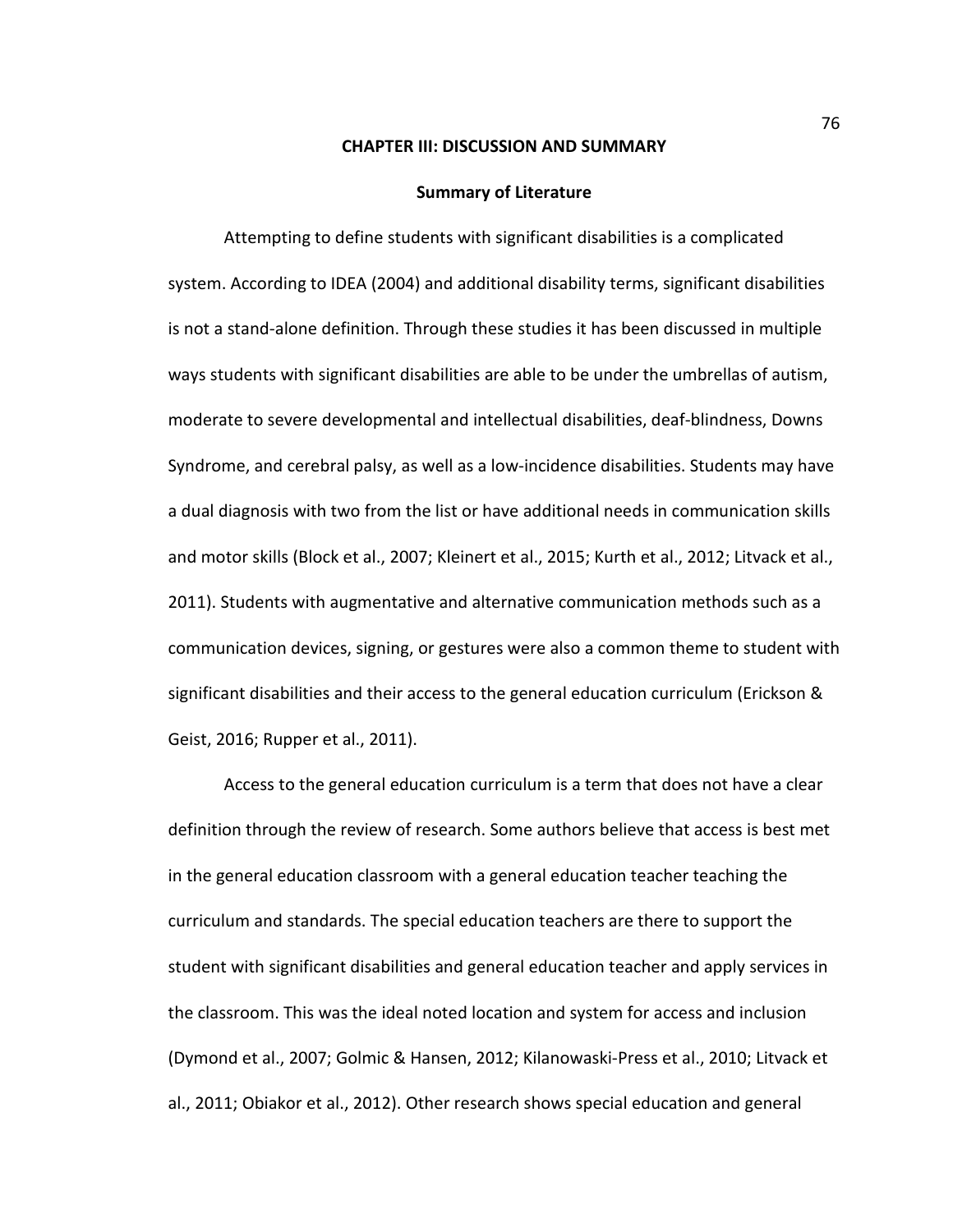education teachers favor students with significant disabilities being in a general education classroom part-time or receiving all their instruction in the special education setting with a focus on functional skills (Doyle & Ginareco, 2013; Ryndak et al., 2014; Timberlake, 2014). A reasonable explanation for a student's placement could be the location where the live. Rural schools tend to have a higher level of inclusion of students with significant disabilities over students from urban settings (Brock & Schaefer, 2015; Carter & Pesko, 2008). Inclusion was a common theme when discussing access for students to the general education curriculum. Inclusion was defined as when students with disabilities were in the general education setting with their same-aged peers learning, even when it was modified from the class expectations (Golmic & Hansen, 2012; Kilanowaki-Press et al., 2010). Access to the general education curriculum also gives students with significant disabilities the ability to utilize the alternative assessment to make progress towards the standards for their appropriate age-level. The alternative assessment can be used as a guide to help identify standards that are priority for a student. Studies showed that students who take the alternative assessment are more likely to be placed in a more restrictive setting (La Salle, Roach, & McGrath, 2013; Nolet, 2006). Special education teachers continue to use social skills as a reason over the academic content for a student with a significant disability to attend a general education class (Carter & Pesko, 2008; Kilanowaski-Press et al., 2010; Litvack et al., 2011; Obiakor et al., 2012; Theoharis & Causton, 2014).

To be able to have inclusion work in the general education setting for a successful learning environment and academic rigor to the standards, there is a need for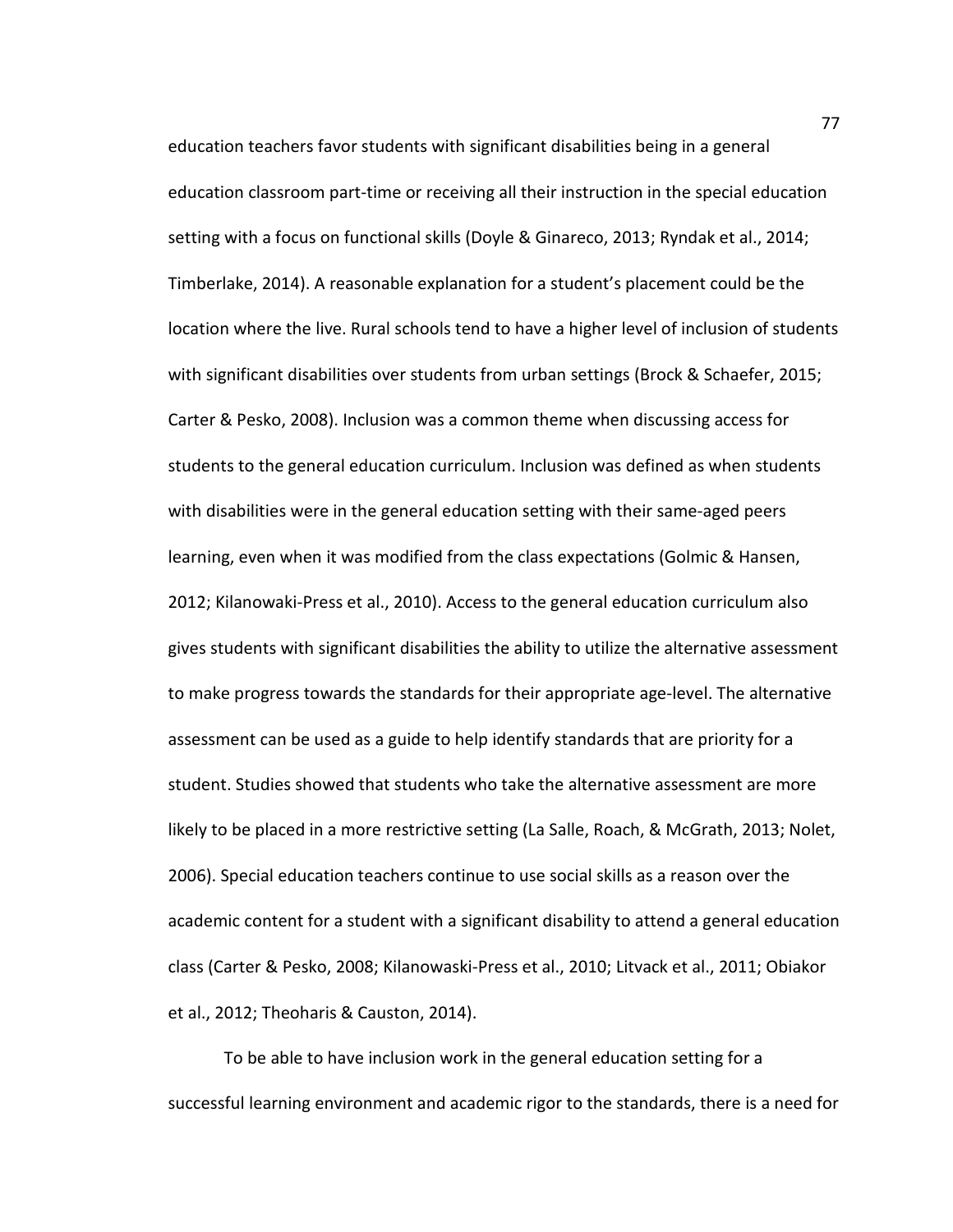modifications of content for students with significant disabilities (Browder et al., 2007; Lee et al., 2010; Nolet, 2006). Others have focused on the Universal Design for Learning (UDL) model as a system for including all learners in the general education classroom content (Lee et al., 2010; Lowery et al., 2017; Morningstar et al., 2015; Trela & Jimenez, 2013). Teachers positively mention the need for collaboration between special education and general education. The special education teacher has the expertise to work with students with significant disabilities, while the general education teacher can assist with how the student can access the general education curriculum (Idol, 2006; Obiakor et al., 2012). The struggle continues to be the structured time needed to effectively collaborate together (Ballard & Dymond, 2007).

Pre-service teachers who are working towards their education licensure in general education content areas are now able to have a background or dual licensure in special education services through colleges and universities, seeing a benefit in student teachers being comfortable and including students with disabilities in their classroom. These teacher leave the college programs ready to work in inclusive settings (Fullerton et al., 2011; Golmic & Hansen, 2012; McCray & Hatton, 2011).

The *Beyond Access Model* (Jorgensen & Lambert, 2012), *Dynamic Learning Maps* (Peterson, 2016), and *The Self-Determination Model* (Agran et al., 2010) are all models that special education teachers can utilize to assist in providing in a structured format to provide inclusion and access to the general curriculum for students with significant disabilities. There is also a difference between the traditional school and an inclusive school set-up. The traditional school focuses on teachers pulling out students with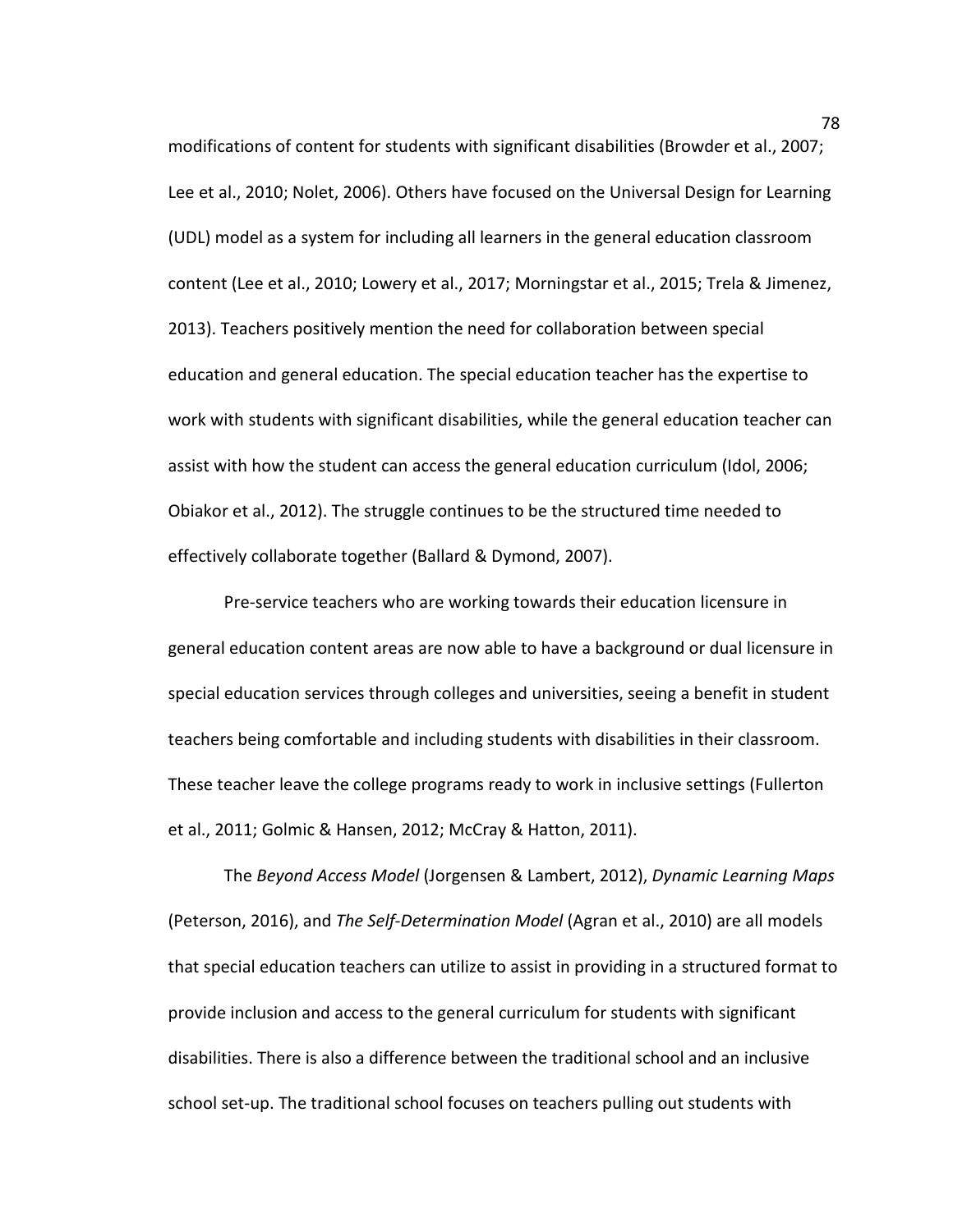disabilities from the general education classroom to meet their service needs. A school that is full inclusion will utilize support staff as co-teachers in the classroom providing services to the student with disabilities or a consultant to the general education teacher to assist in modifying and including the student with significant disabilities with the rest of the class (Idol, 2006; Olson et al., 2016; Theoharis & Causton, 2014).

# **Limitations of the Research**

The research was narrowed by reviewing peer-reviewed journals that focused on defining access to the general education curriculum, significant disabilities, and teacher perspectives on working with students who have significant disabilities. The key words that were used in these initial searches included "access to the general education curriculum," "significant disabilities," "alternative placement," "process to inclusion," and "inclusion of students with significant disabilities." During research, significant disabilities was replaced with "intellectual disabilities", "cognitive disabilities", and "developmental disabilities". Information was also found on programs and models to be used specifically with student who have disabilities and programs to assist with inclusion and access

One limitation of the research for this review was the scarce amount of articles focusing specifically on students with significant (developmental, intellectual, cognitive) disabilities. This low-incidence disability affects not even two percent of the school population, but it created limitations when attempting to find articles that would fit and be able to be compared against each other. Starting with research in 2015 and searching again in 2017 and 2018 resulted in few additions to these topics.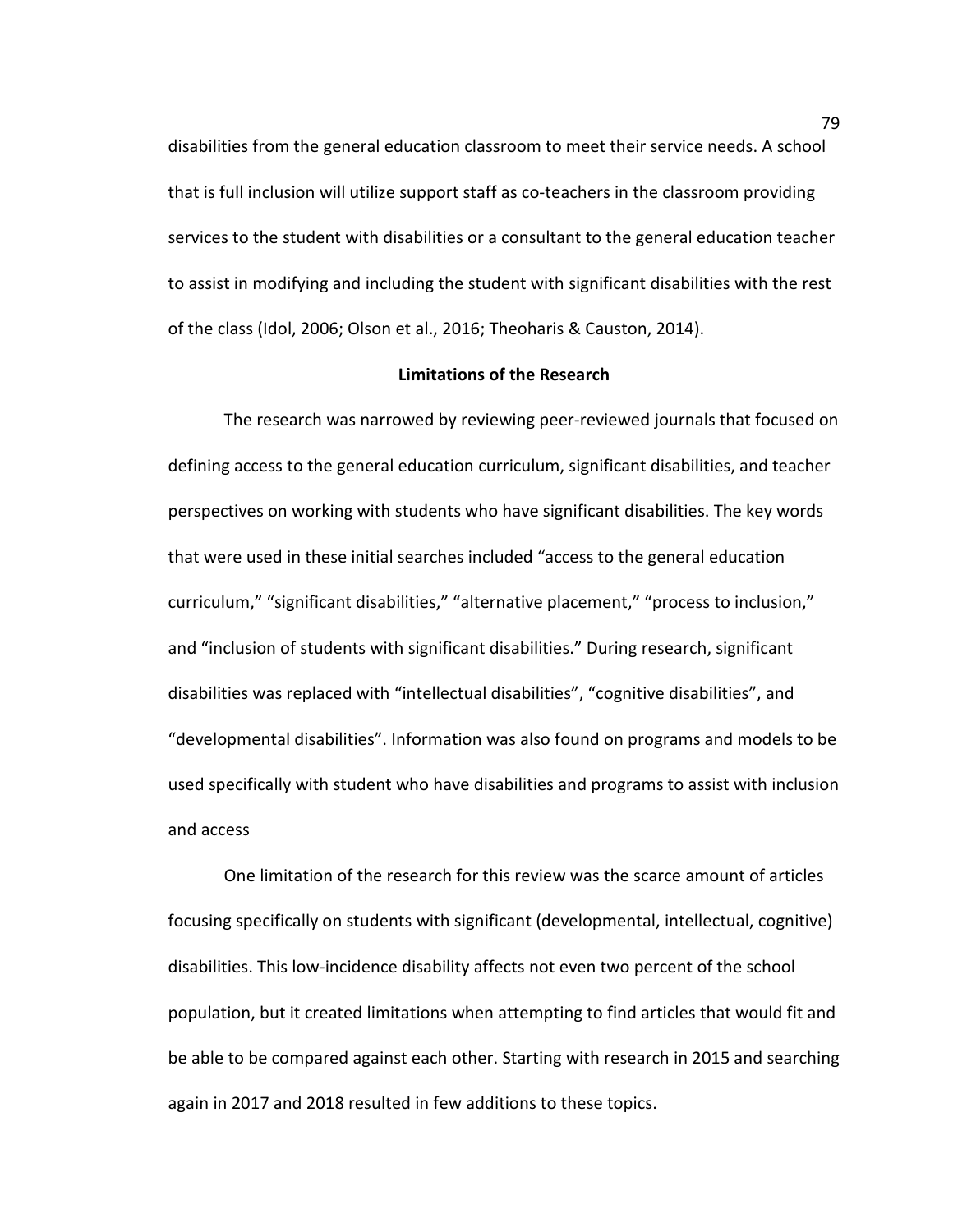A second limitation in this review was the lack of participants in many of the research articles that were found. Many articles had small samples that did not always provide a clear way to be able to generalize the data from setting to setting. Some studies would only focus on one education level, elementary or secondary, which the difference between these levels is very different when trying to apply practices across all settings. Other studies had samples of three to eight participants. Others focused on one specific geographical area. Many of the studies were interview based for their data. While the interview technique garners opinions of teachers, teacher are also people who do not want to look bad or that they are not doing what they should. Observation with clear outcomes from it were stronger arguments for best practice over interviews of teachers sharing what they say they do.

### **Implications for Future Research**

Ryndak et al. (2014) stated for how to move forward in a practical sense looking at "should we do it" to "how do we do it." Working with students with significant disabilities is not a cookie cutter system. Even curriculum that is made specifically for this level of student still needs modifications, adaptations, and configuring to make it work. Research is still needed in specific practices and their reliability and success in the general education setting. Research is needed on the specific modifications that work for students with limited expressive communication and the modes for a student to communicate their understanding of content when writing is not a skill they are independent at. Researchers need to look at the specific area of significant disabilities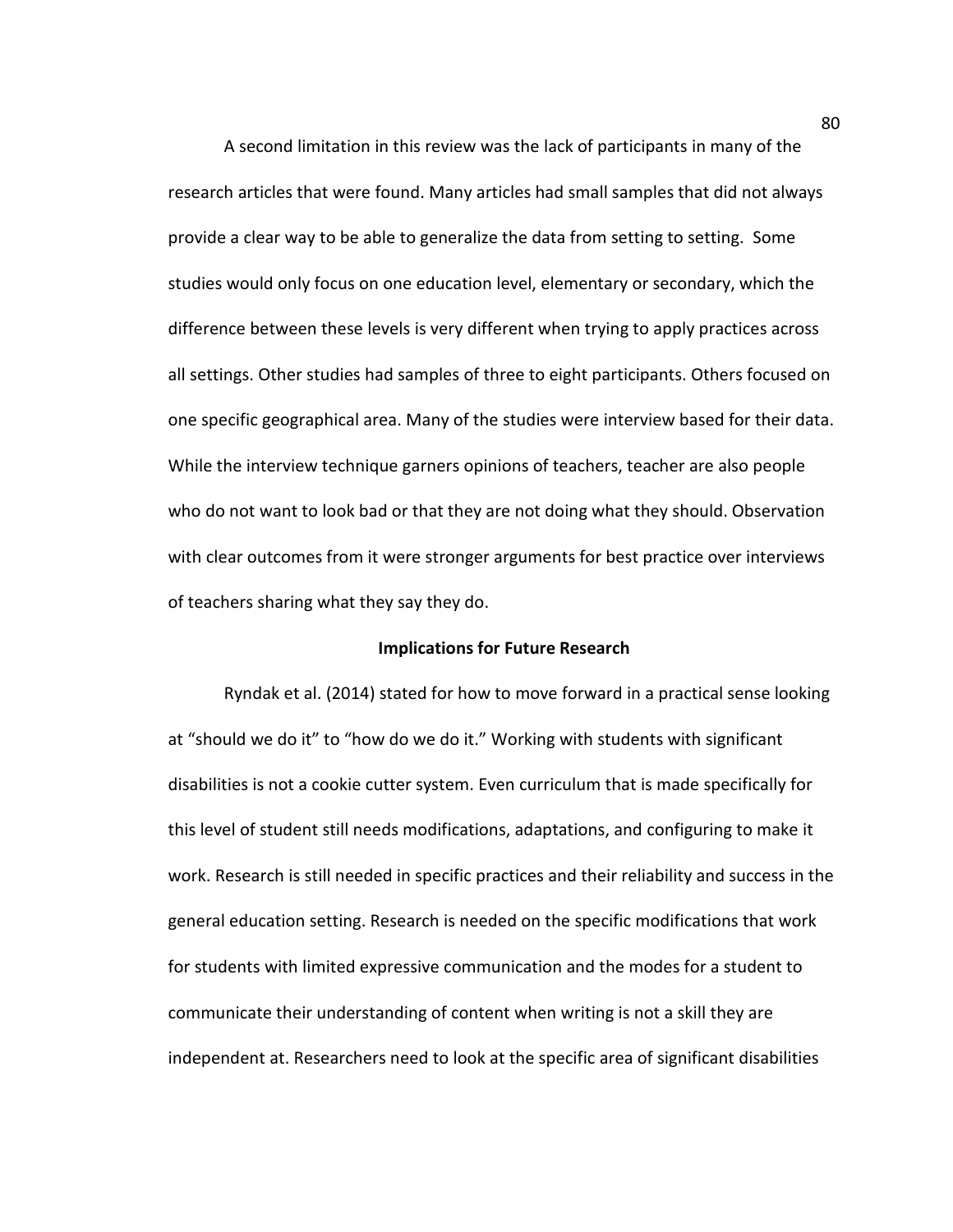and find opportunities within this small disability category on what specifically works for them in the variety of content areas within the general and special education setting.

# **Implications for Professional Application**

Education is a constantly changing platform where new systems, standards, and models are introduced each year and districts choose to apply and skip what makes sense and works for them. Many systems in education do not have a right or wrong answer, and all educators have the goal of increasing the skills and knowledge of their students while they are in their classroom. An area of education that has had minimal change in the past ten years is how students with significant disabilities are serviced. Though districts spend time looking at programs, curriculum, and staffing for students with significant disabilities in their center-based and functional skills classrooms, little change is happening in the training, time, and skills for these teachers to get these students learning in the general education classroom. As students become older, the gap between their peers and them widens so that by the time they attend high school, they have been out of the general education setting for their core classes for years. Outside of lunch, assemblies, a homeroom or advisory, and elective type courses such as art, foods, and music, the typical placement for a majority of the school day for students with significant disabilities is the center-based functional skills classroom.

Using the information gained in this literature review, I have a better understanding of the possible reactions of my general education colleagues when they see that a student with significant disabilities will be attending their general education class. Using collaboration as a priority to communicating how the student will be able to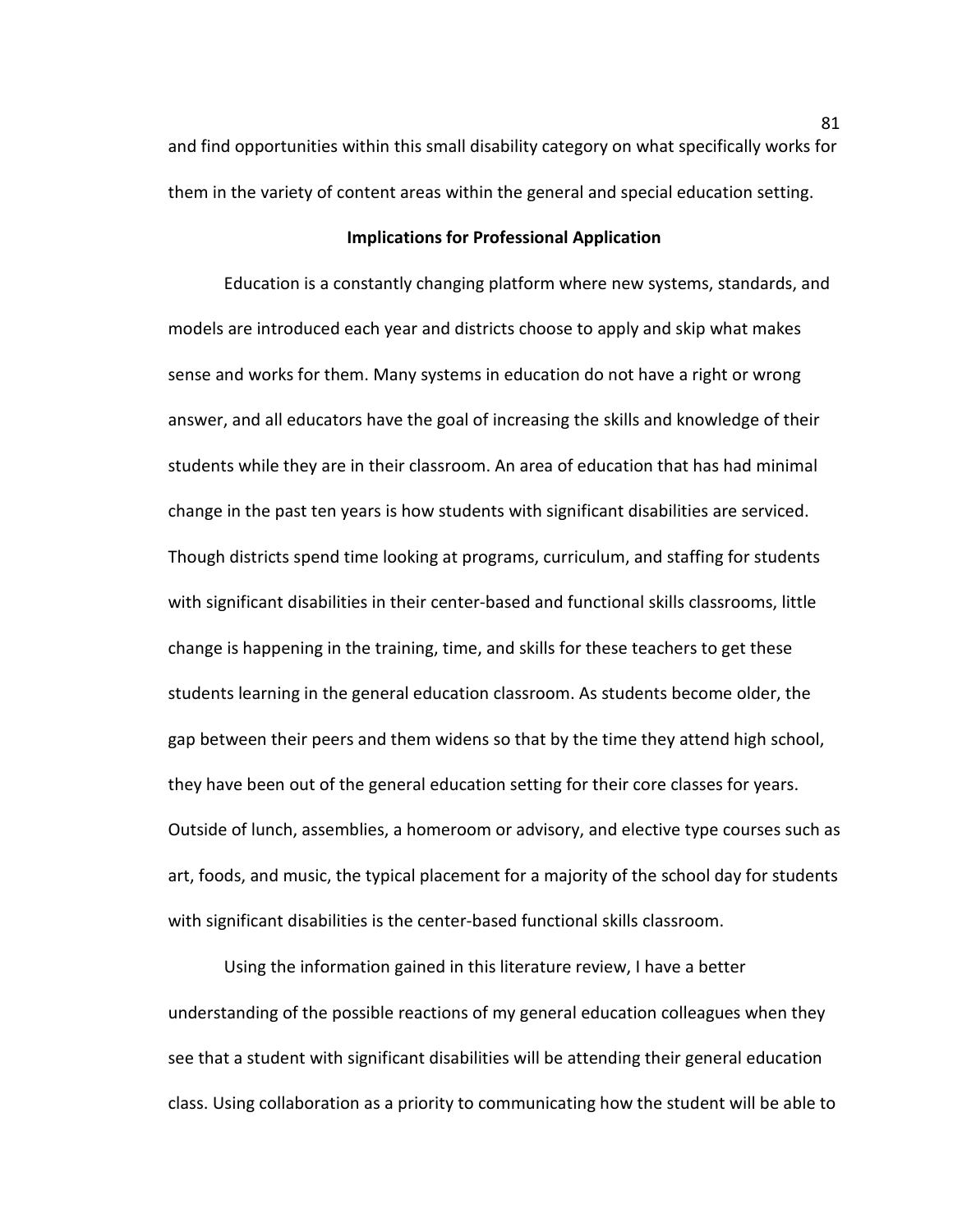attend and access the class and what the classrooms systems are like is important. I hope to implement parts of the *Beyond Access Model* to assist the general education teacher and paraprofessional know what expectations to have so that the student is able to learn skills and participate in the class to the best extent possible. I hope to help the teacher apply some skills from the UDL mindset to not only assist my students, but also the others that are in the class who could also benefit from the other modes of learning outside of the standard reading a passage or listening to a lecture. Through this review I have also gained the insight that time is needed as the special education teacher to collaborate, make modifications to curriculum, and assist the general education teacher and paraprofessional as they work with the student. I will need to advocate for that time in the school day. As a functional high school teacher in a fiveperiod school day, four of the periods I am teaching are functional skills type courses, and my prep time is typically filled with planning and preparation for those courses, communicating with parents, and working on the due process legal requirements.

### **Conclusion**

Students with significant disabilities are students who typically are dual identified and may have motor or communication concerns that affect their daily life and in school need a high level of support to access their basic needs. Teachers define access to the general education curriculum through a variety of methods. These include being in the general education classroom with modifications and support all the time, being in the general education classroom sometimes, but leaving to get information another way, having the special education teacher teach the content and life skills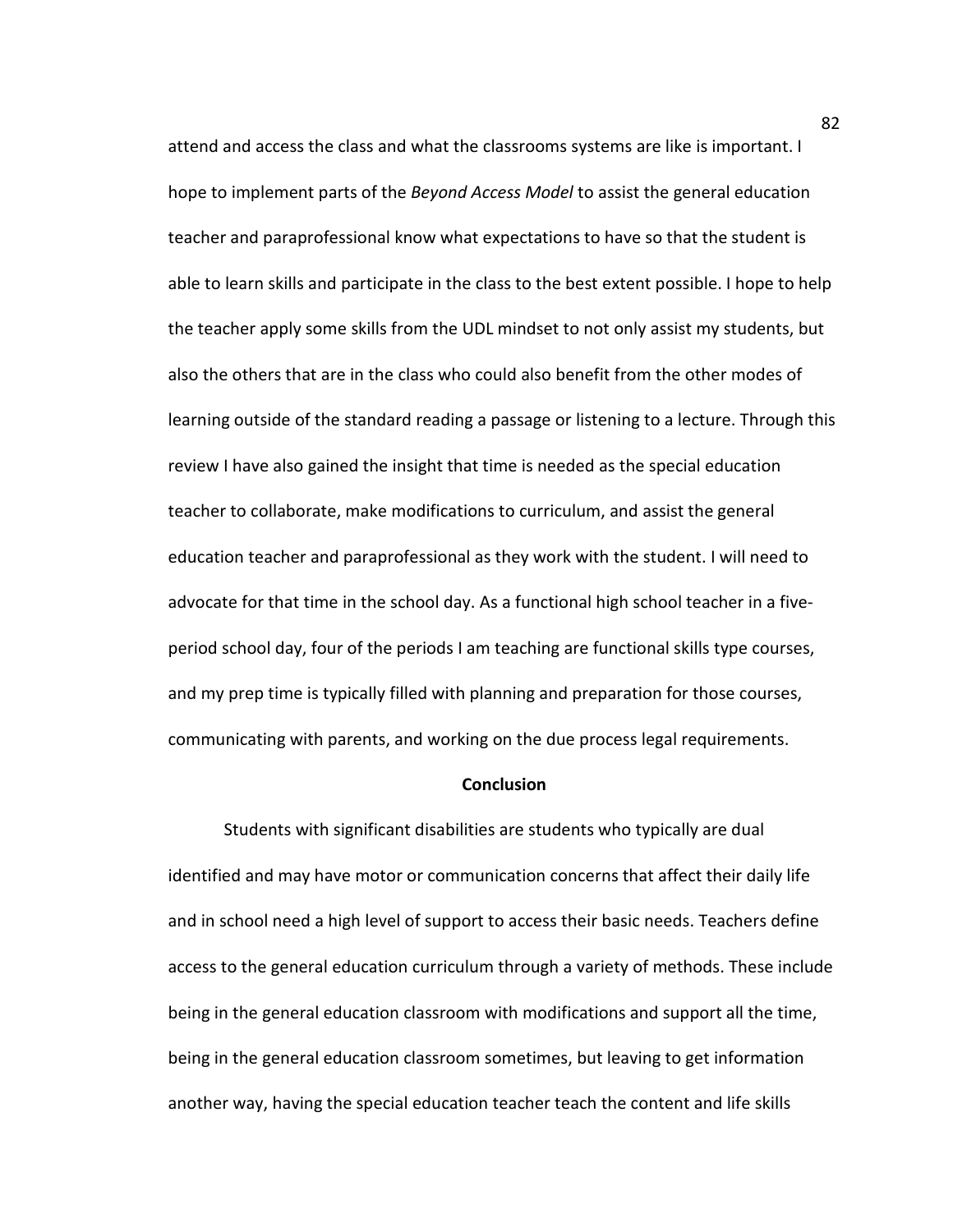dually with consultation at times from the general education teacher, or forgetting about the general education curriculum and solely focusing on the life skills needed for future success. There are many methods teachers are able to use to assist student with significant disabilities access the general education curriculum. These methods include modifications to standards and work, creating rubrics to see progress, having teaching staff co-teach in the general education classroom, or use strategies of the *Universal Design for Learning model*, while having consistent opportunities to collaborate between the general and special education teachers. When collaborating, using the *Beyond Access Model* breaks down and give structure to identifying the needs of the student to access the general education curriculum. It also assigns responsibility to each educator on who will manage each of the identified accommodations and modifications. However, schools that use a 100% inclusive program for all students in the school with disabilities are changing the way special education teachers are typically teaching. These schools have the special education teachers become a consultant (typically in one content area or grade level) where they will consult with a group of general educators or co-teach in their classroom depending on the need and level of the students in the general education classrooms they support.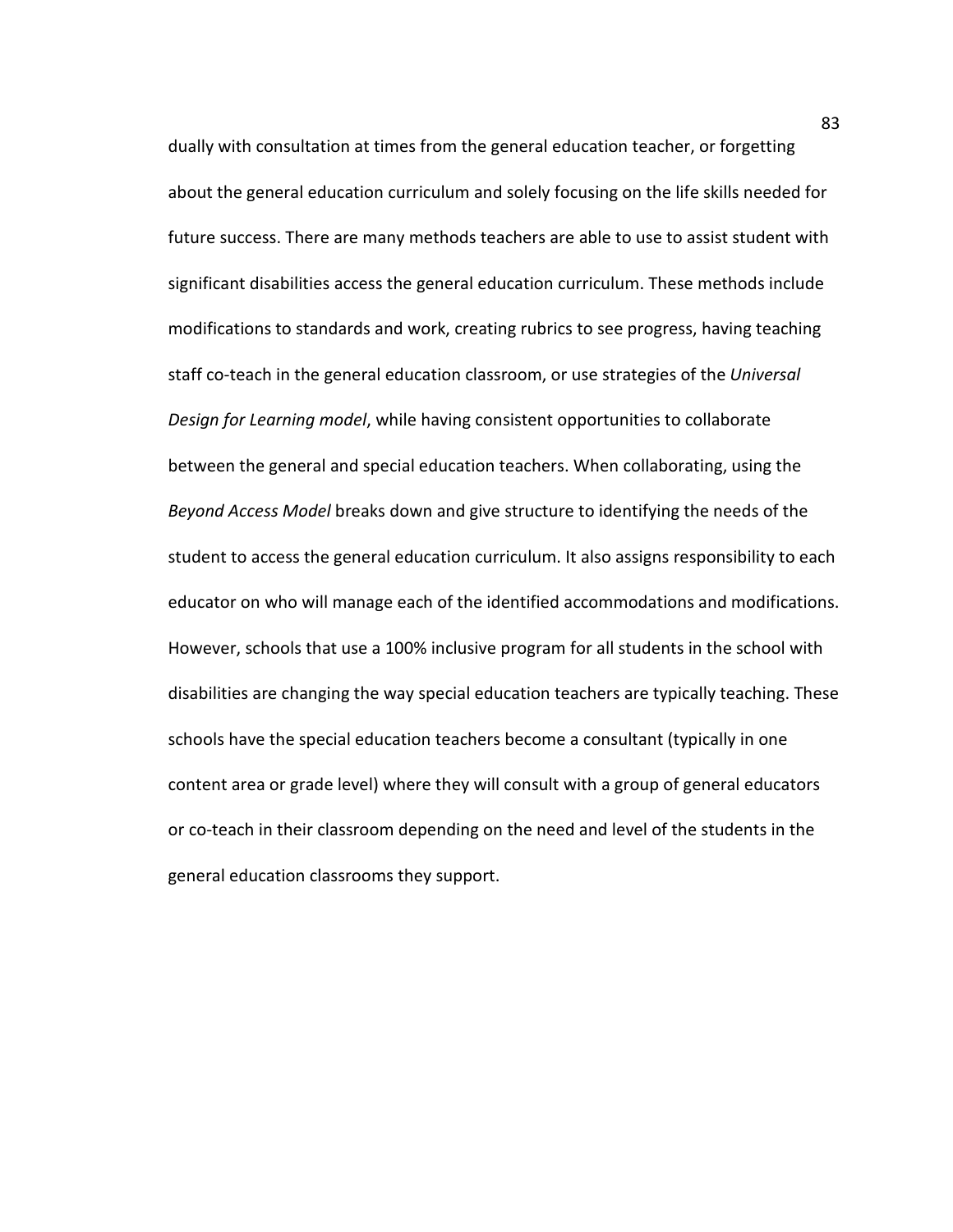#### References

- Agran, M., Cavin, M., Wehmeyer, M., & Palmer, S. (2010). Promoting active engagement in the general education classroom and access to the general education curriculum for students with cognitive disabilities. *Education and Training in Autism and Developmental Disabilities, 45*(2), 163-174.
- Ballard, S. L., & Dymond, S. K. (2017). Addressing the general education curriculum in general education settings with students with severe disabilities. *Research and Practice for Persons with Severe Disabilities, 42*(3), 155-170.

10.1177/1540796917698832

- Block, M. E., Klavina, A., & Flint, W. (2007). Including students with severe, multiple disabilities in general physical education. *Journal of Physical Education, Recreation & Dance, 78*(3), 29-32. 10.1080/07303084.2007.10597986
- Brock, M. E., & Schaefer, J. M. (2015). Location matters: Geographic location and educational placement of students with developmental disabilities. *Research and Practice for Persons with Severe Disabilities, 40*(2), 154-164.

10.1177/1540796915591988

Browder, D. M., Wakeman, S. Y., Flowers, C., Rickelman, R. J., Pugalee, D., & Karvonen, M. (2007). Creating access to the general curriculum with links to grade-level content for students with significant cognitive disabilities: An explication of the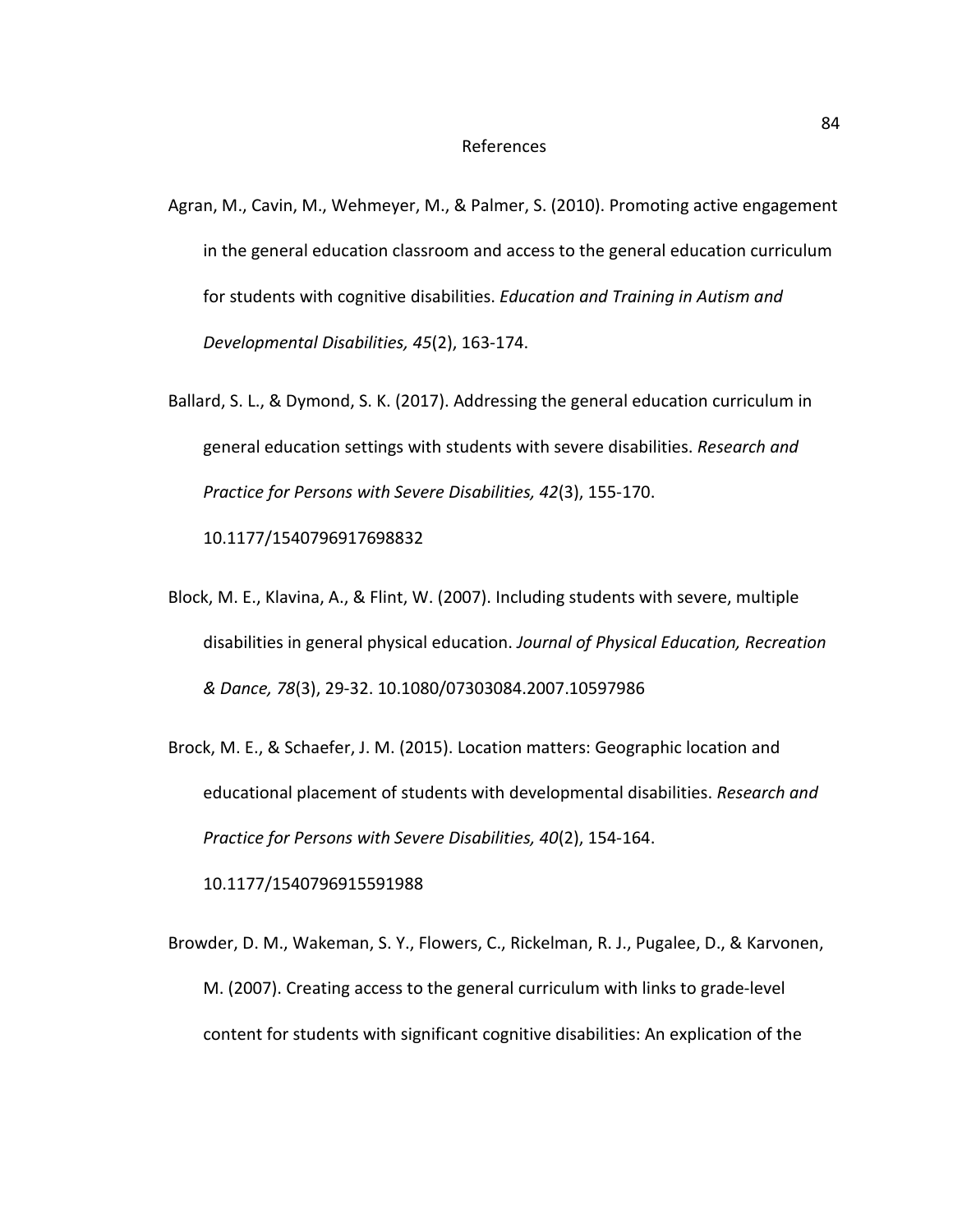concept. *The Journal of Special Education, 41*(1), 2-16.

10.1177/00224669070410010101

- Carter, E. W., & Pesko, M. J. (2008). Social validity of peer interaction intervention strategies in high school classrooms: Effectiveness, feasibility, and actual use. *Exceptionality, 16*(3), 156-173. 10.1080/09362830802198427
- Doyle, M. B., & Giangreco, M. (2013). Guiding principles for including high school students with intellectual disabilities in general education classes. *American Secondary Education, 42*(1), 57-72.
- Dymond, S. K., Renzaglia, A., Gilson, C. L., & Slagor, M. T. (2007). Defining access to the general curriculum for high school students with significant cognitive disabilities. *Research and Practice for Persons with Severe Disabilities, 32*(1), 1-15. 10.2511/rpsd.32.1.1
- Erickson, K. A., & Geist, L. A. (2016). The profiles of students with significant cognitive disabilities and complex communication needs. *Augmentative and Alternative Communication, 32*(3), 187-197. 10.1080/07434618.2016.1213312
- Fullerton, A., Ruben, B. J., McBride, S., & Bert, S. (2011). Development and design of a merged secondary and special education teacher preparation program. *Teacher Education Quarterly, 38*(2), 27-44.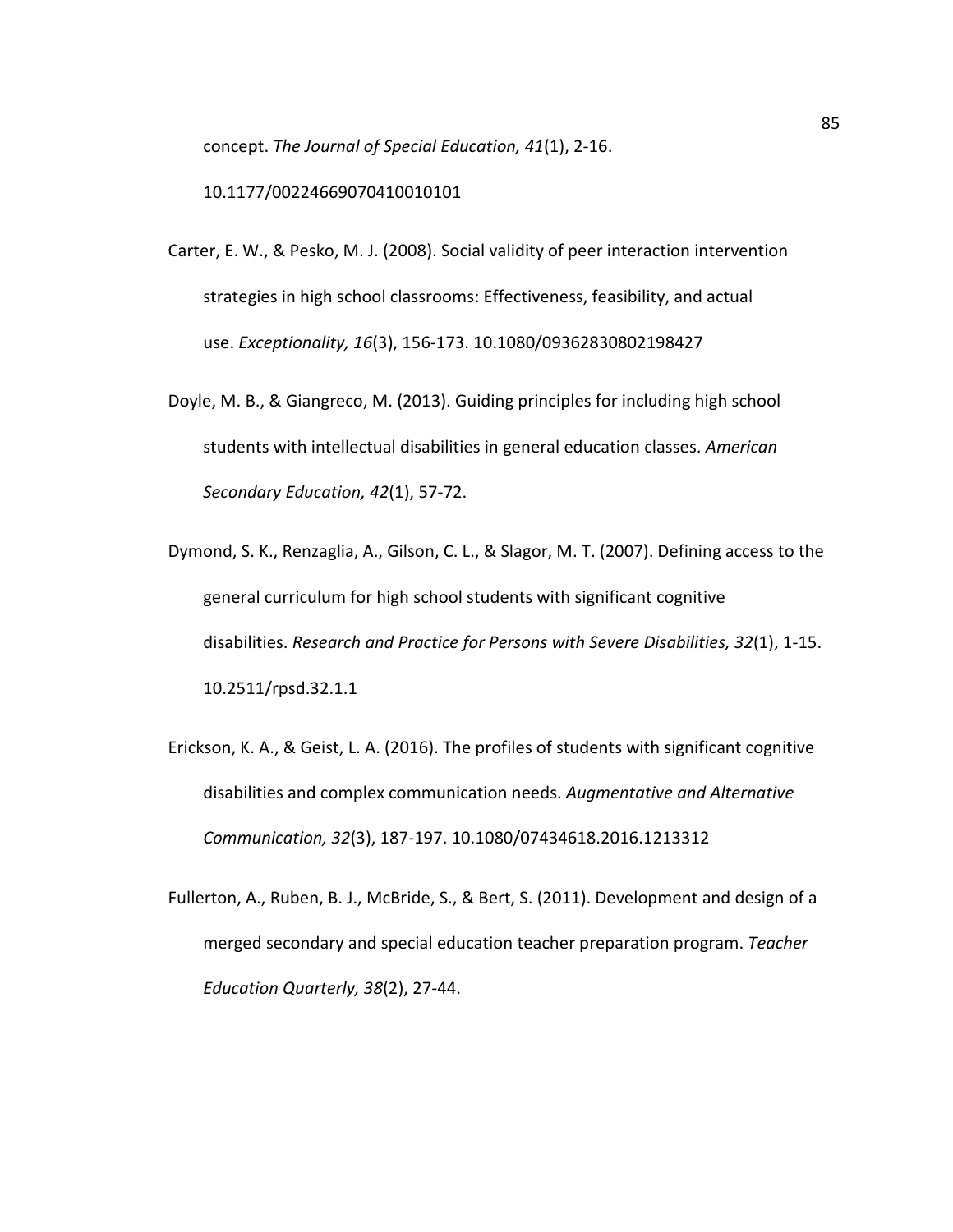- Golmic, B. A., & Hansen, M. A. (2012). Attitudes, sentiments, and concerns of preservice teachers after their included experience. *International Journal of Special Education, 27*(1), 27-36.
- Idol, L. (2006). Toward inclusion of special education students in general education: A program evaluation of eight schools. *Remedial and Special Education, 27*(2), 77-94. 10.1177/07419325060270020601
- Jorgensen, C. M., & Lambert, L. (2012). Inclusion means more than just being "in:" Planning full participation of students with intellectual and other developmental disabilities in the general education classroom. *International Journal of Whole Schooling, 8*(2), 21-36.
- Kilanowski-Press, L., Foote, C. J., & Rinaldo, V. J. (2010). Inclusion classrooms and teachers: A survey of current practices. *International Journal of Special Education, 25*(3), 43-56.
- Kleinert, H., Towles-Reeves, E., Quenemoen, R., Thurlow, M., Fluegge, L., Weseman, L., & Kerbel, A. (2015). Where students with the most significant cognitive disabilities are taught: Implications for general curriculum access. *Exceptional Children, 81*(3), 312-328. 10.1177/0014402914563697
- Kurth, J., Gross, M., Lovinger, S., & Catalano, T. (2012). Grading students with significant disabilities in inclusive settings: Teacher perspectives. *Journal of the International Association of Special Education, 13*(1), 41-57.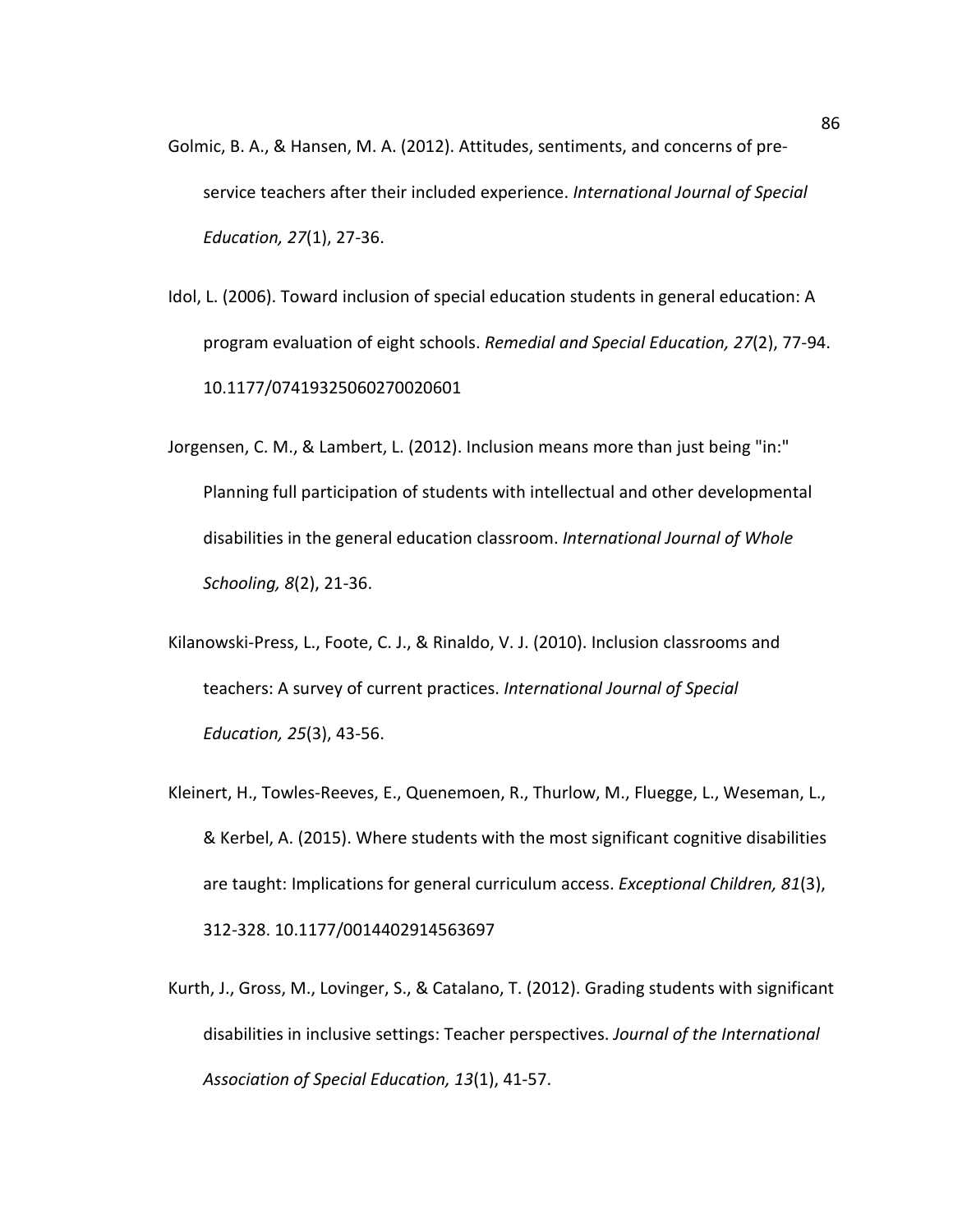- La Salle, T. P., Roach, A. T., & McGrath, D. (2013). The relationship of IEP quality to curricular access and academic achievement for students with disabilities. *International Journal of Special Education, 28*(1), 135-144.
- Lee, S., Wehmeyer, M. L., Soukup, J. H., & Palmer, S. B. (2010). Impact of curriculum modifications on access to the general education curriculum for students with disabilities. *Exceptional Children, 76*(2), 213-233. 10.1177/001440291007600205
- Litvack, M. S., Ritchie, K. C., & Shore, B. M. (2011). High- and average-achieving students' perceptions of disabilities and of students with disabilities in inclusive classrooms. *Exceptional Children, 77*(4), 474-487. 10.1177/001440291107700406
- Lowrey, K. A., Hollingshead, A., Howery, K., & Bishop, J. B. (2017). More than one way: Stories of UDL and inclusive classrooms. *Research and Practice for Persons with Severe Disabilities, 42*(4), 225-242. 10.1177/1540796917711668
- McCray, E. D., & McHatton, P. A. (2011). "Less afraid to have "them" in my classroom": Understanding pre-service general educators' perceptions about inclusion. *Teacher Education Quarterly, 38*(4), 135-155.
- Morningstar, M. E., Shogren, K. A., Lee, H., & Born, K. (2015). Preliminary lessons about supporting participation and learning in inclusive classrooms. *Research and Practice for Persons with Severe Disabilities, 40*(3), 192-210. 10.1177/1540796915594158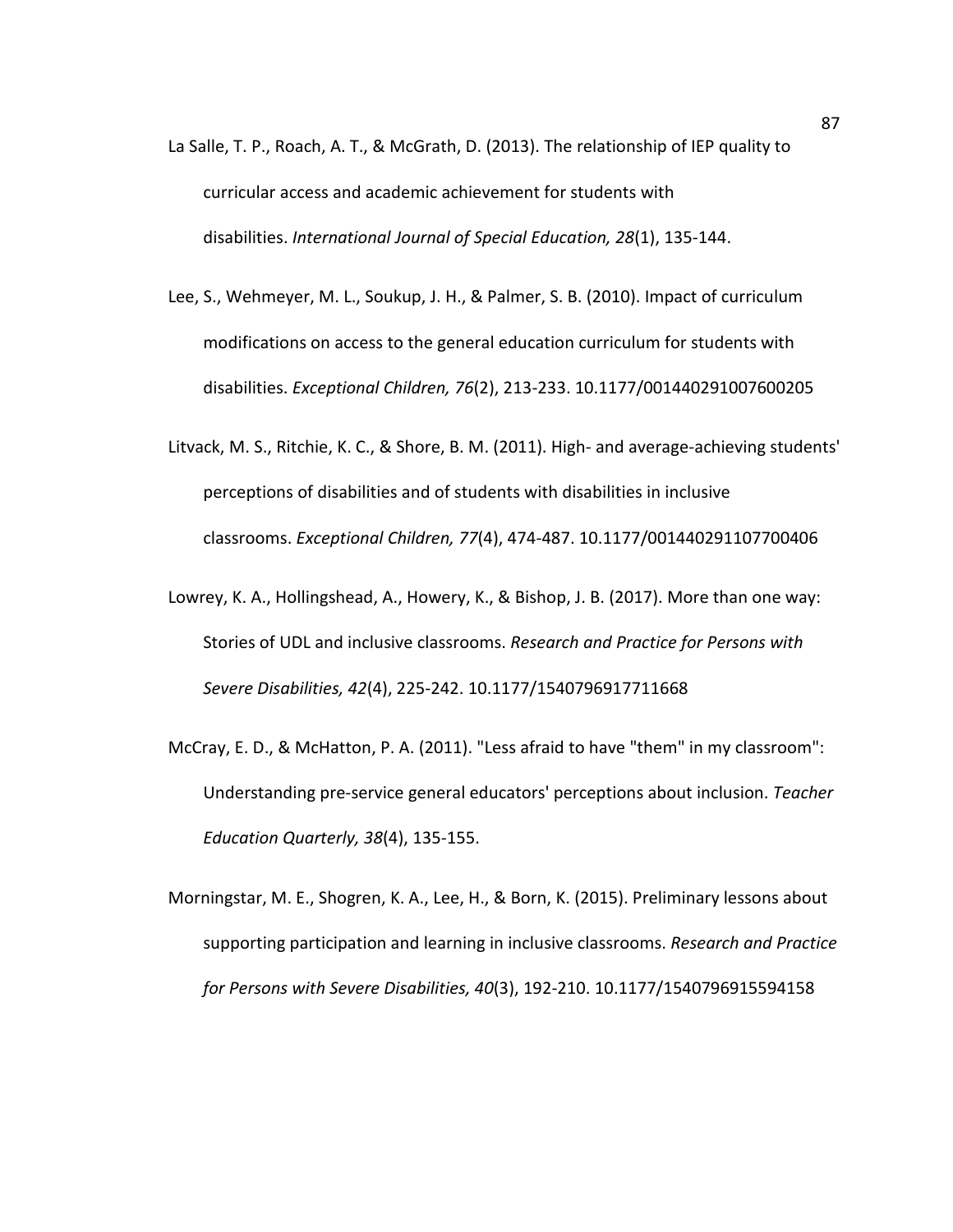- Nolet, V. (2006). Collecting and using assessment data for ensuring access to the general education curriculum. *Assessment for Effective Intervention, 31*(2), 3-22. 10.1177/073724770603100202
- Obiakor, F. E., Harris, M., Mutua, K., Rotatori, A. F., & Algozzine, R. (2012). Making inclusion work in general education classrooms. *Education and Treatment of Children, 35*(3), 477-490. 10.1353/etc.2012.0020
- Olson, A., Leko, M. M., & Roberts, C. A. (2016). Providing students with severe disabilities access to the general education curriculum. *Research and Practice for Persons with Severe Disabilities, 41*(3), 143-157. 10.1177/1540796916651975
- Petersen, A. (2016). Perspectives of special education teachers on general education curriculum access: Preliminary results. *Research and Practice for Persons with Severe Disabilities, 41*(1), 19-35. 10.1177/1540796915604835
- Ruppar, A. L., Dymond, S. K., & Gaffney, J. S. (2011). Teachers' perspectives on literacy instruction for students with severe disabilities who use augmentative and alternative communication. *Research and Practice for Persons with Severe Disabilities (RPSD), 36*, 111.
- Ryndak, D. L., Taub, D., Jorgensen, C. M., Gonsier-Gerdin, J., Arndt, K., Sauer, J., Allcock, H. (2014). Policy and the impact on placement, involvement, and progress in general education: Critical issues that require rectification. *Research and Practice for Persons with Severe Disabilities, 39*(1), 65-74. 10.1177/1540796914533942